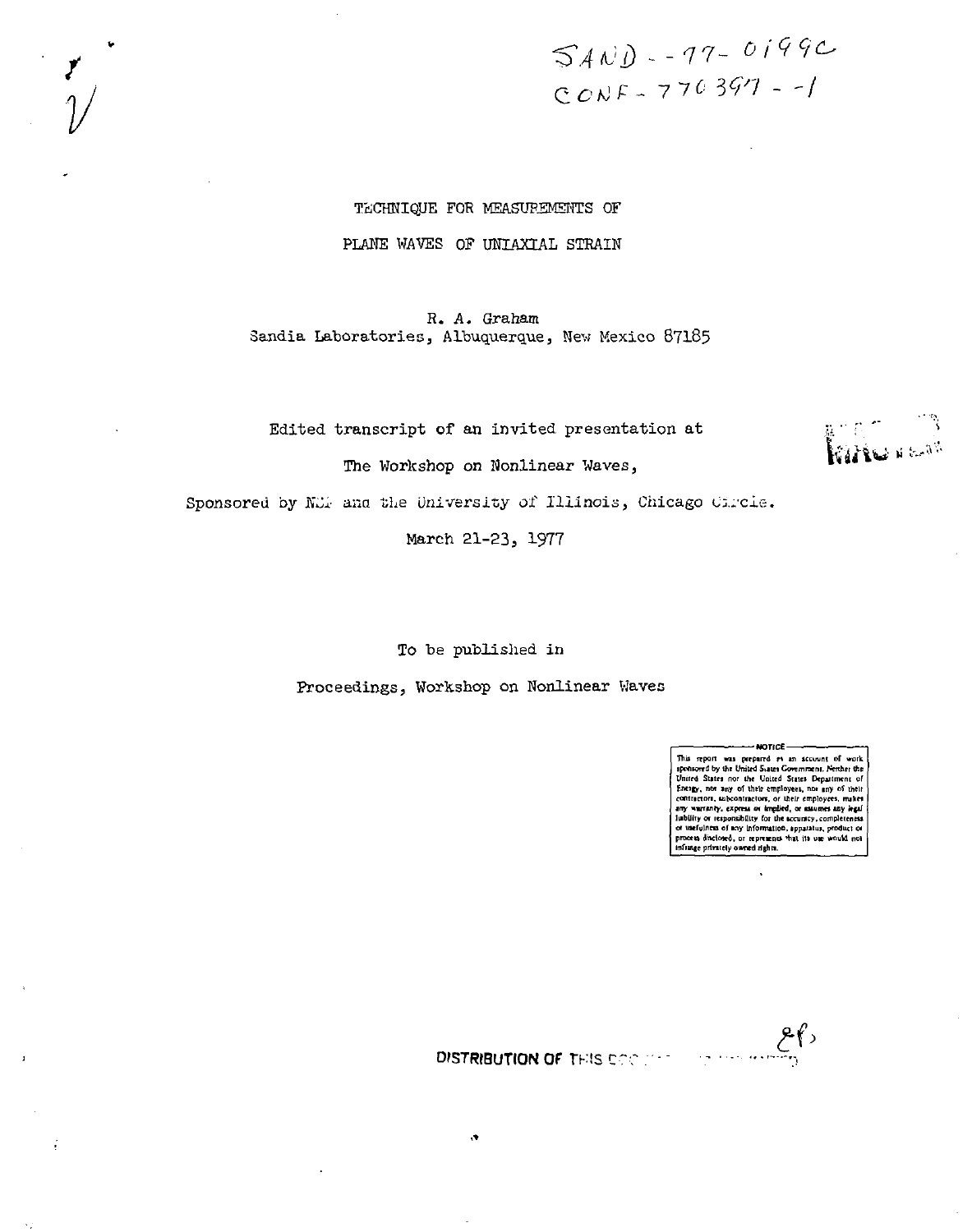GENERAL LECTURE III 1999 Speaker: R. A. Graham Kession Chairman: J. R. Asay

B

#### Techniques for Moasurements of Plane Waves of Uniaxial Strain

Graham: I was asked to speak generally in the area of xperimental aspects of nonlinear waves in solids. What I have put together is a look at the extent to which our knowledge of nonlinear waves in so ds depends upon the characteristics of our measuring devices. I want to try to identify and quantify some of the most critical of these characteristics and then provide some quantitative evaluation of many of these detec ors. It seems particularly appropriate at this conference to consider the characteristics of these detectors, since this has been an area which has remained vital, changed rapidly, and played a leading role in the directions that research has taken. The field continues to change very rapidly, but I think that at this time we can stop, look back into the past, and develop some perspective from the trends which we have seen affect us; hopefully, we will obtain some insights into the future.

Because of the time restrictions and because of my own background. I want to restrict the talk. First of all, I would like to talk only about measurement of plane waves in uniaxial strain--that is experiments in which large surface areas are loaded and the measurements are restricted to a central region that is not influenced by lateral boundaries. I will not consider the important area of loading methods, nor will I say much about the so-called in-situ pressure measurements in which the measurement is taken in the bulk of the solid. Dick Fowles will consider those areas in his talk.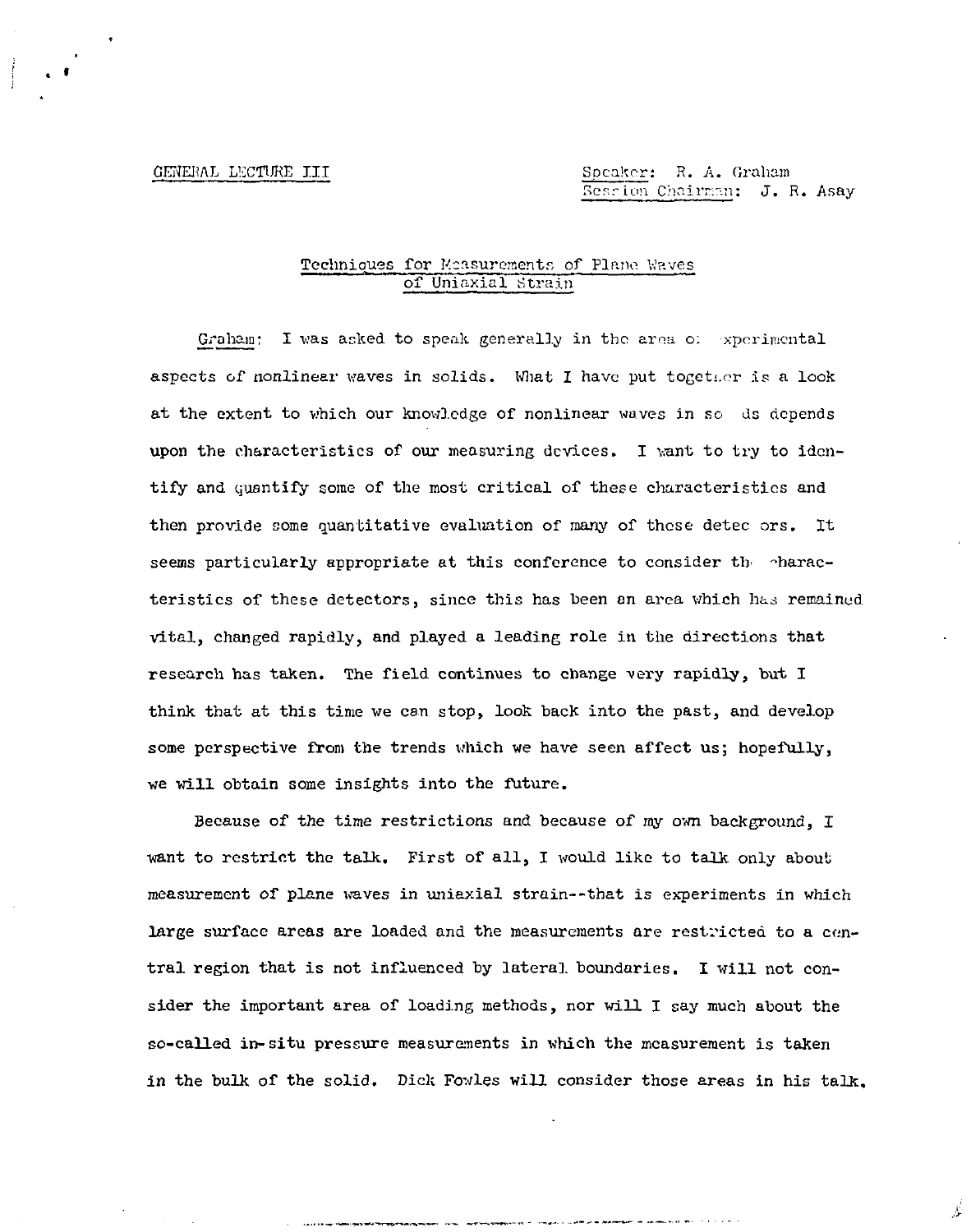Furthermore, I am only going to consider devices which actually provide a measurement of the wave profile—there are other important methods of probing the material properties but I want to concentrate on wave profile measurements.

Furthermore, there are some very important new developments in transverse motion measurements. This work is very new, and the people who are working in this area are here—Rod Clifton, Dick Fowles and Yogi Gupta. I hope that some time during the conference they vill stand up and say a few words about these important measurements. For those of you who would like to do background reading on characteristics of instrumentation please see the reference list. The article by Jim Asay and I gives a comprehensive compilation of detectors and contains over 200 references. Previous reviews of technique include Fowles, 1972; Jones, et al., 1970; Karnes, I968; McQueen, I96I+; Doran, 1963; Duvall and Fowles, 1963; and Deal, 1962.

Before I move into the body of the talk, I'd like to bring the importance of our measurement techniques into perspective. To do that I would like you all to think for a moment about the images we have in our minds of waves ropagating due to rapid impulsive loading and to emphasize that these images are influenced by experiment I'd like for you to think how much you would know strictly from your own human senses. I think it's clear that we would know very little about such high pressure events that persist for only a few nanoseconds or microseconds; hence, we are totally dependent on the images obtained from the various sensors that have been developed. We are going to obtain a clear view or a cloudy view, depending on the characteristics of these sensors.

The main question I would like to raise is, "does it matter which tool we use?" To answer that question we are going to have to be concerned with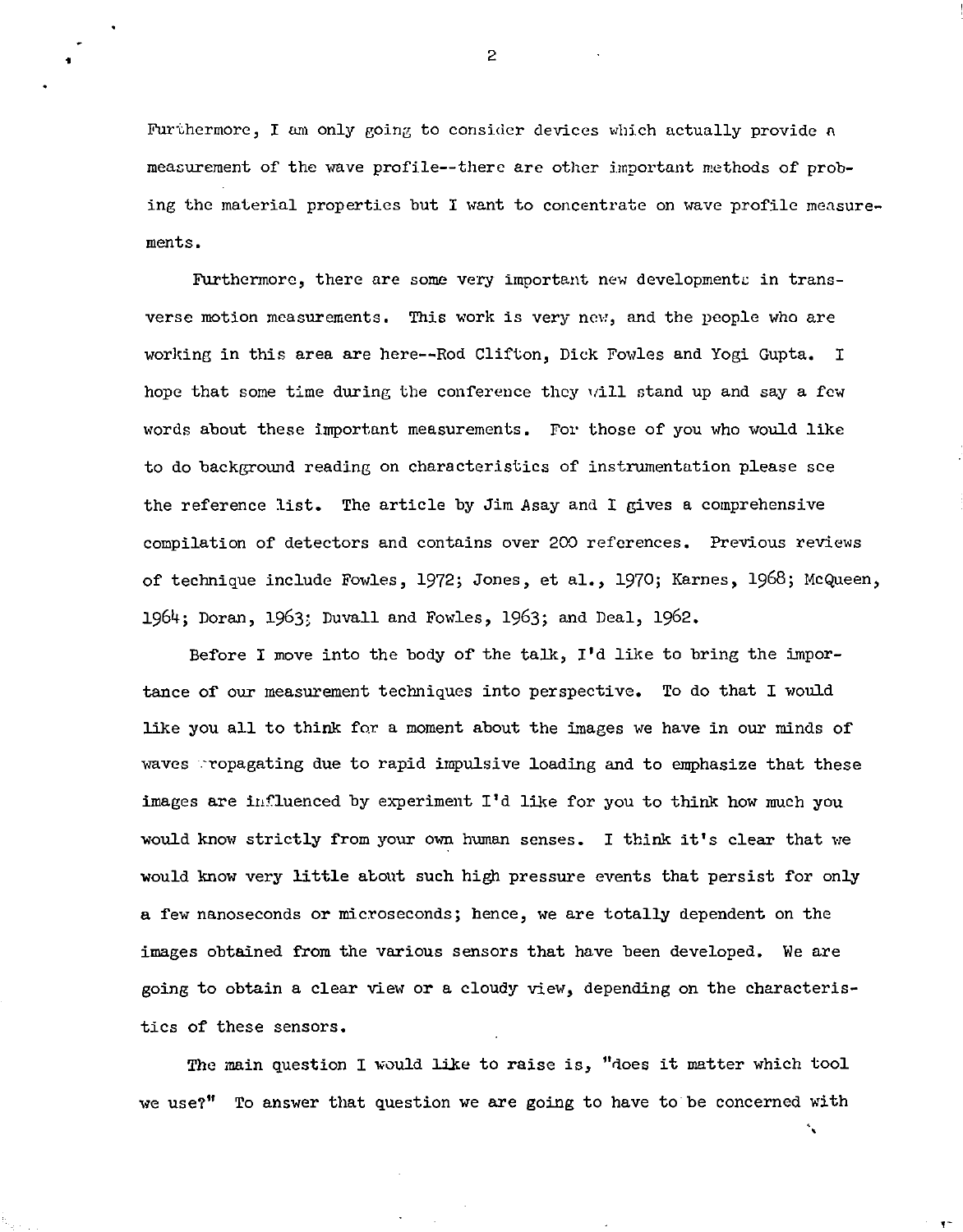what tools are available, what characteristics they have, and how well their characteristics match those of the wave profiles that we are trying to measure, I will spend the hulk of the time developing data in this area. I would like to comment also on whether the characteristics of sensors appear to be sufficiently well known--calling attention to areas where our understanding is deficient. And finally, I think attention should be given to how well these experimental capabilities match our theoretical and numerical capabilities.

A road map of what will follow from here is the following: The buUt of the talk will be on the measurement of wave profiles. We wil.]. then skip to a new area—the first direct measurements of acceleration wave profiles. Toward the end of the talk I would like to answer some of the questions raised in the beginning.

Table I lists most of the detectors that have been widely used and summarizes the characteristics of these detectors. There are many reasons why experimentalists choose to perform an experiment using a particular detector. Many of these decisions are made objectively; others are made subjectively. We cannot quantify these decisions. But, we can begin to make quantitative comparisons once the experiment is done and we are faced with the interpretation of the data.

I find it helpful to break the various measuring instruments into two main categories: those that provide a measurement of the displacement as a function of time, and those that provide a measurement of the velocity or stress as a function of time. On the left in Table I are the years in which a particular device was first placed into significant service. Under the displacement-time measurements we can make a further breakdown into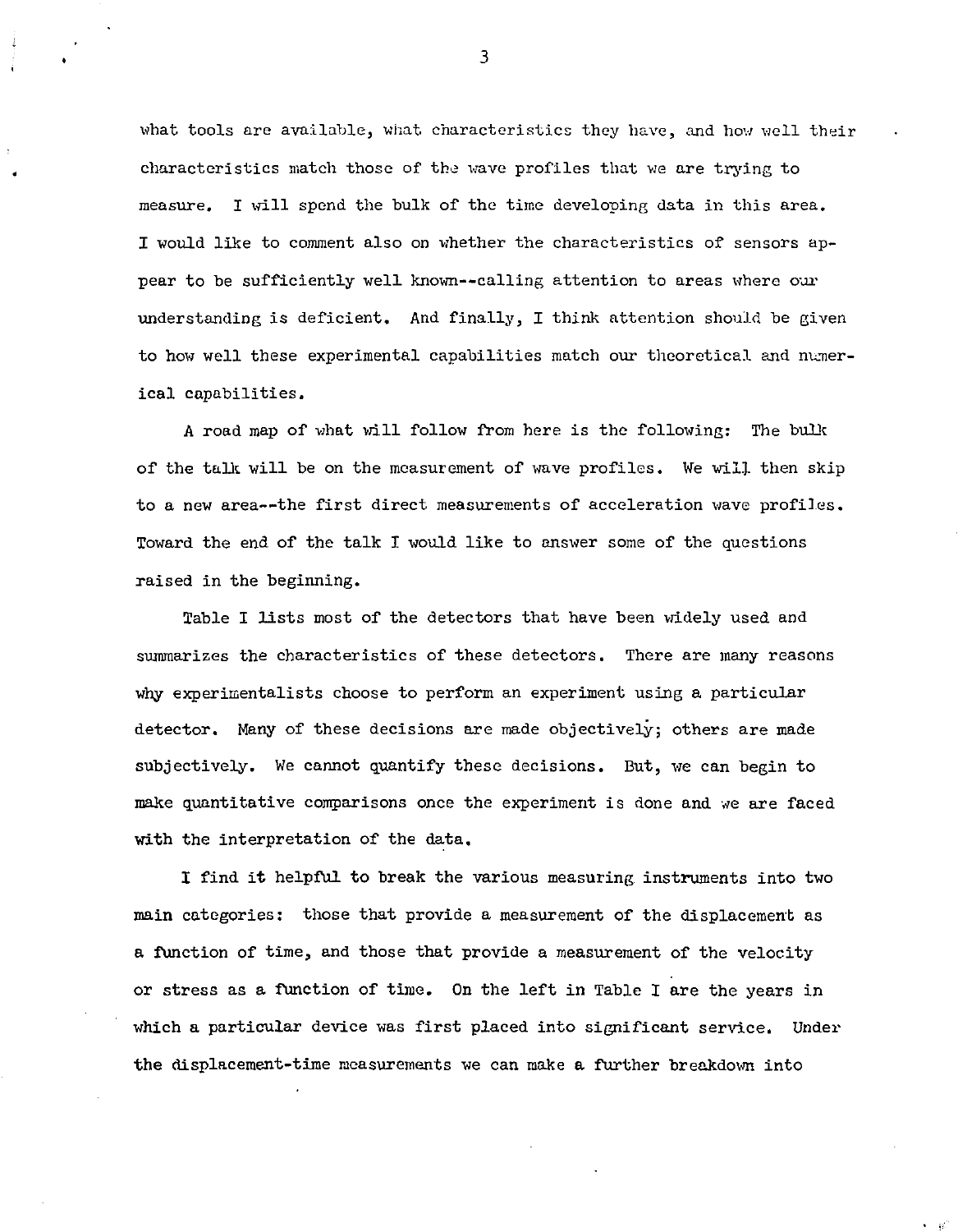## TABLE I

#### DATES OF DEVELOPMENT OF DETECTORS (StarreJ detectors are those most widely used today.)

|            | Displacement vs. Time |                                     | Velocity or Stress-Time                       |
|------------|-----------------------|-------------------------------------|-----------------------------------------------|
|            | Discrete              | Continuous                          |                                               |
| 1945       | pins                  |                                     |                                               |
| $\tilde{}$ | $\sim$                |                                     |                                               |
| 1955       | flash gap             |                                     |                                               |
| 1956       |                       |                                     |                                               |
| 1957       | pins                  | capacitor                           |                                               |
| 1958       |                       |                                     |                                               |
| 1959       |                       |                                     |                                               |
| 1960       |                       |                                     | electromagnetic velocity<br>capacitor         |
| 1961       |                       | optical image                       | ∗<br>quartz piezoelectric                     |
| 1962       |                       |                                     | ¥<br>Manganin piezoresistance                 |
| 1963       |                       | inclined mirror                     | optical lever                                 |
| 1964       | pins                  | inclined resistor<br>inclined prism |                                               |
| 1965       | pins                  | displacement interferometer         |                                               |
| 1966       |                       |                                     |                                               |
| 1967       |                       |                                     | velocity interferometer                       |
| 1968       | pins                  |                                     | sapphire solid dielectric                     |
| 1969       |                       |                                     |                                               |
| 1970       |                       | electromagnetic<br>stress integral  |                                               |
| 1971       | pins                  |                                     |                                               |
| 1972       |                       |                                     | $\star_{\texttt{VISAR}}$                      |
| 1973       |                       |                                     | LiNbO3 piezoelectric<br>axisymmetric magnetic |
| 1974       |                       |                                     |                                               |
| 1975       |                       |                                     |                                               |
| 1976       | pins                  |                                     |                                               |

Ŧ.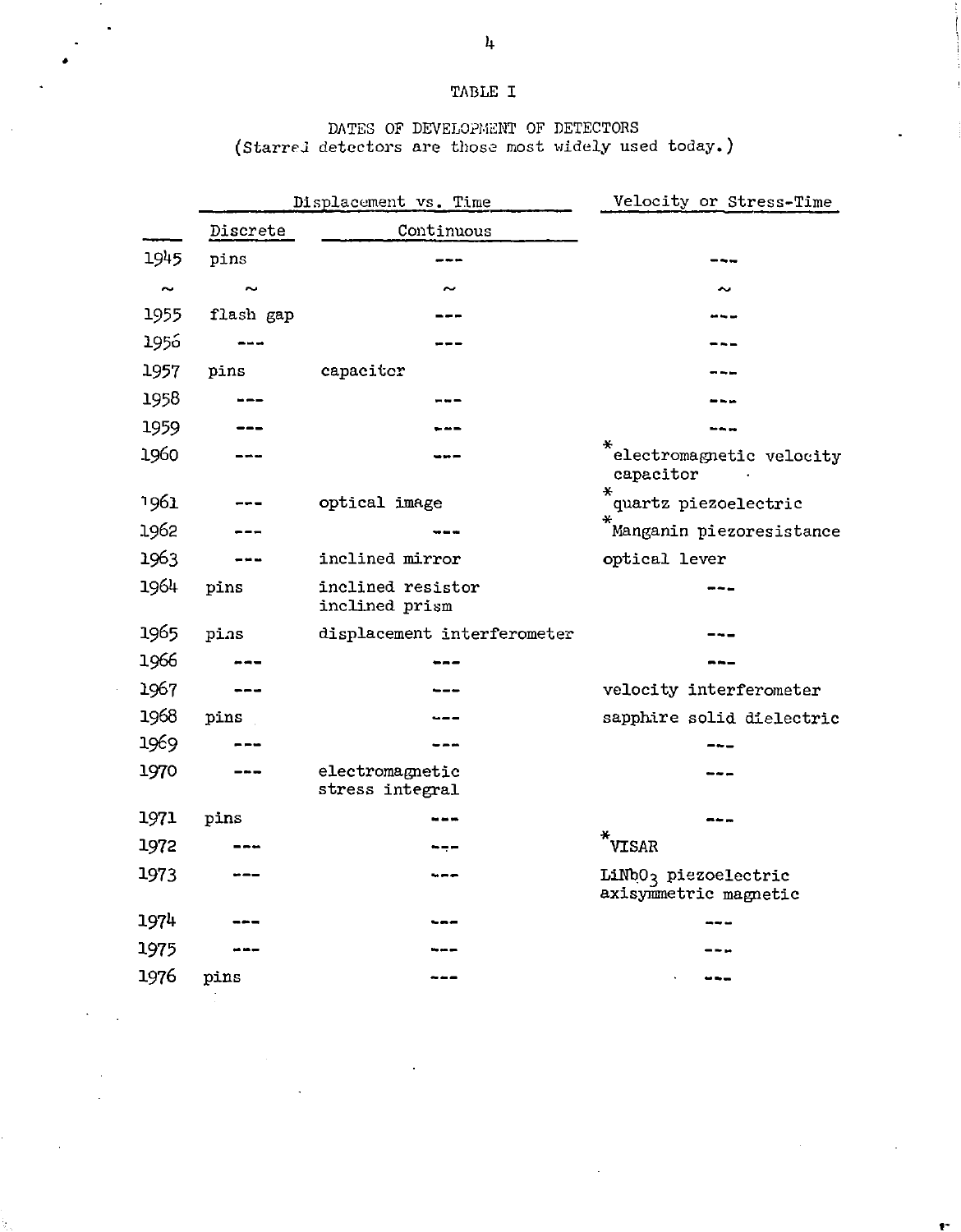discrete devices (a collection of them would provide us with points on the displacement-time history over a period of time) and into devices which provide continuous displacement time measurements. I think that it is particularly revealing to look historically at the trends that have developed as people have tried to obtain a picture of the world of very short duration, high stress events. This table shows people voting with their feet, so to speak, and some very interesting 'trends appear. The first measurements provided a discrete measurement of displacement vs. time. The devices used are pins that give an electrical signal when a specified displacement occurs. There are almost as many different types of pins as there are experimentalists. They continue to be developed to the present time. There are various self-generating pins, pins with different insulators, etc. Another discrete measurement technique is the flash gap technique, which is one of the oldest and most widely used techniques to obtain very high pressure equation of state data. This is a technique in which the fact that argon gas emits light when it is highly shocked is used to record gap closure times on film.

As noted in Table  $I<sub>2</sub>$  beginning in the early sixties, we began to see a whole range of developments for continuous displacement measurements and direct measurements of particle velocity or stress. We won't have time to describe how they all work. Those devices which are optical and write directly on film at high speeds are: the optical image, the inclined mirror, the inclined prism, and the optical lever devices. Those devices that are optical interferometers which convert the motion to an electrical signal are: the displacement interferometer, the velocity interferometer and the VTSAR, which is a vastly improved interferometer technique that provides direct measurement of particle velocity. The electrical devices are: the

 $1^{\circ}$ 

*?*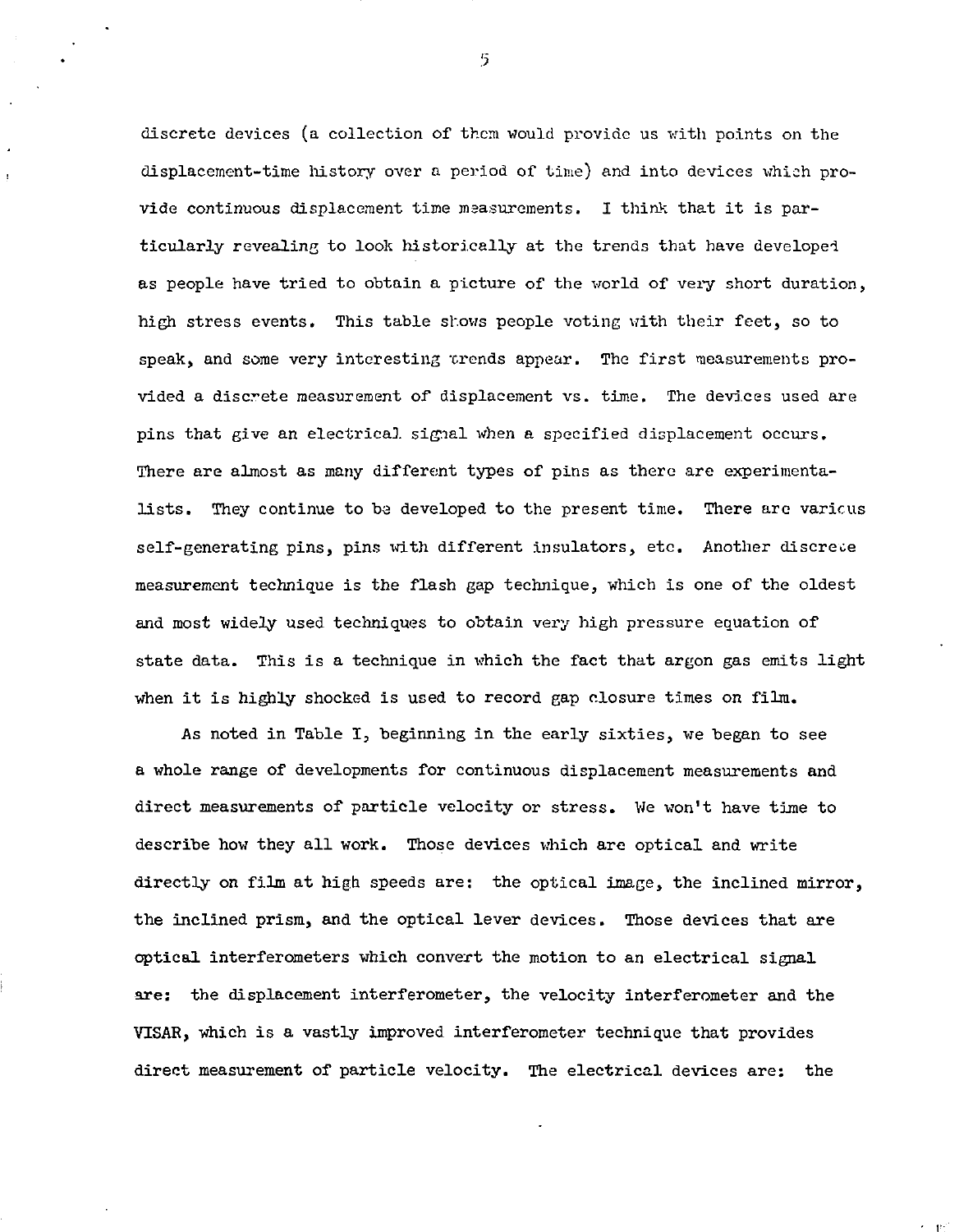displacement capacitor, the inclined resistance wire, the electromagnetic gauge, the electromagnetic velocity gauge, the velocity capacitor, the quartz piezoelectric gauge, the Manganin gauge, the sapphire solid dielectric gauge, the lithium niobate piezoelectric gauge and the axially symmetric gauge.

Following the early 1960s we began to develop many of these devices. Notice, however, that since 1965, almost 12 years ago, with one minor exception, we have not continued to develop the displacement devices. It's clear that preference has been given to the development of devices that provide direct measurements of particle velocity or stress. I think it's clear why this is so—any displacement device produces data that must be differentiated before the wave profiles of primary interest are obtained. Of course, data is taken directly as particle velocity or stress does not require differentiation in most applications.

Well, that is a fast look at the historical development! How I would like to show  $c$ , few measurements so that you can see why these trends have developed. I have collected a number of wave-profile measurements in which the same profile has been measured with a variety of techniques. I hope that these illustrations will give a feel for the capabilities of the various devices. In these experiments an impulsive loading is applied to a plane surface and then after some propagation distance, the free surface displacement or velocity or the interface velocity or stress is measured. The variables are typically the magnitude of the input stress and the propagation distance. I have been able to collect quite a number of different measurements. I will not be able to show you all of them, but I would like to indicate which measurements I have had available for examination.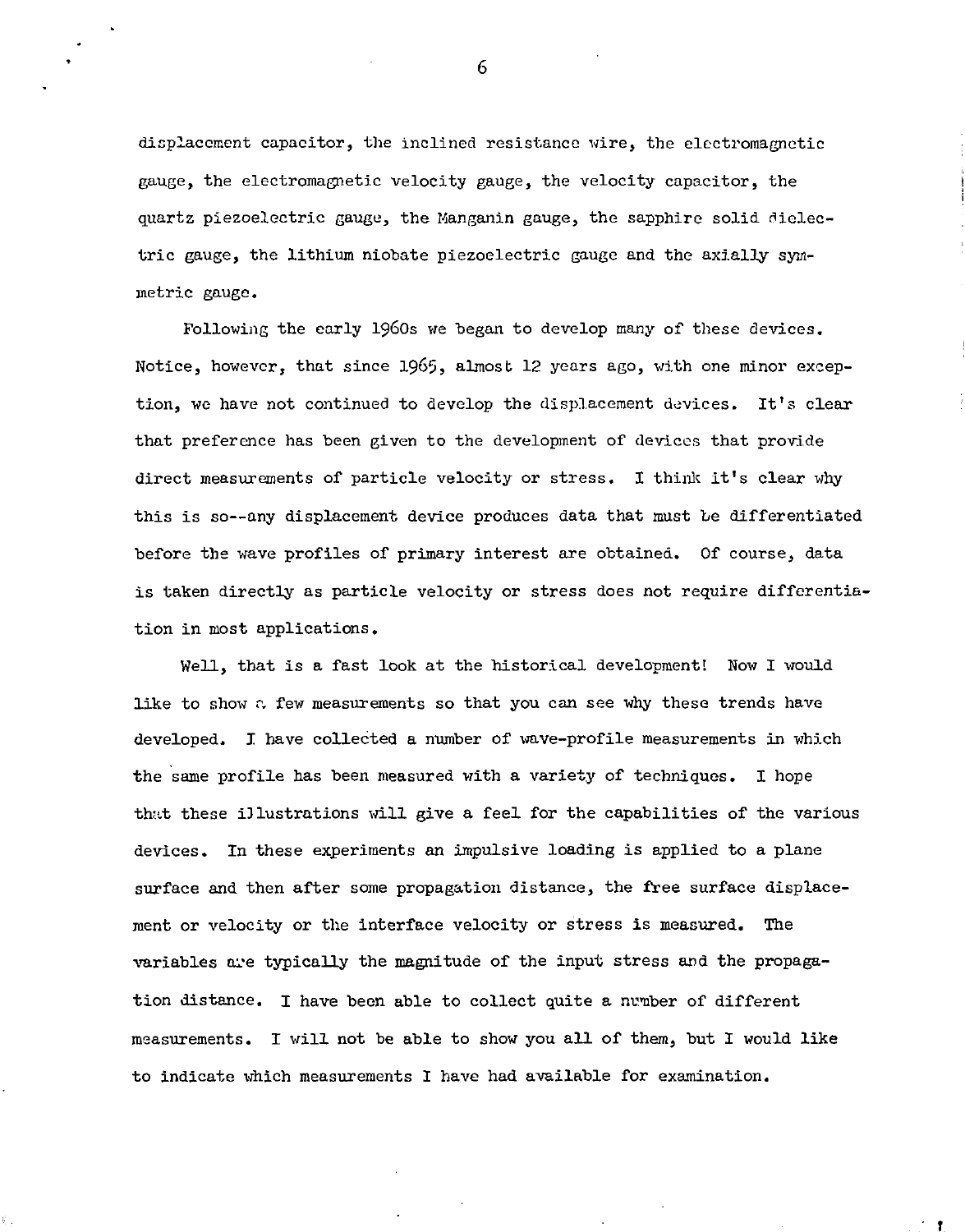The elastic wave in  $4340$  steel is particularly interesting for comparison purposes because the step profile places minimum demands on the instrumentation and measurements with six different techniques are available. The other measurements we have include elastic wave profiles in Armco iron. This is a particularly interesting situation. The profile has considerably more detail than the profile in  $43^{10}$  steel; some interesting evolutionary behavior is going on. We also have wave profiles in 1060 aluminum that exhibit considerable detail. These measurements of Karnes are particularly interesting in that there are two almost identical experiments except that in one case a free surface measurement is made, whereas in the other case a quartz gauge measurement is made. Since the impedance of quartz matches that of aluminum very closely, the measurement is very close to an in-situ stress measurement. Other measurements which I have looked at, and I won't be able to show all these to you, include Karnes' measurements of elastic wave profiles in tungsten carbide using four different techniques. We also have Grady's measurements of elastic wave profiles in (100) directions in MgO, using three different techniques.

#### Wave Profiles in 4340 Steel

Figure 1 shows the elastic wave profile for  $4340$  steel obtained by Minshall using a displacement capacitor. These timing marks are 100 nanoseconds apart; the voltage change is a measure of the displacement of the free surface. Differentiation of the trace shows an approximately constant velocity at early times—this is the elastic wave—followed by a transition region and a final plastic wave amplitude which is also constant.

 $\pm \pi$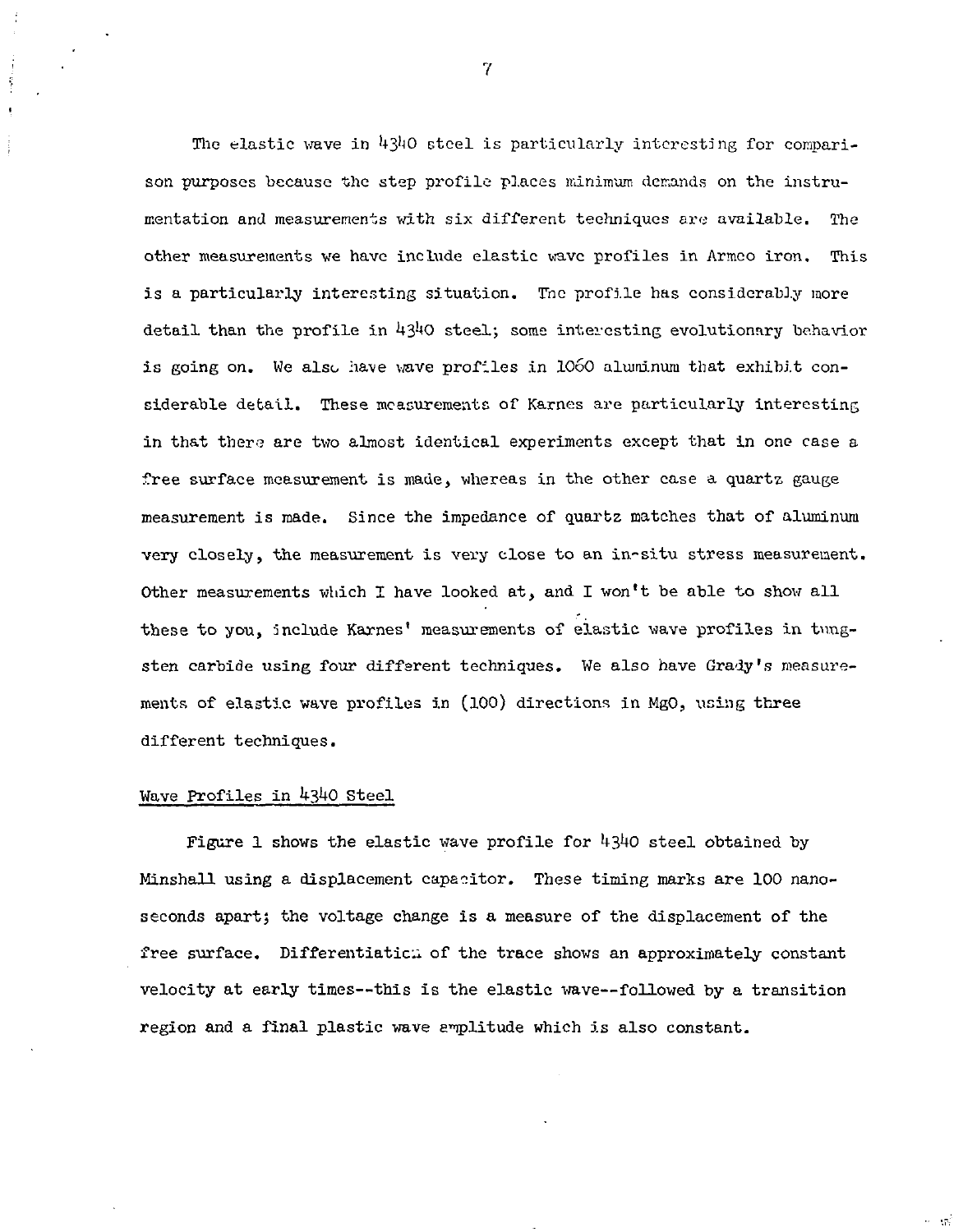#### Fig. 1

Figure 2 shows the same profile measured with a quartz gauge. In this case one obtains a direct measurement of interfacial stress as a function of time; the timing marks at the bottom are 40 ns apart. This figure shows a fast rising wave followed by a short period of constant stress and then a continuous increase through the plastic wave. Note the small, but definite

I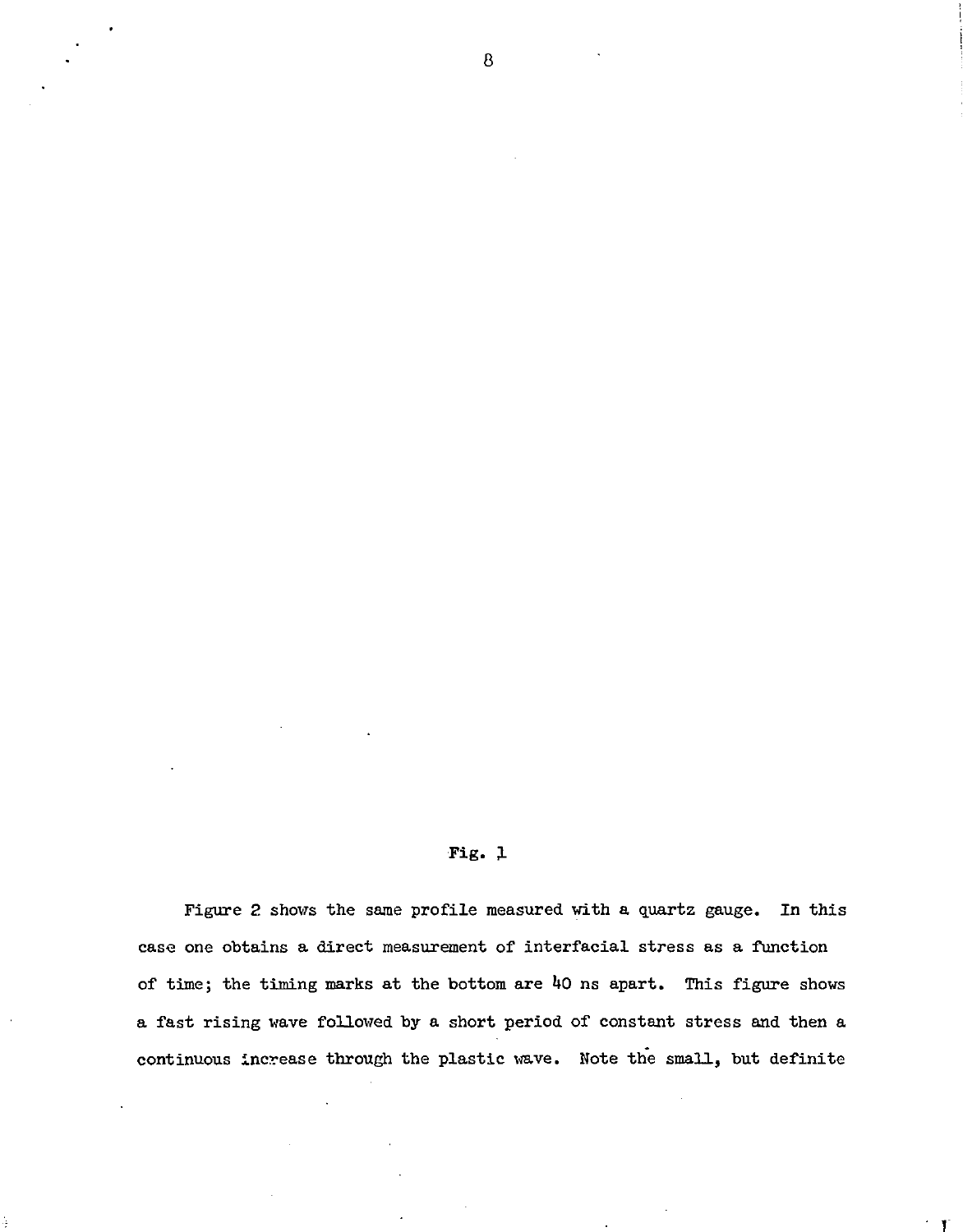change in stress approximately 640 ns after the arrival of the clastic wave. This change indicates the arrival of the elastic wave which has been reflected from the interface back into the sample, has interacted with the oncoming plastic wave and returned again to the detector.



 $\overline{9}$ 

**t I**  i I i f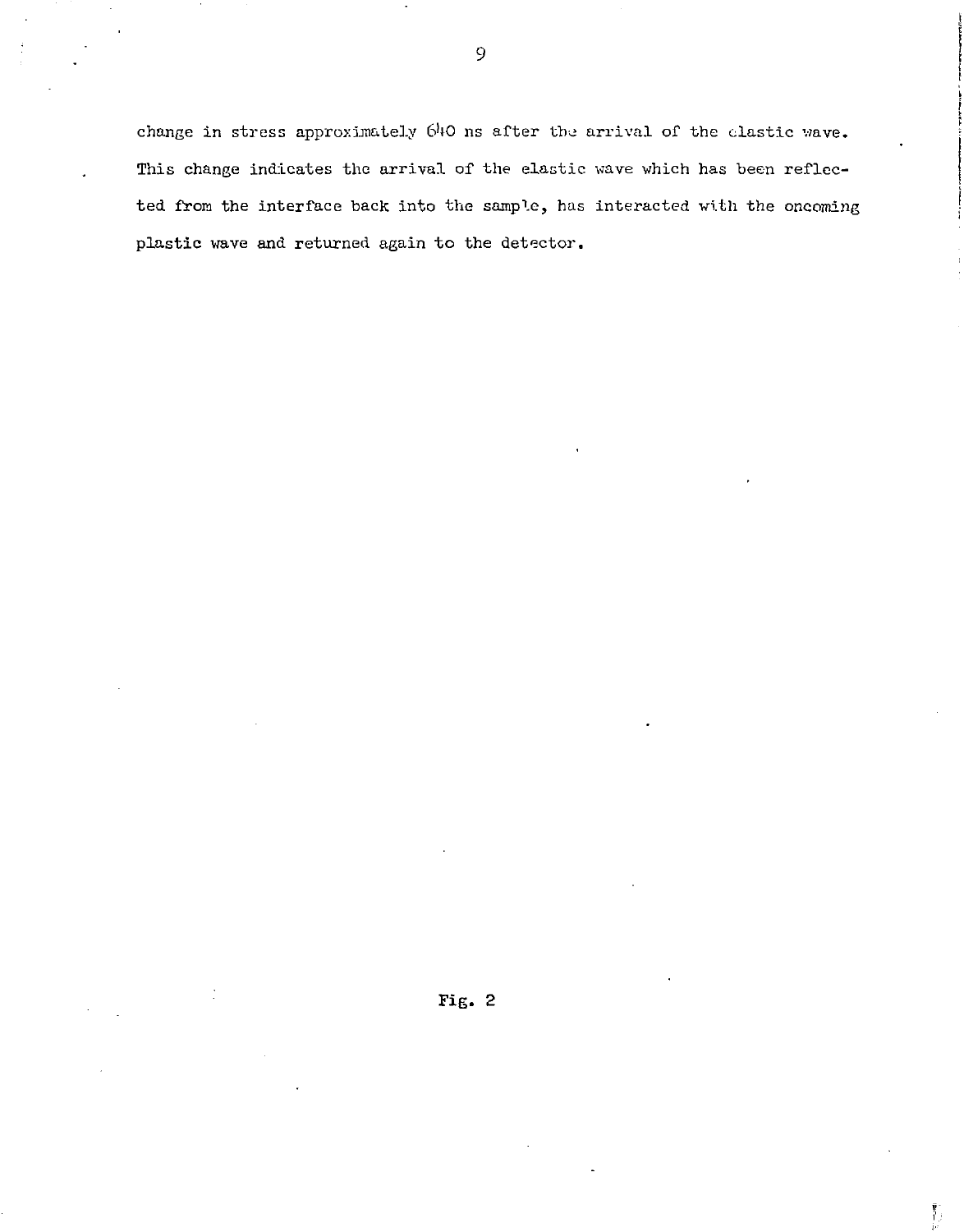Figure 3 shows the measurement of tne same profile with a velocity interferometer; the time works are 200 ns apart. Each fringe (i.e. peak-peak variation in amplitude) corresponds to a known change in particle  $v_f^T$  - 'ty. Early in time there is a burst of fringes corresponding to the arrival of the elastic wave. There is then a slow increase in velocity with time followed by the main plastic wave. Again one can see the elastic wave reflected from the free surface and *the* incident plastic wave.

Fig. 3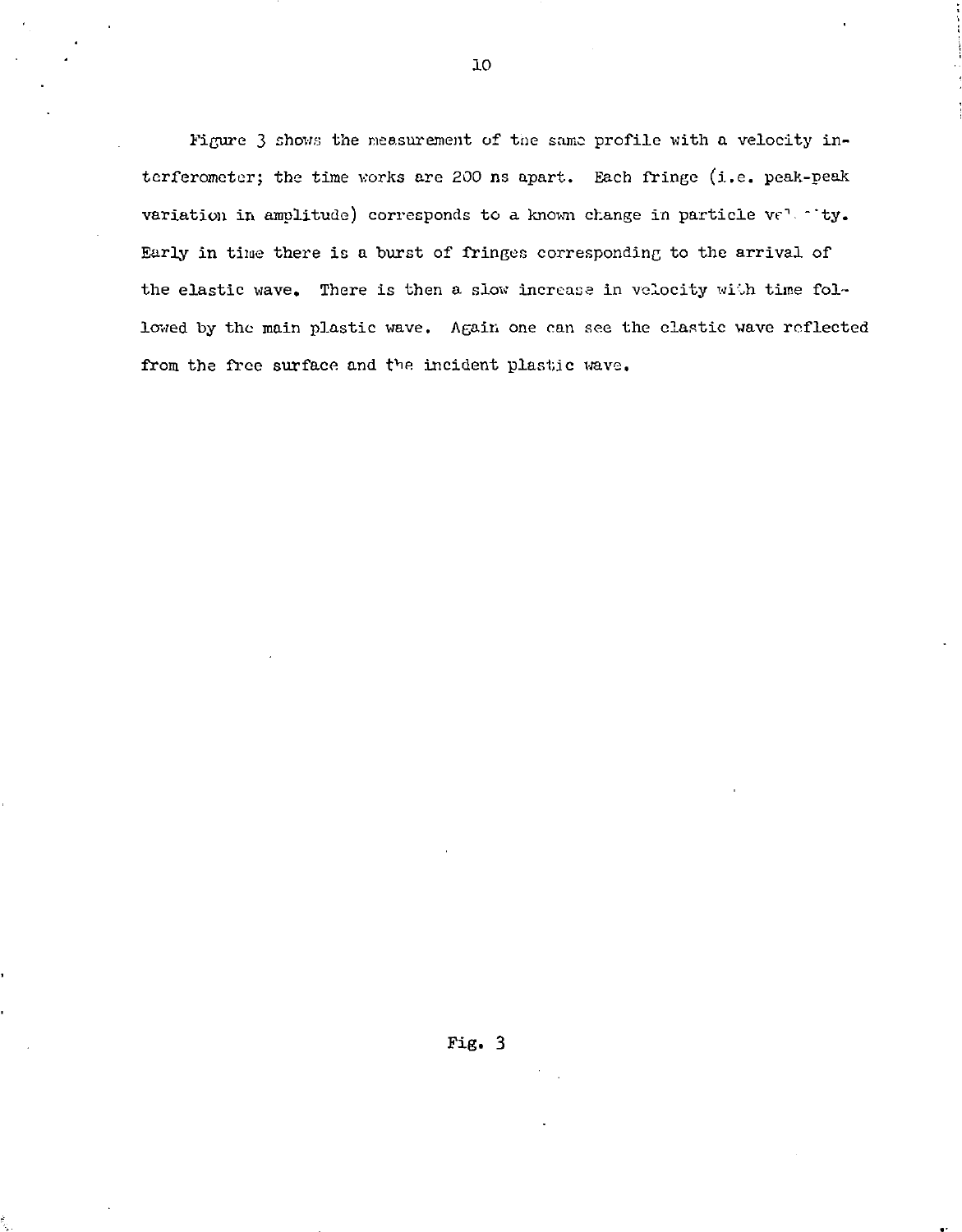Figure 4 shows an enlarged view of the velocity interferemeter early time region of Fig. 3; the timing marks are again 200 ns apart. This figure shows a sharp burst of three fringes at the clastic wavefront.

> À  $\ddot{\phantom{a}}$

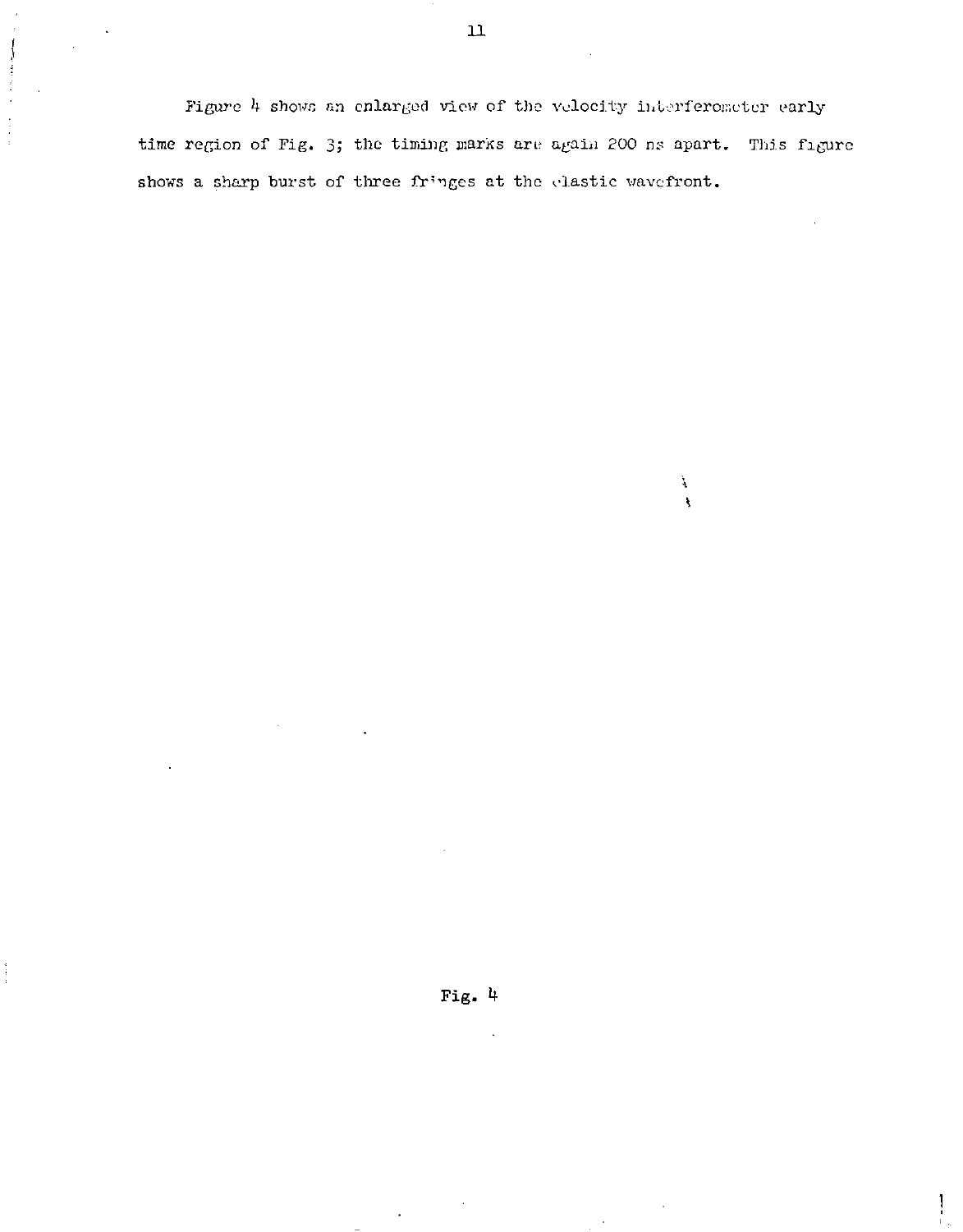The wave profile at the back of a much thinner sample of 4340 steel is shown in Fig. 5- This wave profile was recorded with a sapphire gauge; the timing marks are 25 ns apart. Note thnt there is no evidence of a reflected wave in this case. This is because the acoustic impedance of sapphire matches that of the *k3k0* steel very well. Thus, the recorded stress profile is very close to the in-situ stress profile.

ú ្នុ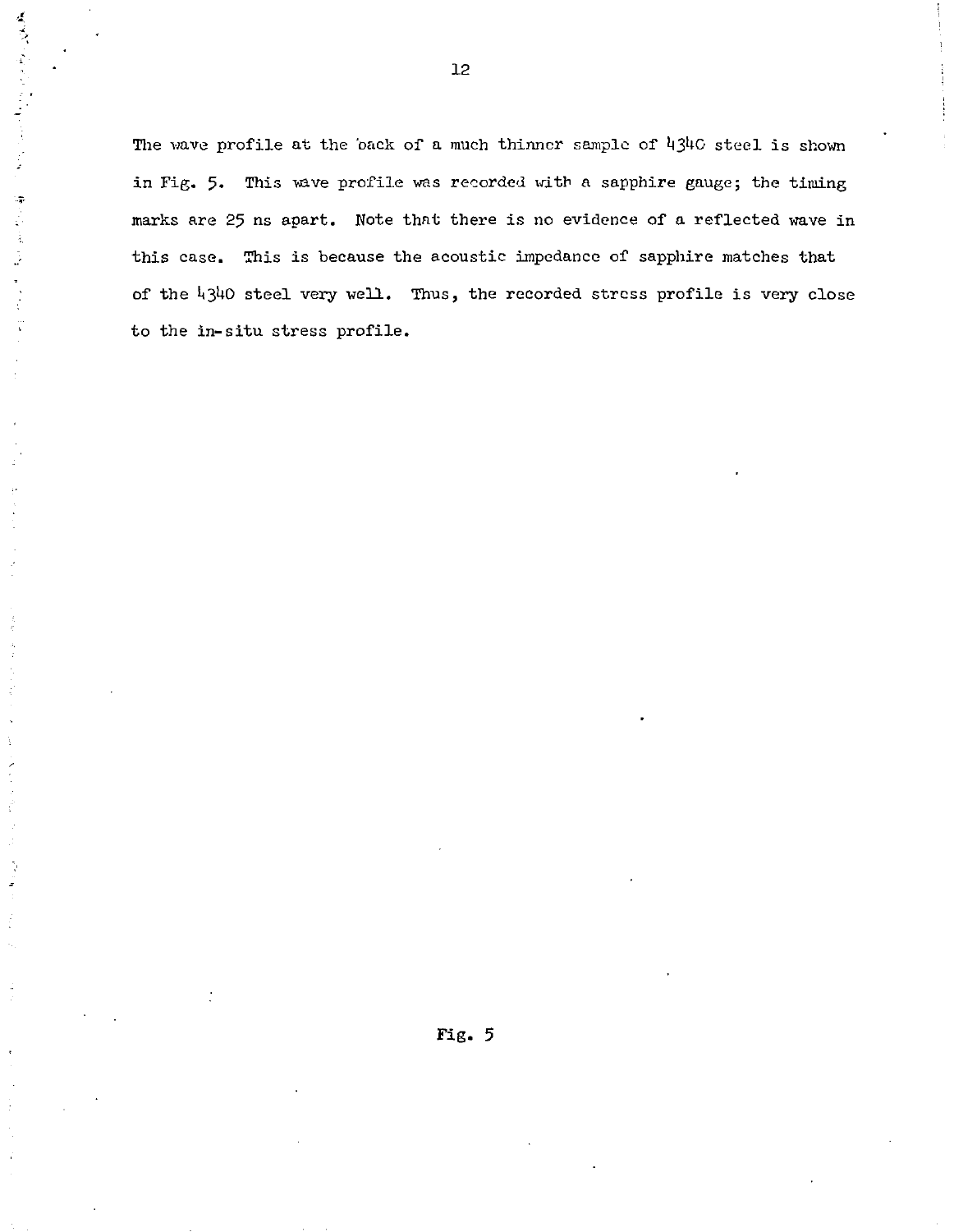Figure 6 shows some reduced data from the preceding figures. From Minshall's displacement capacitor measurements the solid line is the recorded displacement, in millimeters, as a function of time. The filled circles represent digitized data taken from the record. Hie open squares are pin data taken in a virtually identical experiment. The inset on the upper leftis the velocity-time profile derived by numerical differentiation of the digitized data. Now it is clear that differentiation gives some indication of change in velocity which in this case is thought to experimental error. Minshall selected the value of 0.097 km/s for the magnitude of the elastic wave free surface velocity and noted that, as far as he could tell, the velocity was constant during the first  $400$  ns. Now if we attempted to differentiate the pin data in the same way we would find large scatter in the computed velocities. Of course, that is not what was done. Instead some smooth function is fit to the data and velocity is derived for the smooth function. However, when you choose such a function, you are essentially choosing the form of the velocity vs. time profile.

Figure 7 shows a similar profile obtained from a velocity interferometer record. In this case we have direct measurement of velocity as a function of time. The values derived from Minshall's experiment are also shown in this figure. The velocity interferometer data show a very rapid increase in the particle velocity at the wavefront, a constant interval for approximately 100 ns, an increase through the plastic wave and a late time plateau. Again I would like to call your attention to the reflected elastic wave. The recording of this reflection is a very good indication of the time resolution and sensitivity of devices.

13

.<br>.<br>.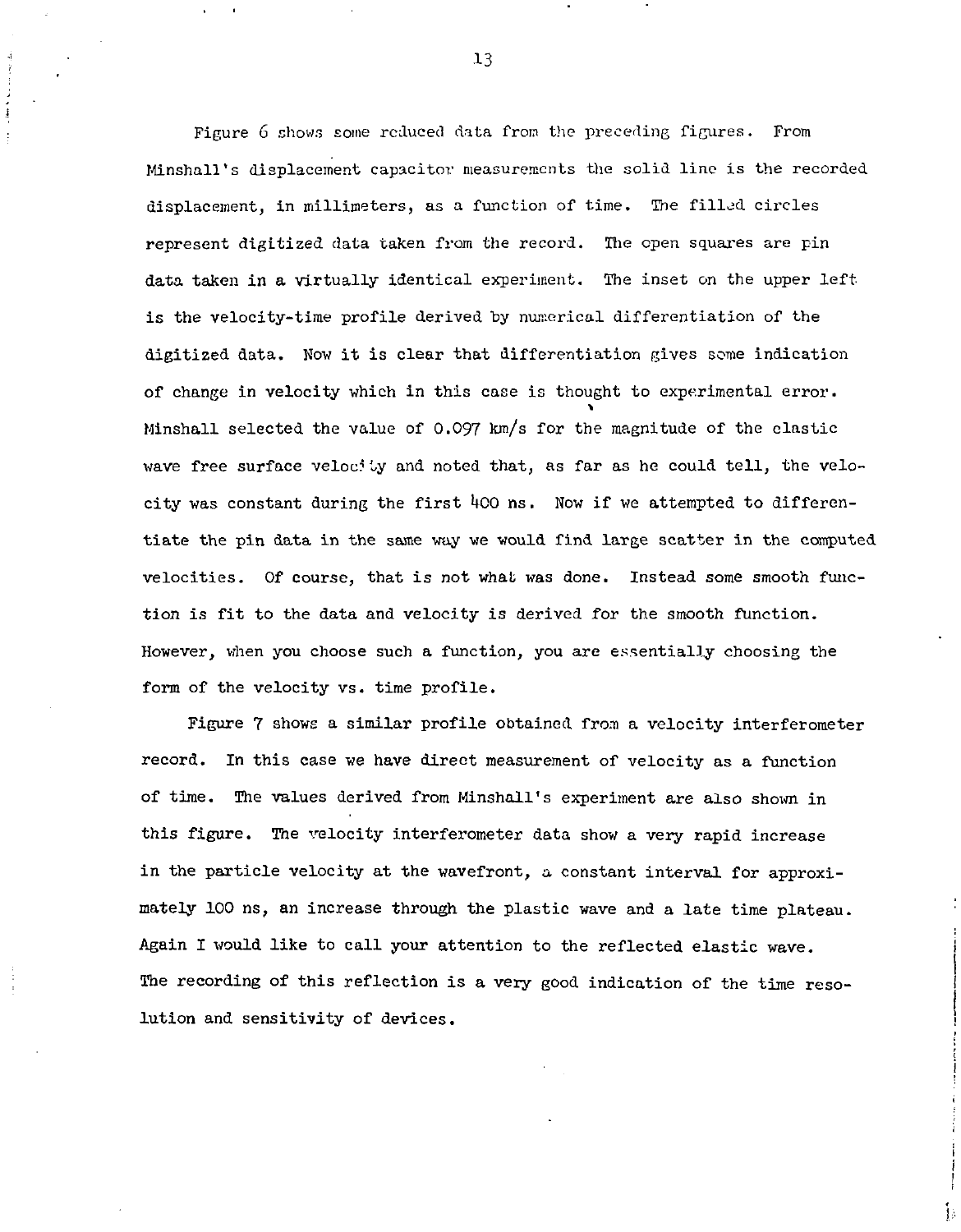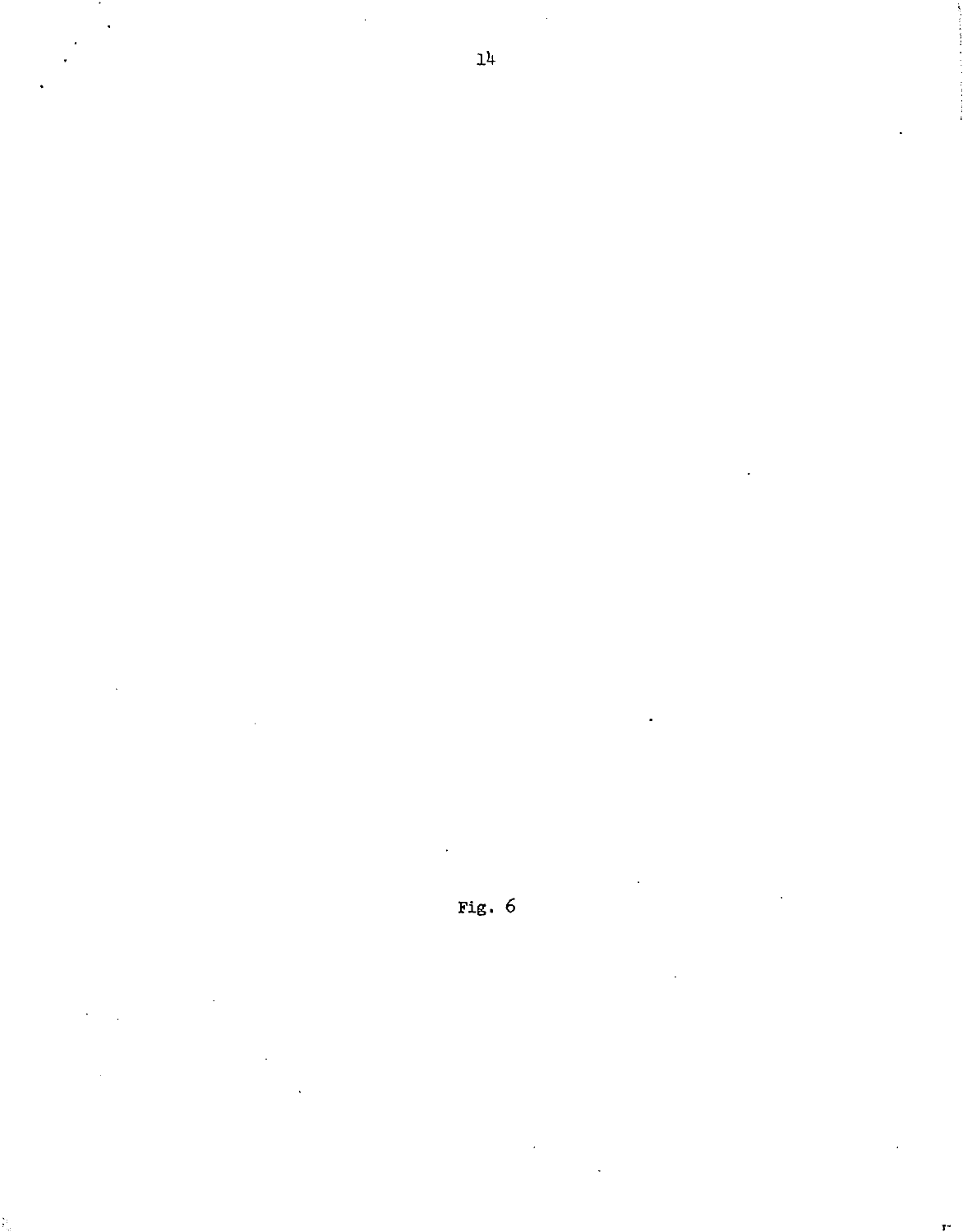

 $\cdots$ 

 $1<sub>2</sub>$ 

 $\bullet$ 

ĭ

Fig. 7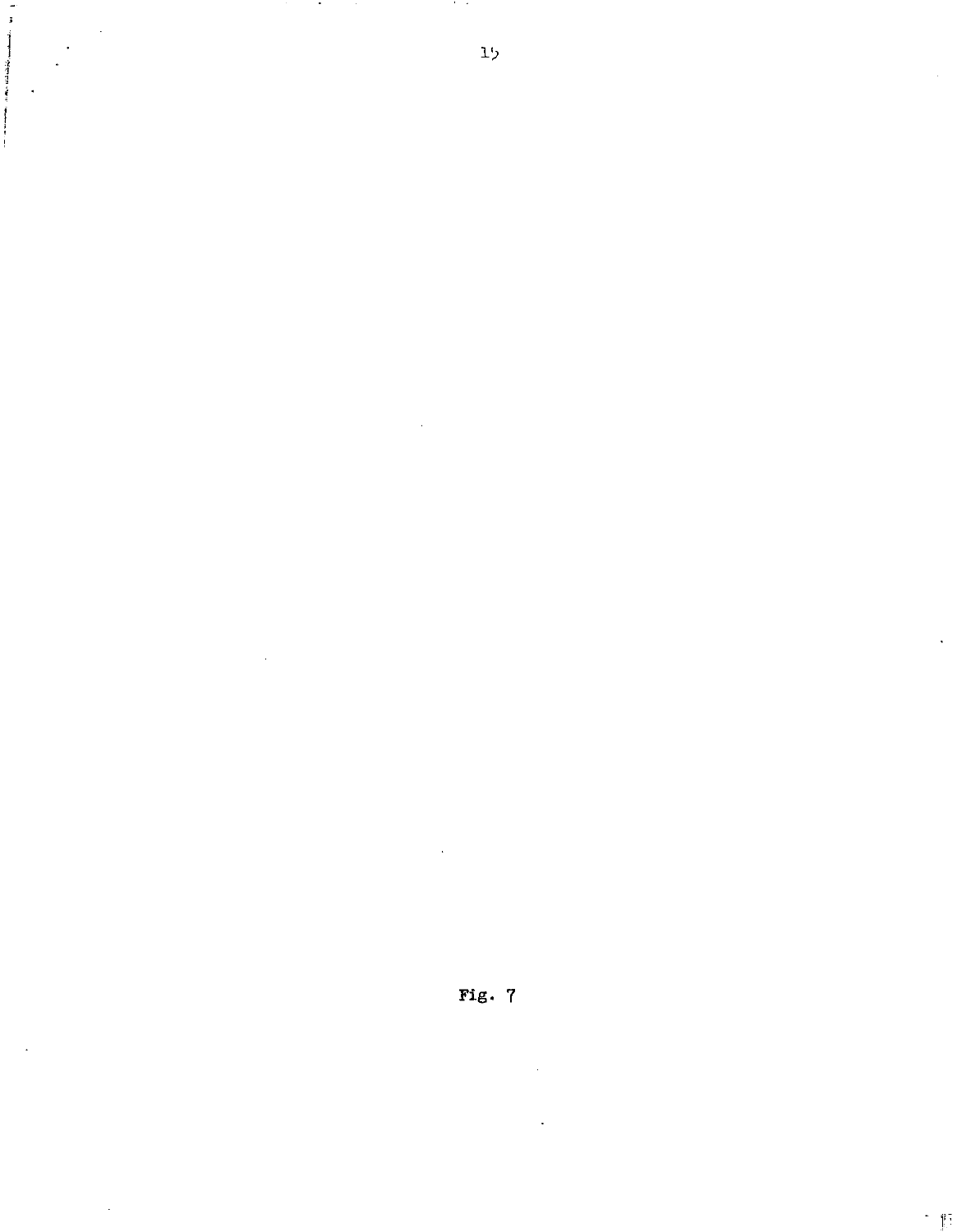#### Wave [ProfiJ.es](http://ProfiJ.es) in Armco Iron

I would now like to turn our attention to some wave profiles in Armco iron. Figure 8 shows the oscilloscope trace from the velocity capacitor gauge used by Taylor and Rice. The timing marks are at one microsecond intervals. Figure 8 shows a fairly slowly rising elastic wave, followed by a reversal in acceleration corresponding to a decrease in velocity. Again, the reflected elastic wave is shown clearly. At late times the nonlinear gauge response which is taken out by the data reduction is evident.

Fig. 8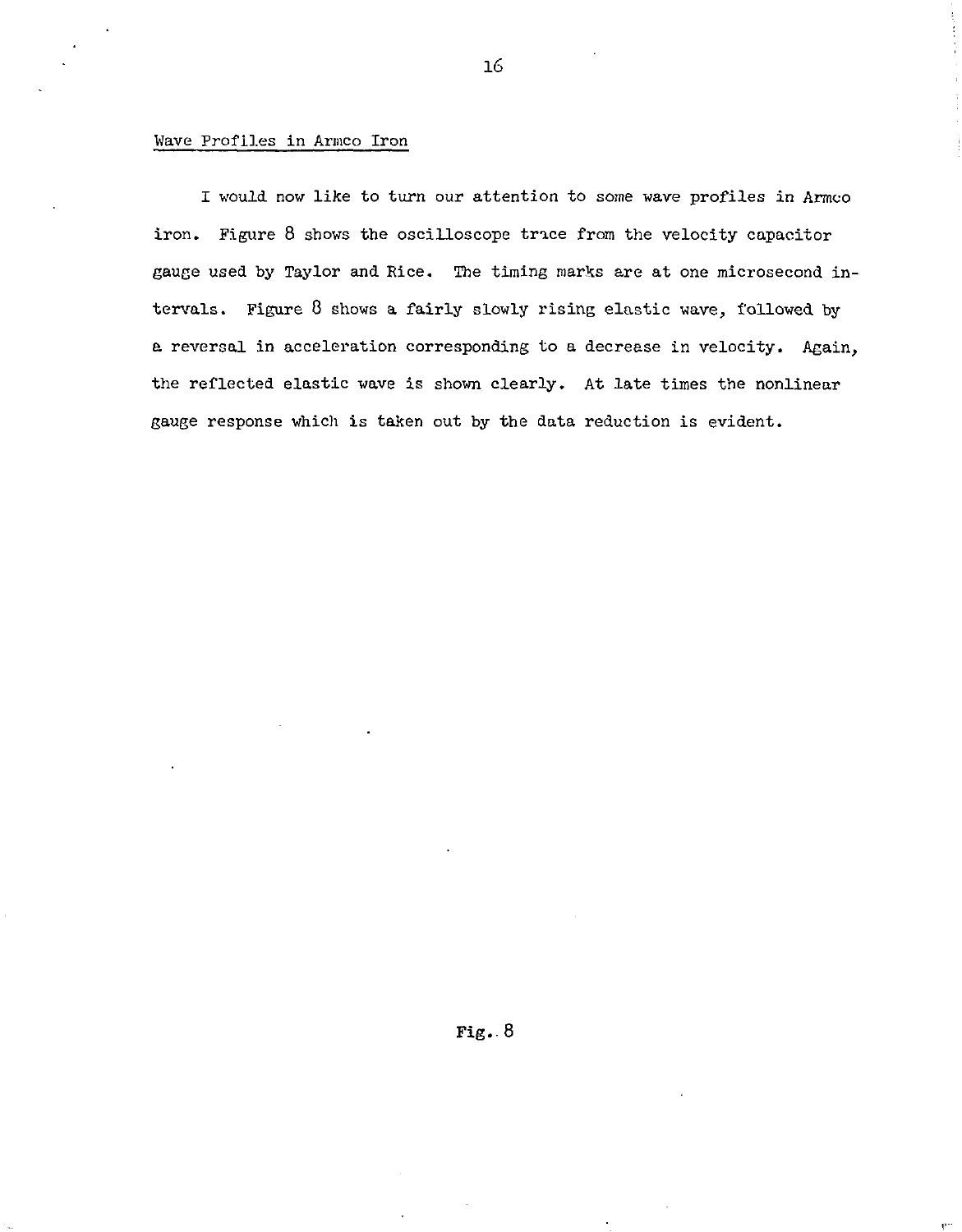Figure 9 shows a similar wave profile measured with a quartz gauge. This is one of Benedick's measurements. The timing marks are  $\frac{1}{10}$  us apart. I want to call your attention to the detailed structure of the reflected wave. This structure presumably is evidence of interesting rate dependent behavior which, as far as I know, has never been fully described.

**Fig.** 9

**ANGELIA** 

 $\overline{\phantom{a}}$ ţ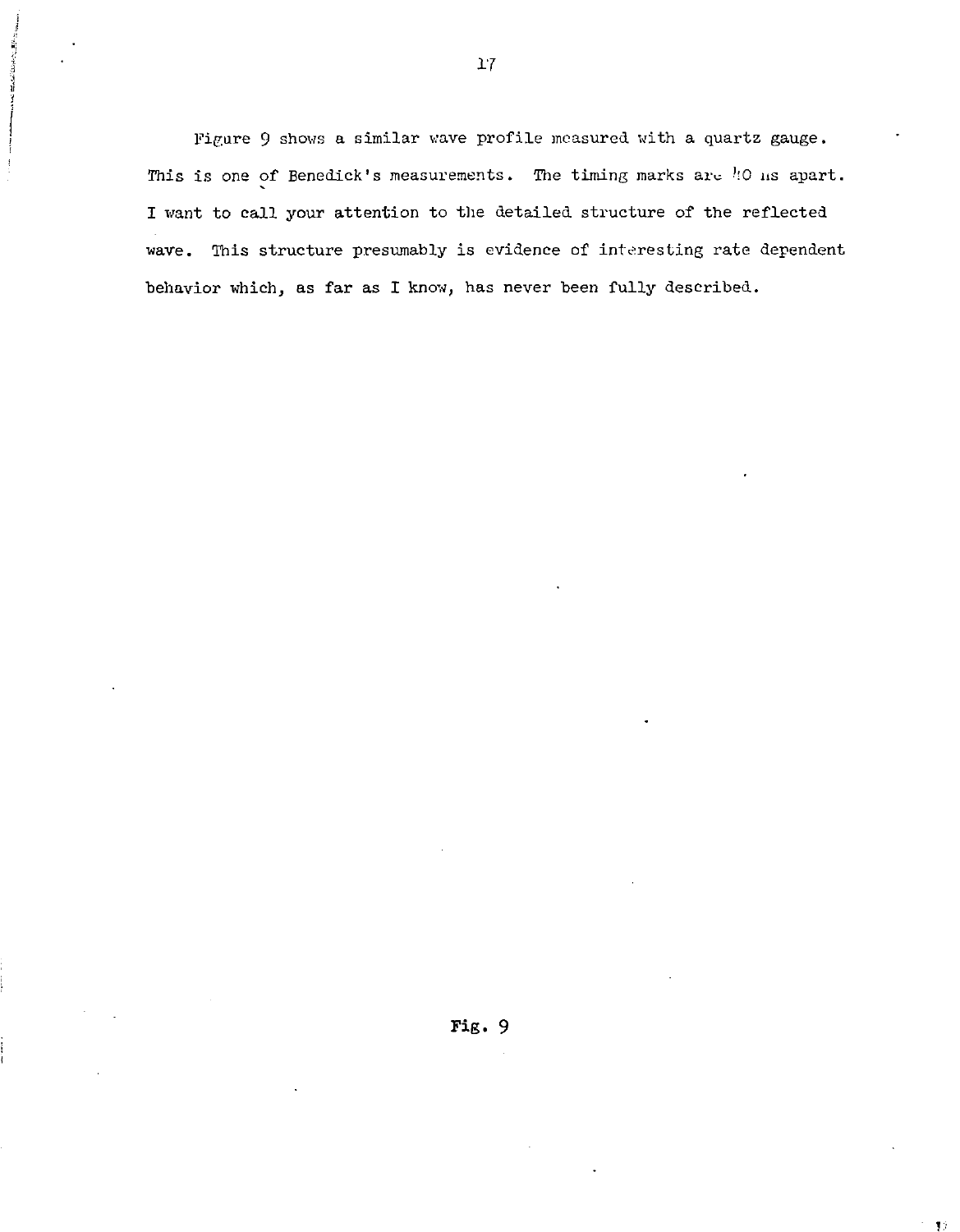Figure 10 shows an oscilloscope trace of a similar wave profile in Armco iron recorded by Barker with a VTSAE. The fringe count is again proportional to the particle velocity. The small timing intervals are 200 ns apart. Immediately following the arrival of the elastic wave there is a fringe reversal corresponding to a reduction in the particle velocity. The profile shows the reflected elastic wave, the main plastic wave, and a second wave corresponding to a phase transition.

Fig. 10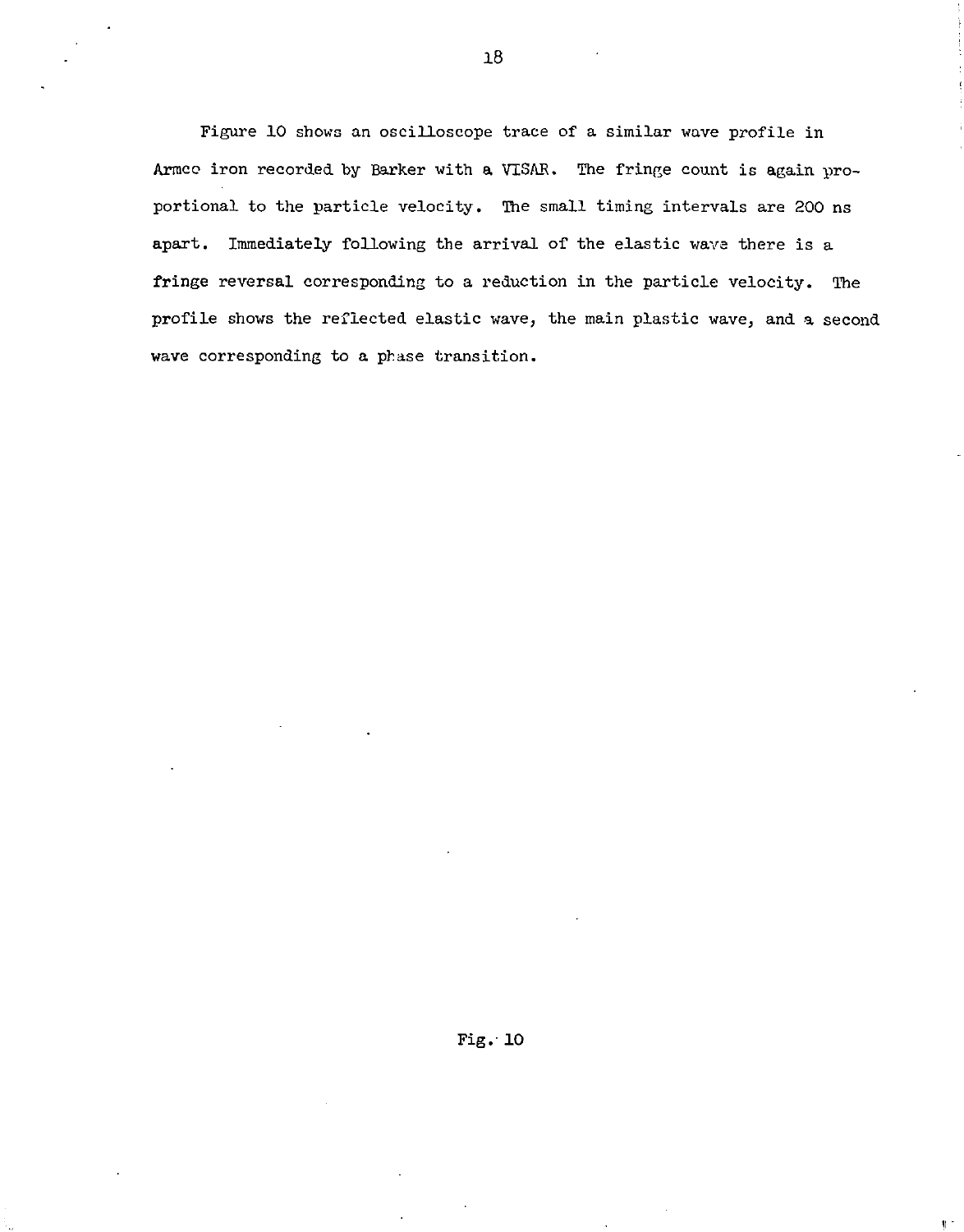Figure 11 shows the reduced data from Barker's work on iron using the VISAR. Two velocity-time profiles are shown for two different thicknesses of Armco iron targets: the arrival times in the two cases are made the same in order to facilitate comparison. This figure shows very interesting phenomena with considerable detail. The profiles show finite risetime, a reversal of acceleration behind the elastic wavefront, and considerable detail in the reflected wave. And, as the wave propagates further, one sees an evolutionary behavior that includes decreases in accelerations (both in the risetime of the elastic precursor and following the elastic precursor) and a decrease in the amplitude of the reflected elastic wave. Before setting out to examine this evolutionary behavior in too much detail one should keep in mind that other records in this same series show substantial variations. This is presumably due to the fact that the velocity interferometer records the motion of an area on the surface that is small compared to the grain size. As a result the measured wave profile may depend on the particular location for which the motion is being recorded.

#### Wave Profiles in MgO

Figure 12 shows the measurements of wave profiles in MgO by Dennis Grady using a VISAR to obtain velocity-time profiles. For three different input levels the amplitude of the elastic precursor is shown to decrease with decreasing impact velocity. Figure 12 shows in considerable detail the very fast relaxation behind the precursor, the dependence of the valley behind the precursor on driving stress, and the unloading from the high pressure state.

ŧ.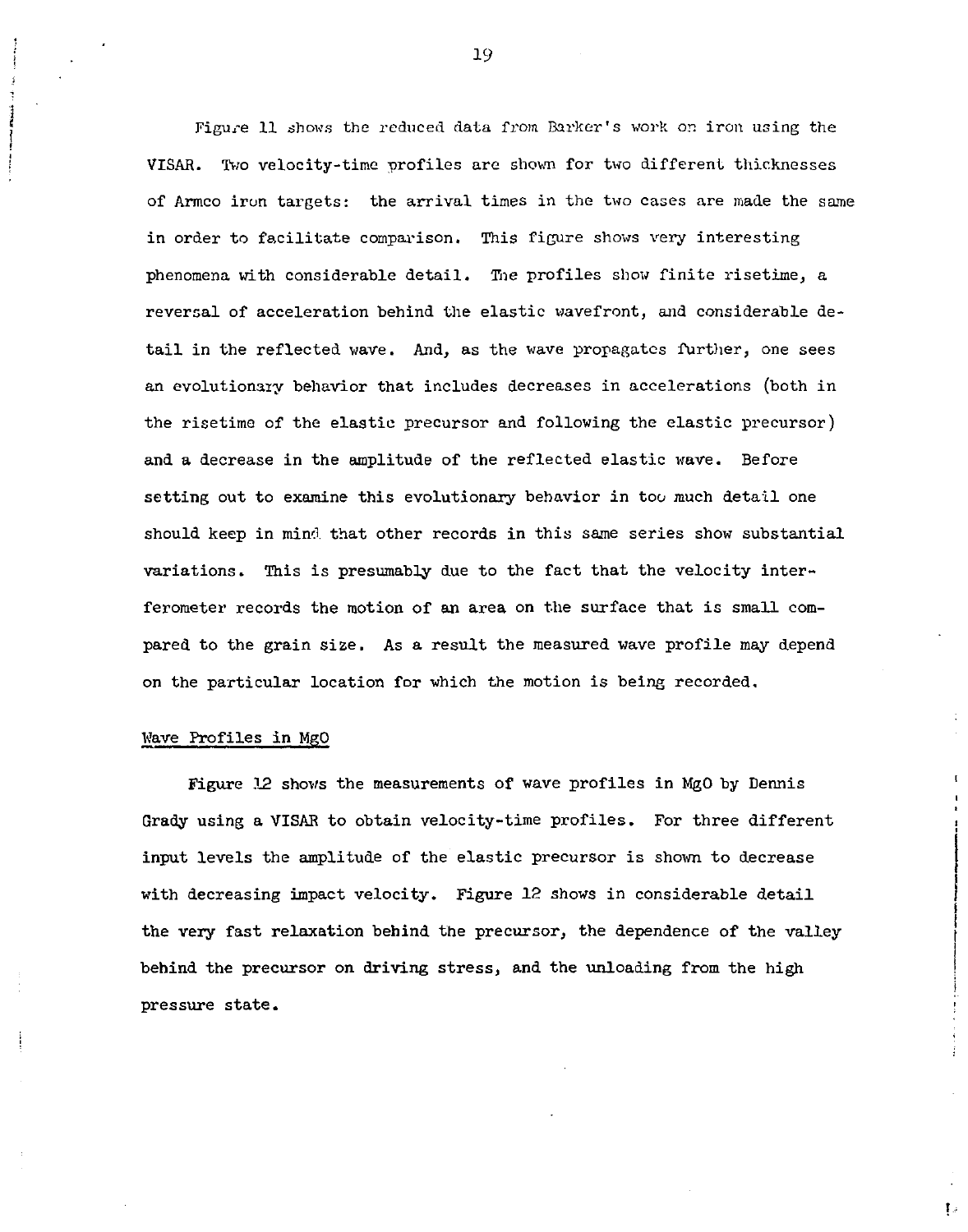

 $\overline{20}$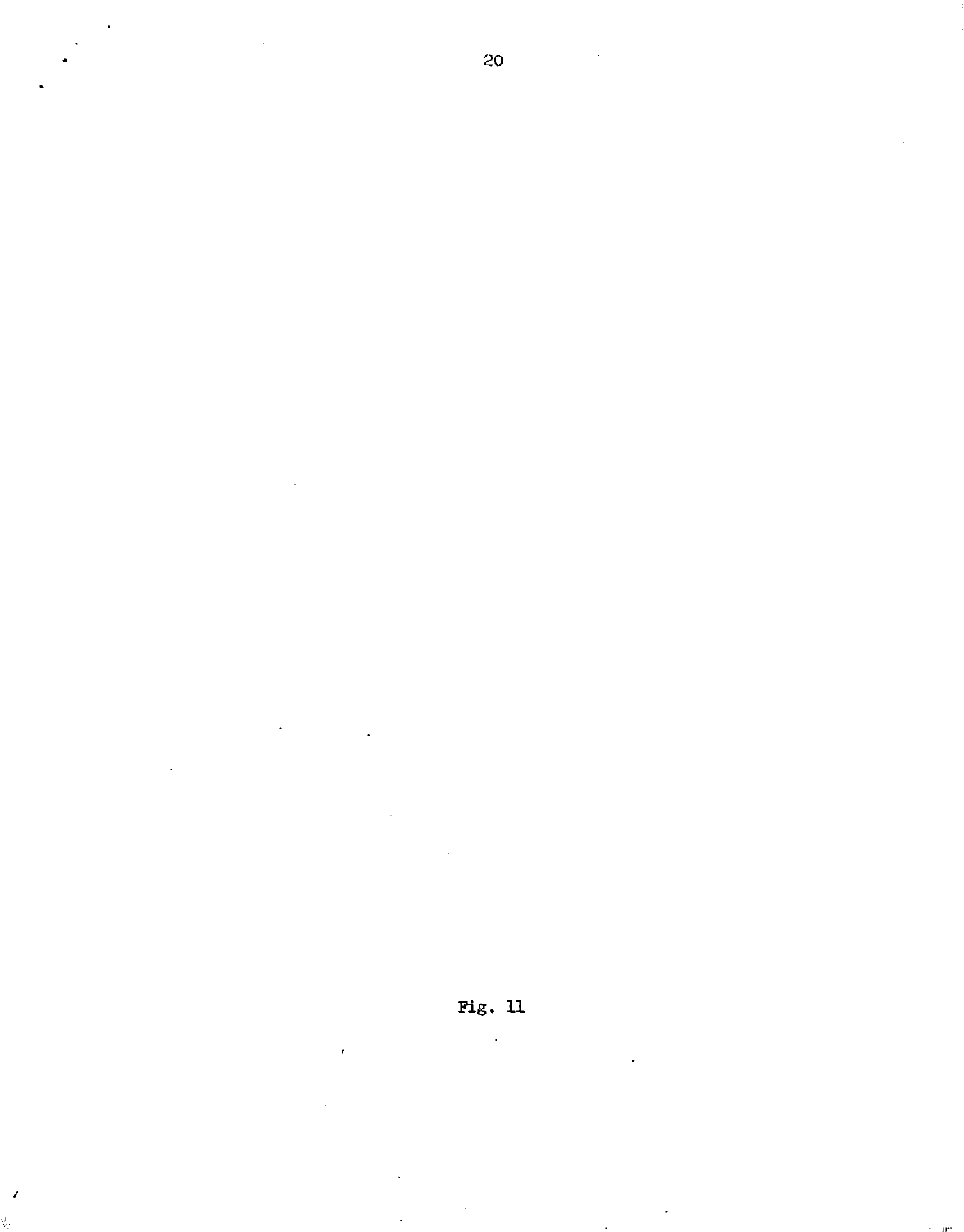

Fig. 12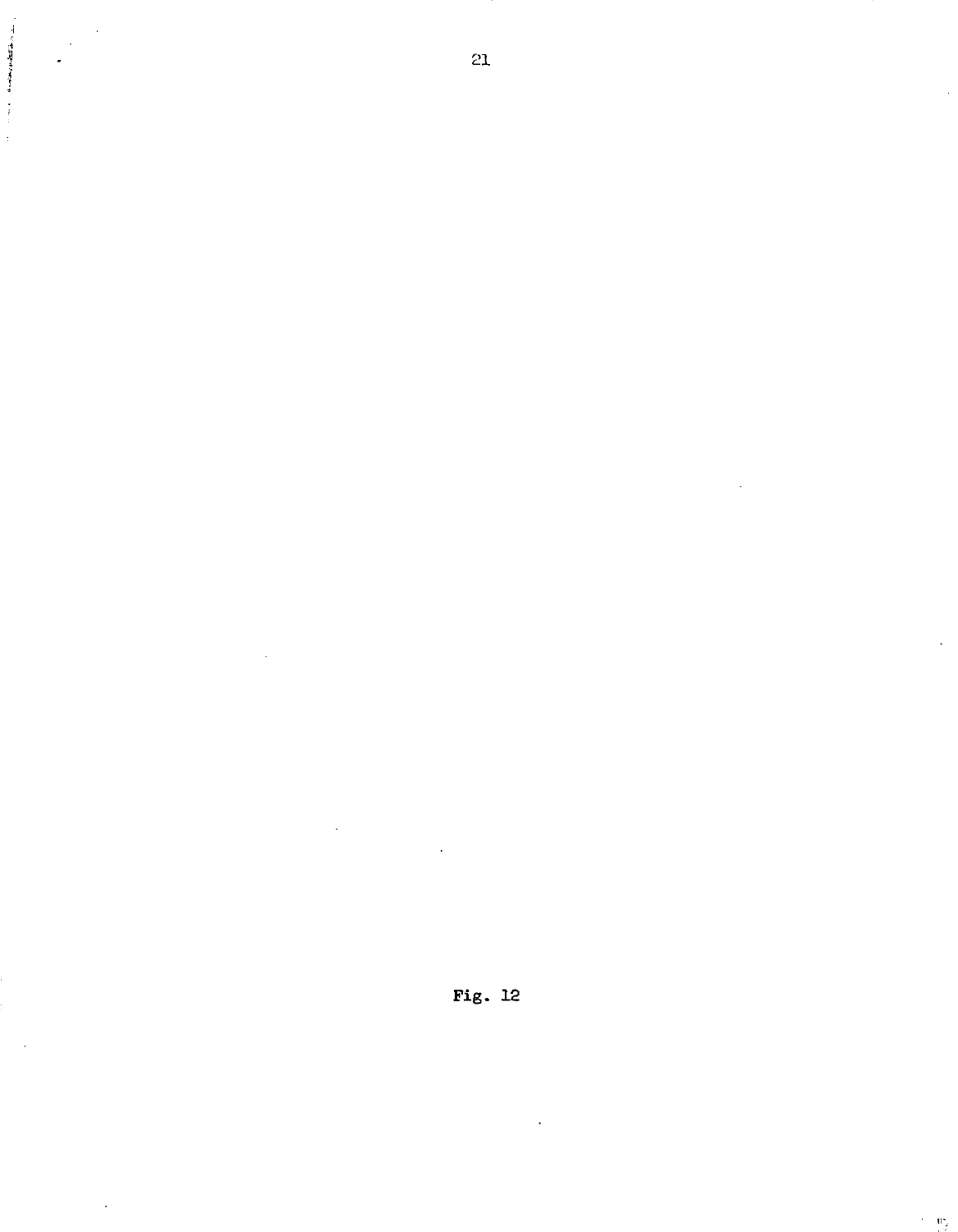Figure 13 shows vave profiles in MgO under similar lo; ding conditions but recorded with the Manganin gauge and the quartz gauge. The timing marks are 200 nanoseconds apart in each case. The quartz gauge follows the detail of the rise and relaxation of the precursor very well, whereas these details *exe* not followed so faithfully by the Manganin gauge. Now to a certain extent this is an unfair comparison with Manganin gauges because electrical signals are self-generated in this material and it was necessary to use a gauge about twice as thick as one would ordinarily use in order to obtain the required sensitivity. Nevertheless, I think that it is clear that the Manganin gauge has a more limited capacity to follow the kind of detail shown in Fig. 13.

### Wave Profiles in Tungsten Carbide (Measurements of Karnes)

Figure  $14$  is a quartz gauge record that shows the main features of wave profiles in a tungsten carbide, Kennametal  $68$ . The profile consists of a sharp shock followed by a more slowly increasing stress or velocity.

Figure 15 shows the reduced data from the quartz gauge compared to the same measurement with a displacement interferometer. The same profile is shown as determined by the inclined resistance wire and velocity interferometer in Figure 16. This series of measurements permits us to give a fairly quantitative measure of the errors associated with time resolution for this particular wave profile. In this case the Hugoniot elastic limit determinations are: inclined resistance wire, 5.0 GPa; displacement interferometer,  $4.0$  GPa; quartz gauge, 3.65 GPa; and velocity interferometer, 3.U9 GPa.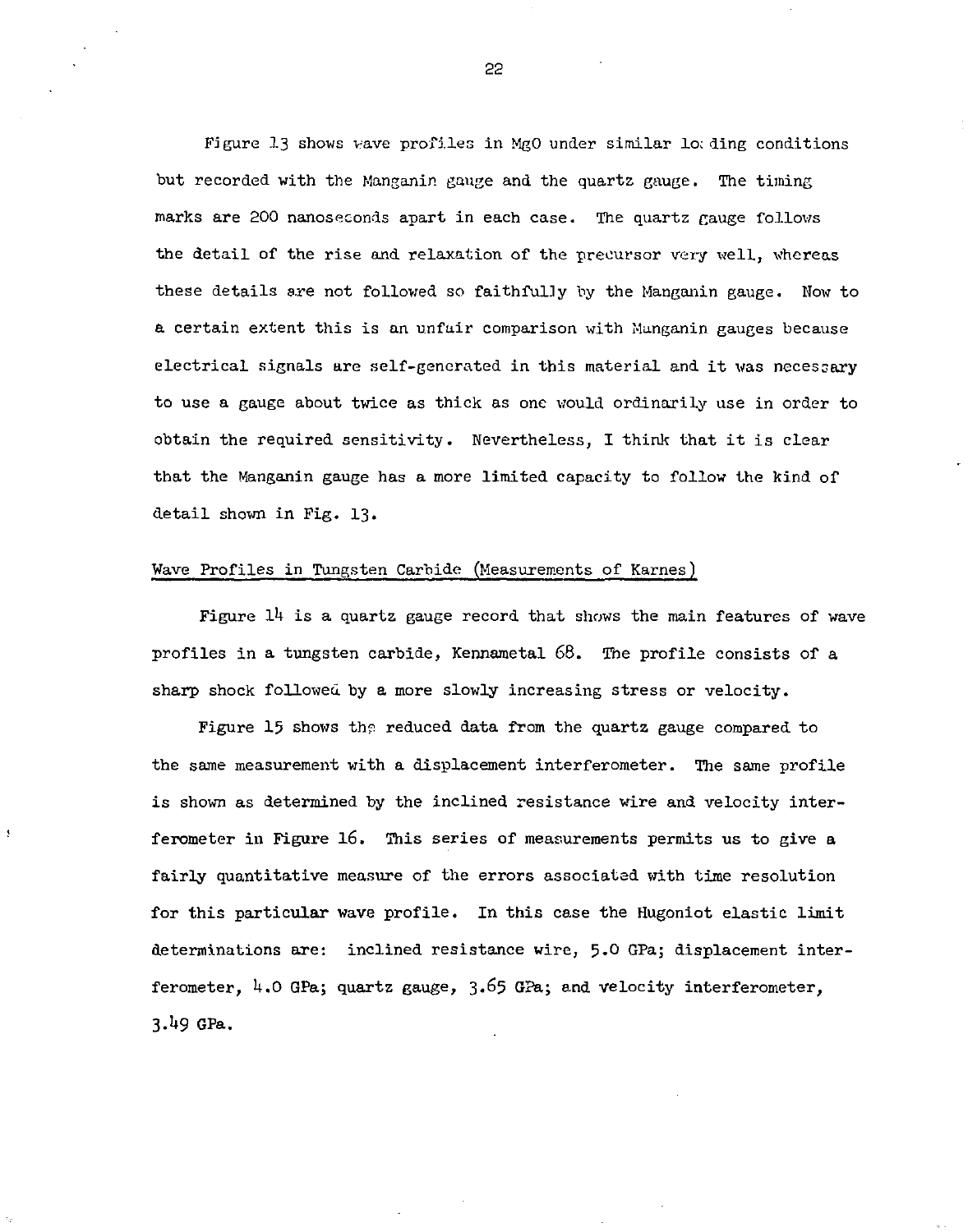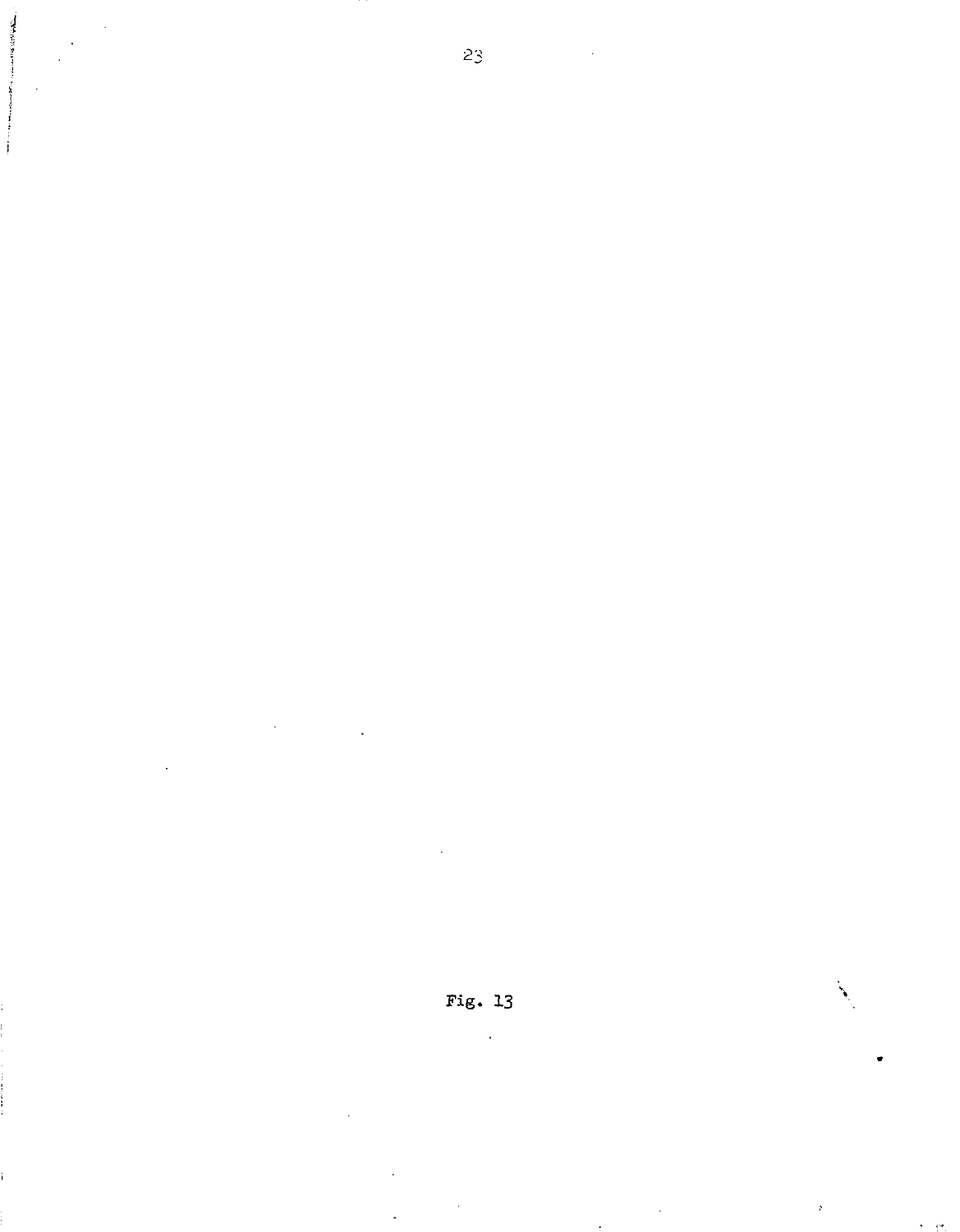

ĩ

ţ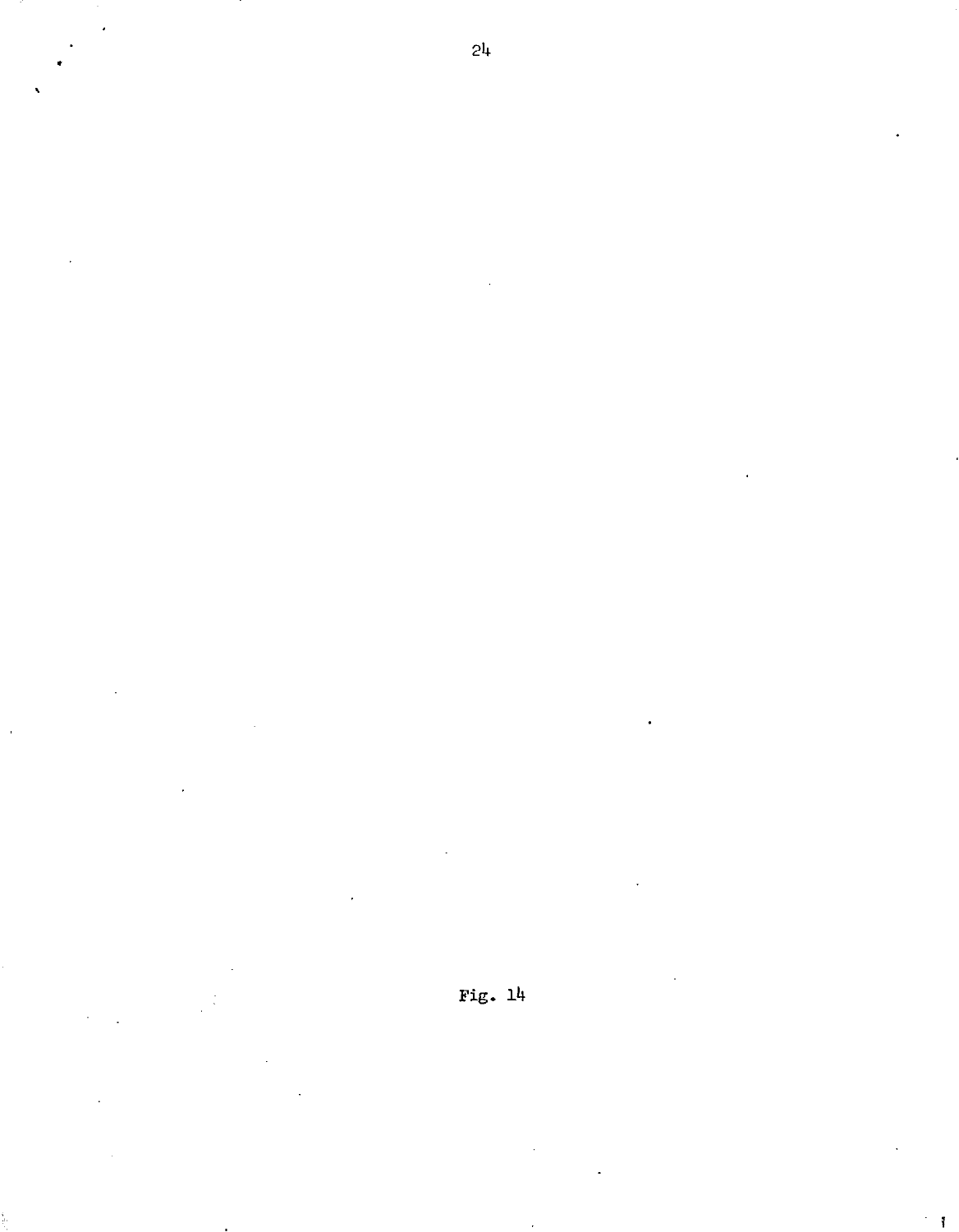

Fig. 15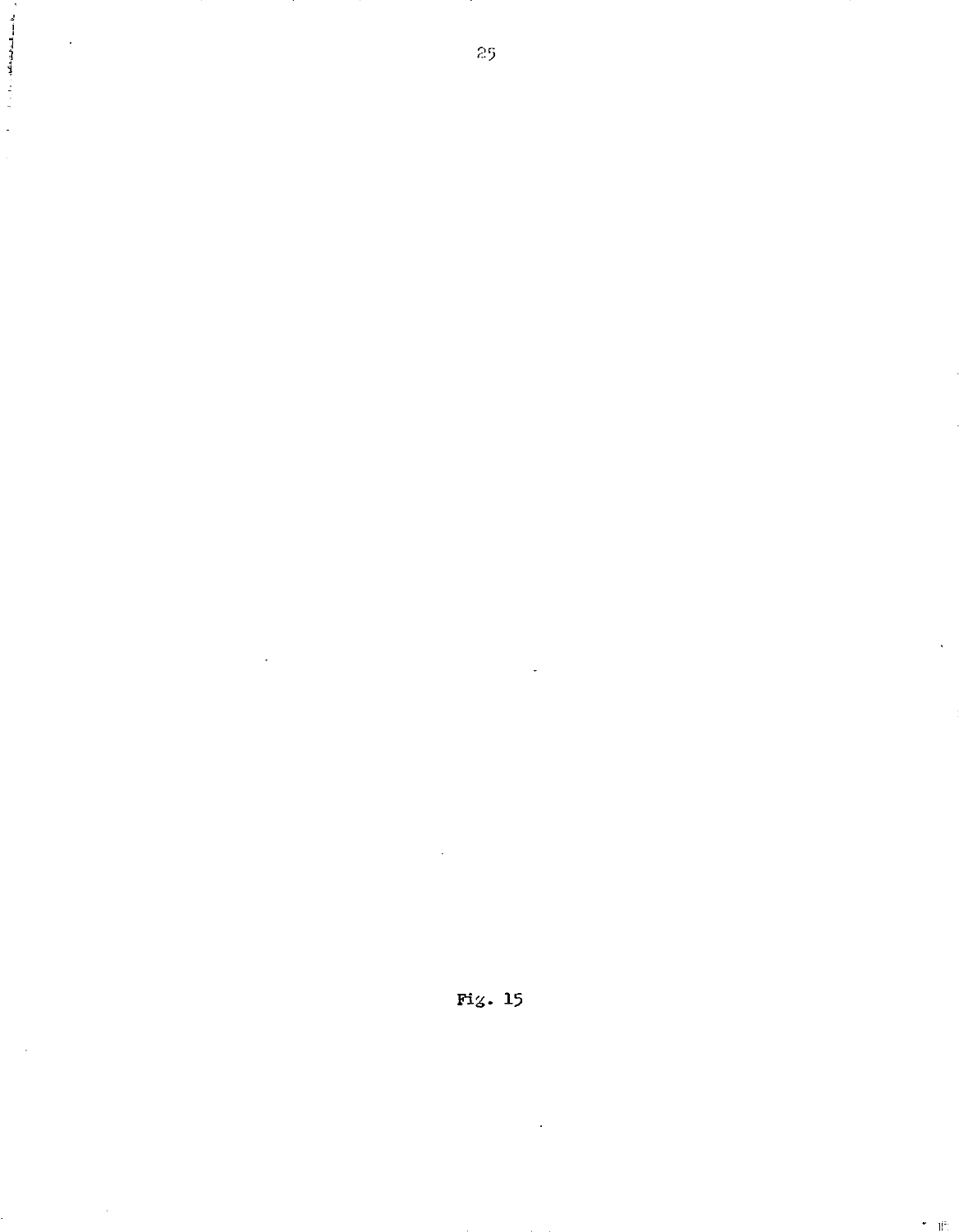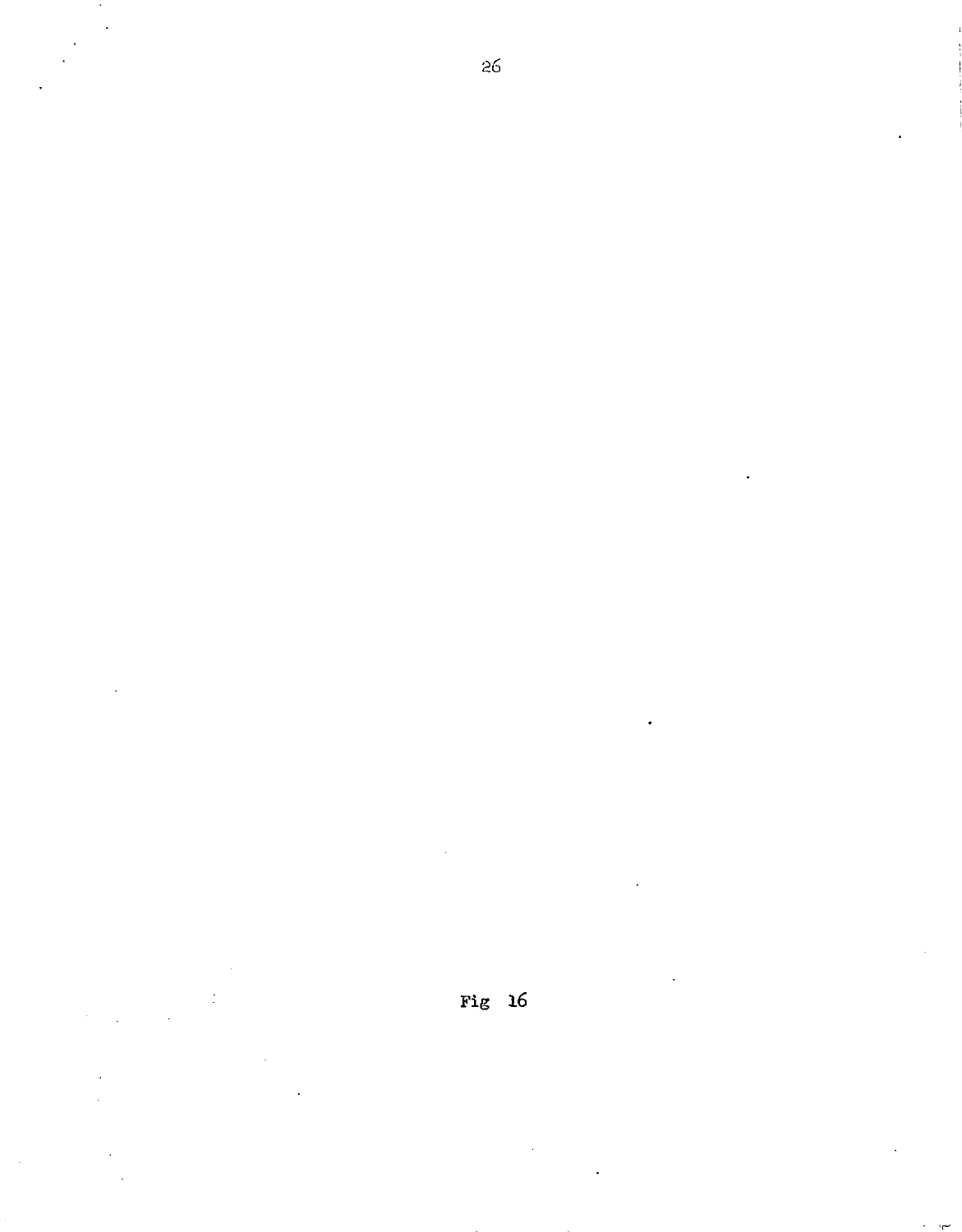I've tried to show what the different profiles look like when measured with different techniques. In so doing one raises questions about how to quantify the difference between the different techniques. It's clear that they have different capabilities for following wave details. I vould like now to try to quantify that difference. I don't suggest that my definitions are unique. Instead, they should be viewed as one attempt to address the question.

Consider for a moment the problem of detecting a wave profile consisting of a shock wave followed by a state of constant velocity. Such a profile puts minimal requirements on the detector. If one is not concerned with details during the risetime all one has to do is measure the time at which the wave arrives, which is less difficult to follow than the velocitytime profile, and then accumulate sufficient data in time to determine the final velocity. These are the conditions under which the discrete displacement-time measuring devices have been used very effectively. For very high pressures, some excellent measurements have been made. The difficulty with these measurements is that they do not allow one to determine whether or not the particle velocity is constant; that is, the data used to compute the velocity are not sufficiently accurate to allow further differencing to obtain the acceleration.

It seems to me that in characterizing detectors a critical measure of their capability for recording a wave profile is tested by a wave profile consisting of a sharp jump followed by a fast decay. This corresponds, for example, to determining their suitability for measuring wave profiles in MgO and LiF. I'd like to describe how well different detectors measure such vave profiles. If we had somehow measured response characteristics

2?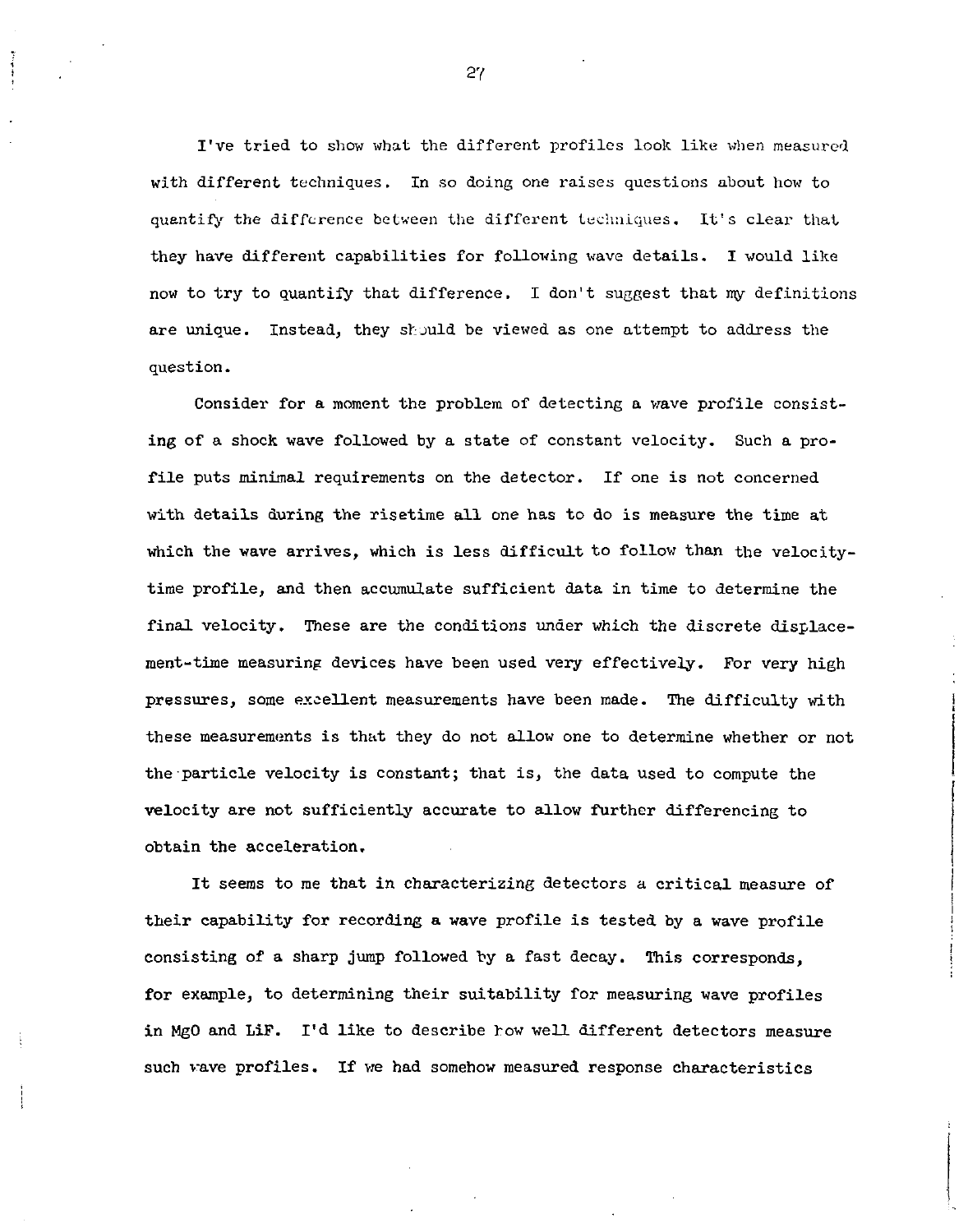for these detectors, then there would be no problem. The difficulty is that these characteristics have not been measured. Under these conditions I find it helpful to consider the following kind of experiment. Assume that we have a machine that will somehow apply a step loading followed by decay at various rates. We can then generate a set of response functions for a given detector by applying a series of loadings, all with steps followed by exponential decay at different rates. For example, Fig. 17 illustrates such a set of response functions. Since we do not have such a loading machine and have to estimate responses from known physical characteristics of our detectors and from measurements of wave profiles in the literature, it is sufficient for our present purposes to characterize our detector resolution in terms of its capabilities to determine the peak input stress to an accuracy of  $3$  to  $5\%$ . On this basis we call the time resolution the time at which the peak response of the detector equals 95 to 97% of the peak input. For a given detector this will be a unique value. I have compared the time resolution characteristics of various devices on the basis of their ability to follow the input curve'—particularly the amplitude of the peak. The time resolution of a device will be characterized as the characteristic time of the sharpest decay for which the response curve lies within 3-5 percent of the input curve.

In order to estimate time resolutions I have gone through the literature and looked at the reported wave profiles, including those shown herein. I have, I believe, looked at almost all the measurements in the literature in trying to make this comparison. The results are shown in Table II. I expect they'll be subject to some opposition and refinement, but I don't believe the overall picture will change a great deal. I believe discrete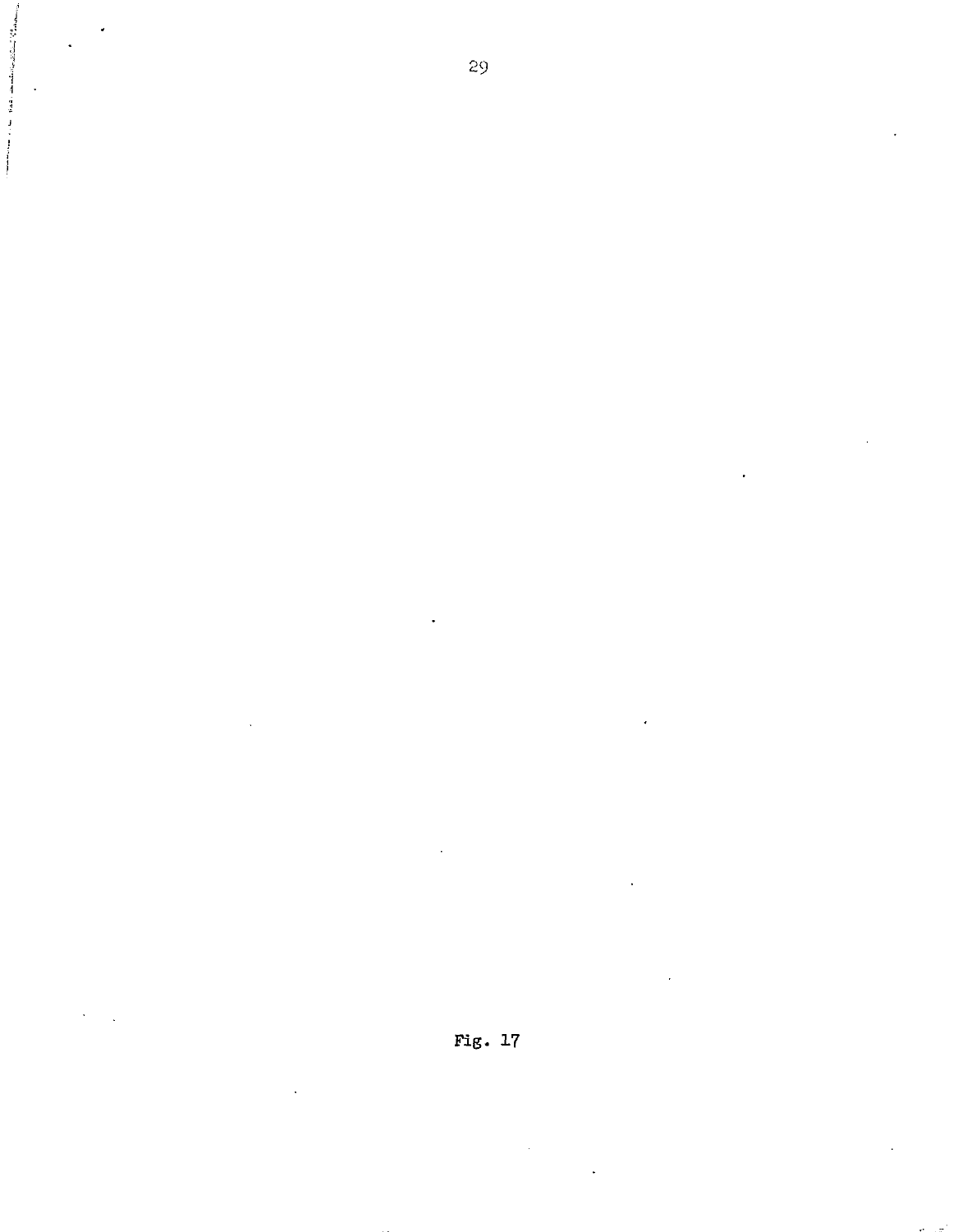displacement-time devices have a time resolution of no better than 200 ns. The continuous displacement-time devices have a time resolution of approximately 100 nanoseconds; the electromagnetic velocity gauge and the optical lever gauge have time resolution capabilities of 50-100 nanoseconds. Other time resolutions are: The Manganin, velocity capacitor, 25-50 nanoseconds; the displacement interferometer, 10-25 nanoseconds. Note that the latter is  $\iota$  real exception. In this case measurement of displacement provides better time resolution than some direct velocity measurements. This is because of the accuracy with which the displacement interferometer can measure displacement. A time resolution of approximately 1-5 nanoseconds is obtained for the piezoelectric gauge, the velocity interferometer, the VISAK, and the sapphire dielectric gauge.

This table indicates that over the past 15 or 20 years we have seen an improvement in time resolution of approximately two orders of magnitude. We have seen a distinct revolution take place in our capabilities of examining the details of wave profiles. These new capabilities have had a particularly pronounced effect on theory of dynamic plasticity, fracture and the kinetics of melt and polymorphic phase transitions. As far as I can tell, experiments can resolve detail not fully explained by theory. An exception to this situation in which the experiment leads the theory is in the characterization of material response in terms of higher-order motion—acceleration and jerk.

And of the second contract of the second contract of the second contract of the second contract of the second contract of the second contract of the second contract of the second contract of the second contract of the seco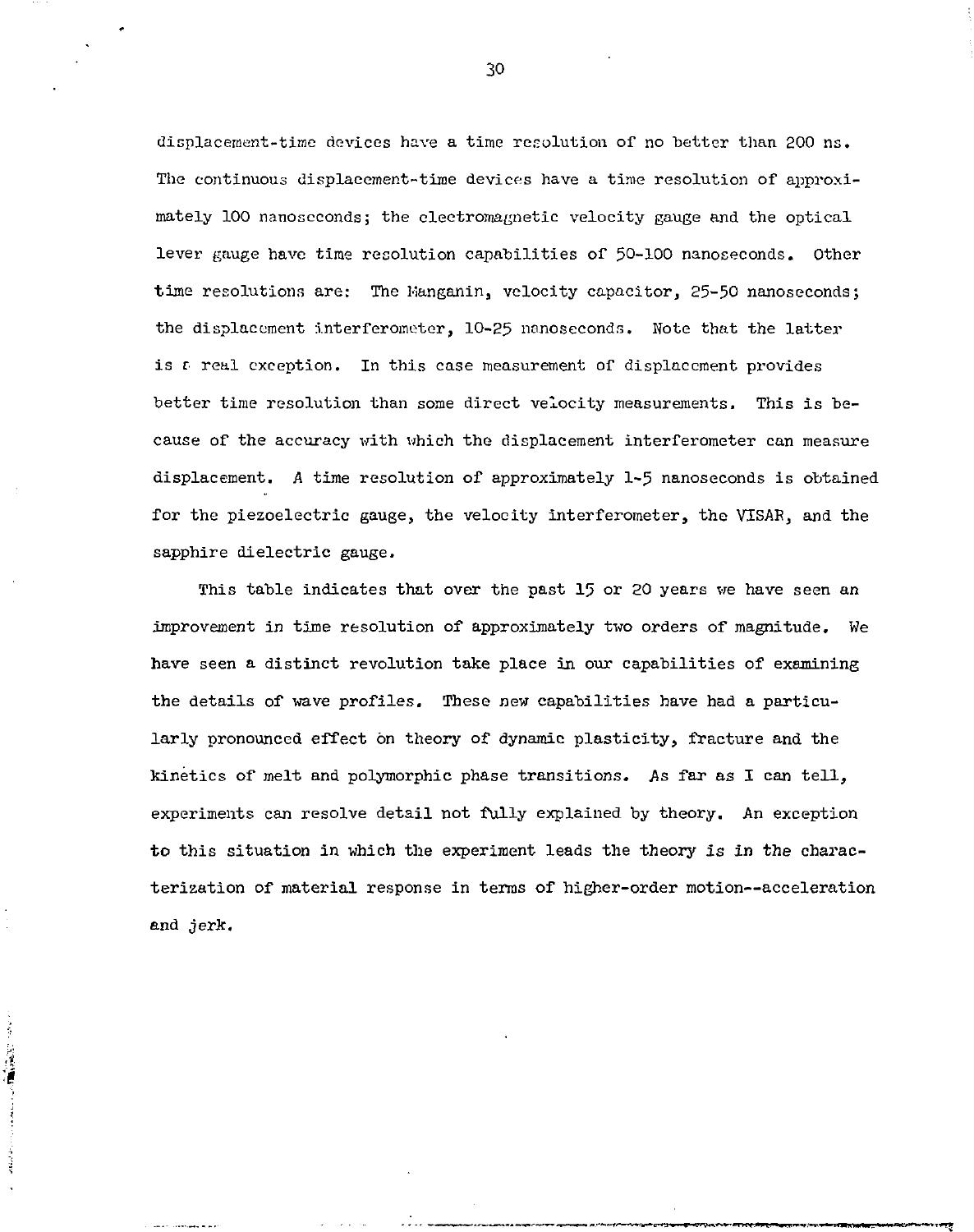#### TABLE II

#### STRESS/VELOCITY TIME RECOLUTION OF VARIOUS GROUPS OF DETECTORS

| Detectors                                                                              | Resolution    |
|----------------------------------------------------------------------------------------|---------------|
| Discrete Displacement-Time Detectors                                                   | $\sim$ 200 ns |
| Continuous Displacement-Time Detectors                                                 | $\sim$ 100 ns |
| Optical Lever, Electromagnetic Velocity<br>Gauge                                       | $50 - 100$ ns |
| Manganin Gauge, Velocity Capacitor                                                     | $25 - 50$ ns  |
| Displacement Interferometer                                                            | $10 - 25$ ns  |
| Piezoelectric Current-Node Gauge.<br>Velocity Interferometer, VISAR,<br>Sapphire Gauge | $1 - 5$ ns    |

Next, I'd like to describe some current work--the first direct measurements of accelerations associated with a wave profile. We have been able to accomplish these measurements rather easily. The particular device we've used has a number of interesting and convenient features. First of all, this device will measure the velocities and accelerations simultaneously without compromising either measurement. The active element for the device is the conventional current-mode piezoelectric gauge--quartz or lithium niobate. This device is used in a configuration which provides large signals, and easy variability of experimental parameters to cover acceleration measurements over approximately five orders of magnitude. The principle of the device is to directly obtain a finite difference measurement of  $\frac{di}{dt}$ , the rate of change of current in the gauge. From previous work we know that the current is proportional to the piezoelectric polarization. (This is correct to such a good approximation that deviations from proportionality are so small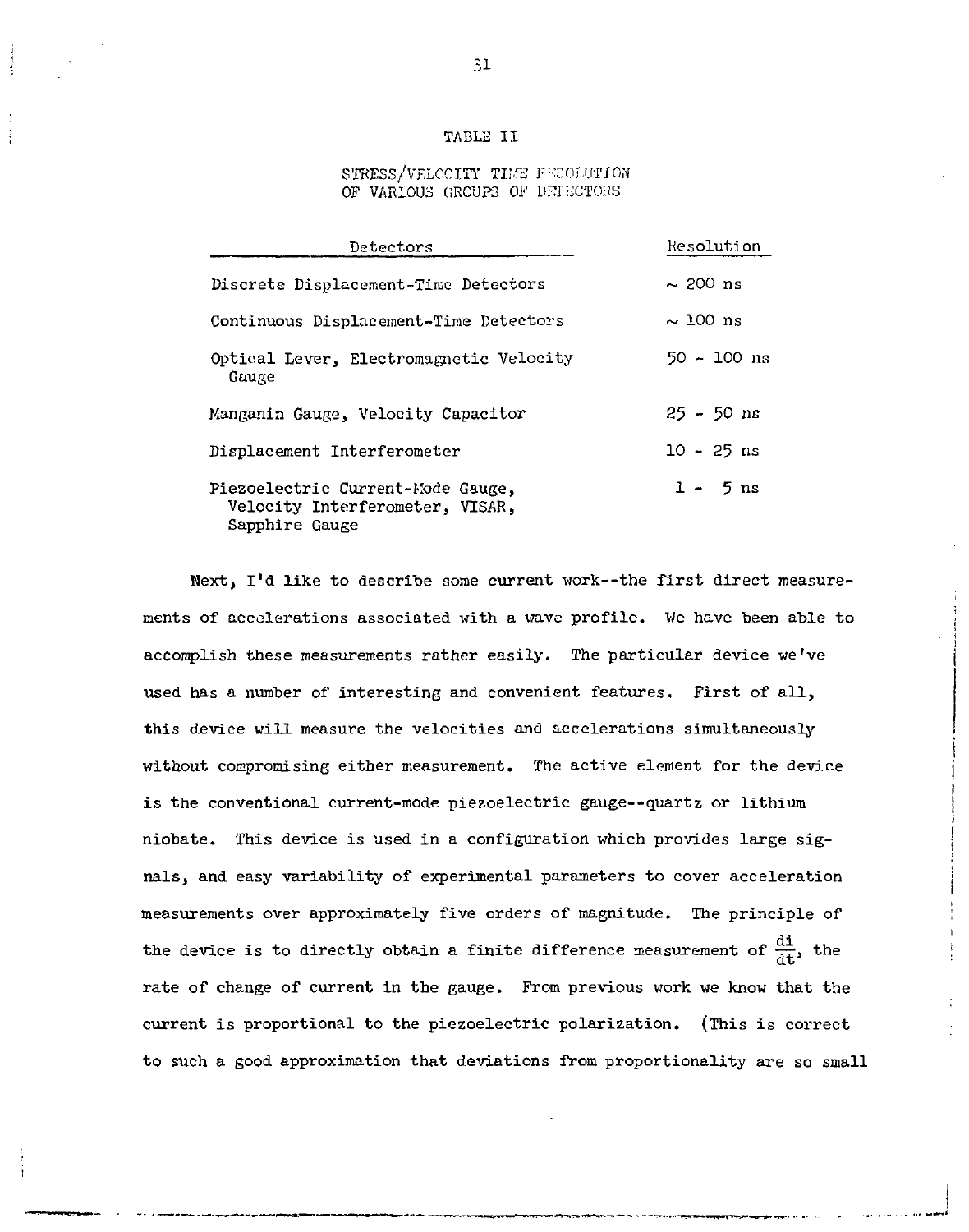as to be negligible for applications considered here.) The governing equations are given belov;.

Let  $\Delta$  be defined as the finite difference of current, i, with time, t. Then

$$
\hat{\Delta} = \Delta \hat{\mathbf{i}} / \Delta \mathbf{t} \approx \frac{d\hat{\mathbf{i}}}{d\mathbf{u}} \frac{d\mathbf{u}}{d\mathbf{t}}, \qquad (1)
$$

where u is the particle velocity. From the linearized theory of a piezoelectric gauge, the current is related to properties and dimensions of the gauge by the relation

$$
\mathbf{i} = (\mathbf{A}\mathbf{U}/\mathbf{L})\mathbf{P} = (\mathbf{A}\mathbf{U}/\mathbf{L}) \left[\mathbf{e}_{11} \frac{\mathbf{u}}{\mathbf{U}} + \frac{1}{2} \mathbf{b}_{111} \left(\frac{\mathbf{u}}{\mathbf{U}}\right)^2\right] \quad , \tag{2}
$$

where A and *t* are the area and thickness of the gauge respectively, U is the wave speed in the gauge, P the piezoelectric polarization and  $e_{11}$  and  $b_{111}$  are the second- and third-order piezoelectric stress constants. Upon taking the derivative of Eq. 2 and substituting into Eq. 1, the desired relation between A and the acceleration, a, is

$$
\frac{\lambda \Delta}{A} = \left( e_{11} + \left( \frac{u}{U} \right) b_{111} \right) a \quad , \tag{3}
$$

where  $u = \int a dt$ . Two special cases are of interest: if the strain is low, such as happens at the beginning of many acceleration wave pulses, or if the material is linearly piezoelectric so the third-order piezoelectric constant is zero, then the acceleration is proportional to the rate of change of current, with a proportionality constant that depends on geometric factors and the second-order piezoelectric constant. If the acceleration is constant, then the relation between acceleration and rate of change of current can be integrated explicitly to give a quadratic relationship. For arbitrarily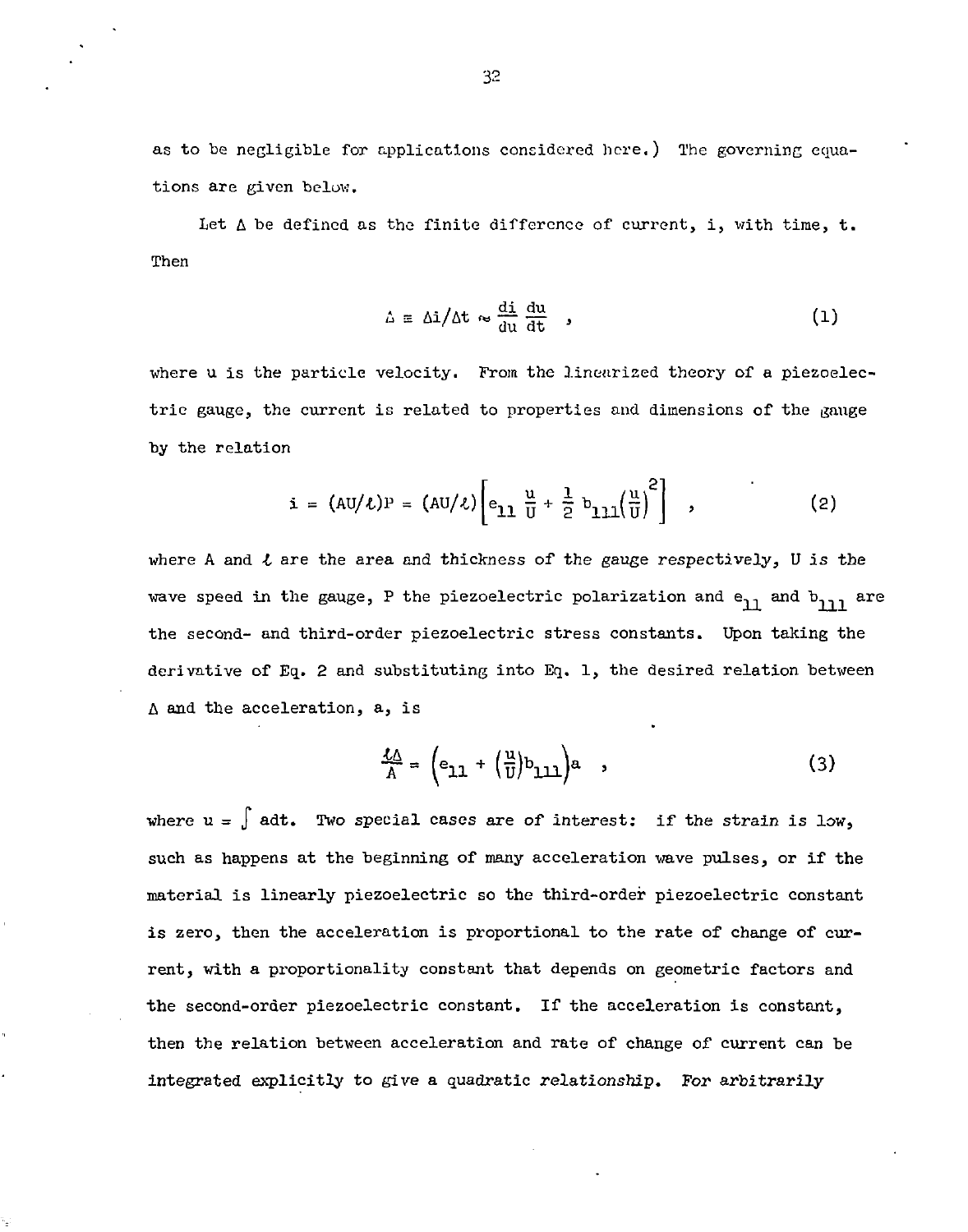shaped acceleration pulses, it is necessary to integrate Eq. 3 numerically to obtain the acceleration-time profile; however, this is not a serious inconvenience.

The configuration used in such measurements of acceleration waves is shown in Fig. 18. As in conventional quartz gauge applications, a low loss coaxial cable, suitably terminated, is connected to the electrode of the sensor. The current in this cable is directly proportional to the particle velocity at the specimen-gauge interface to a close approximation. In order to directly obtain the acceleration of the interface two additional cables are connected to the sensor electrode. These two cables differ in length by a pre-selected amount, resulting in a prescribed time difference between the delayed and direct signals. By using these two signals as inputs to a differential pre-amplifier one obtained directly a signal that is proportional to the rate of change of current. Combined, the conventional quartz gauge technique and the present extension of that technique provide for simultaneous measurement of particle velocity and acceleration.

An example of an experimental record using these combined techniques is. shown in Fig. 19 for the case of the ramp-wave in fused silica. On the left is the output from the cable used for monitoring particle velocity. On the right is the world's first direct measurement of acceleration on this time scale. The rate of change of current is shown to rise, in a finite time, to a steady value which is the first value of acceleration; the rate of change of current then increases with time. The latter increase will be subsequently shown to be due to the nonlinearity associated with the thirdorder piezoelectric constant. The risetime of the ramp-wave in Fig. 19 is approximately 200 nanoseconds.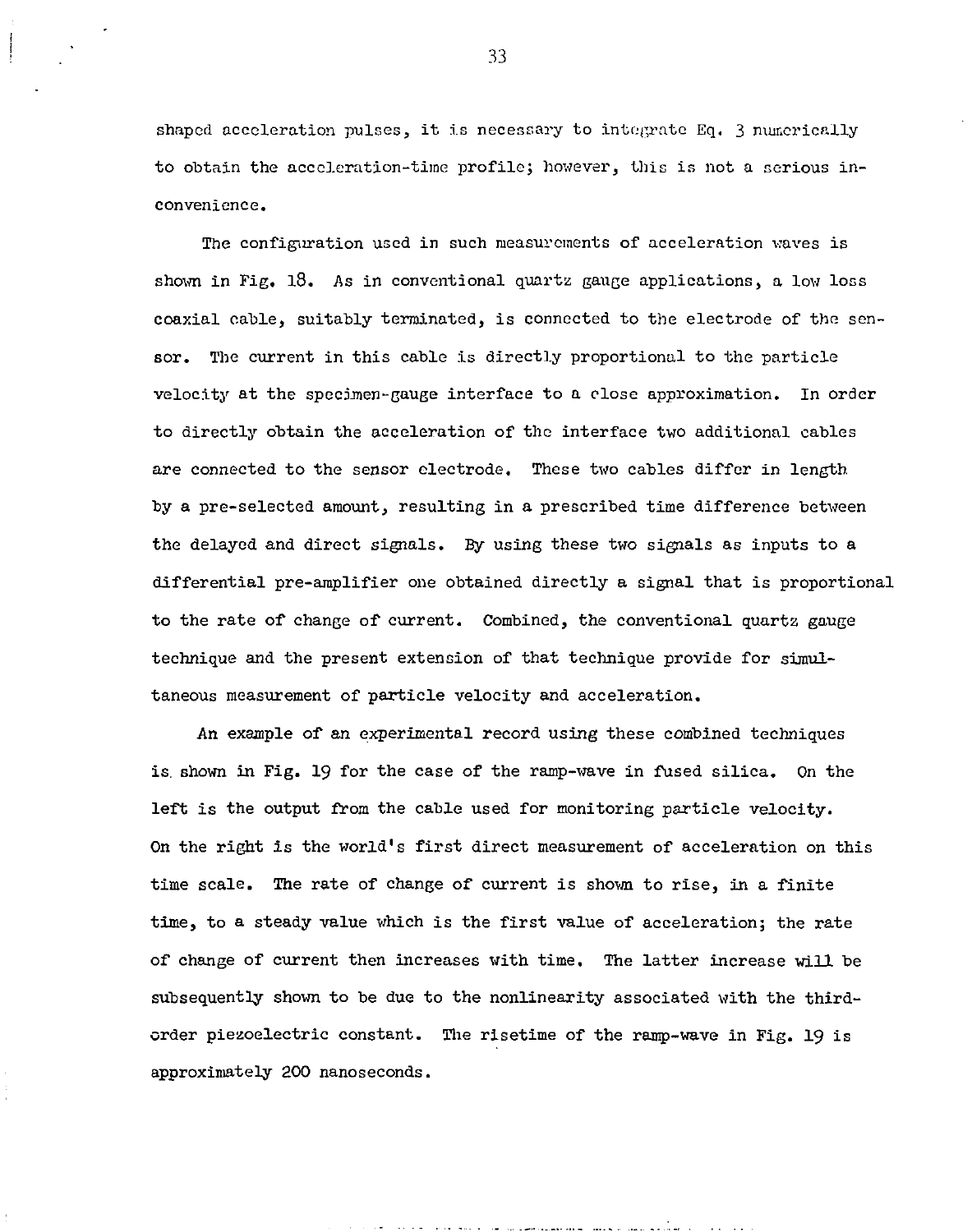

 $3<sup>1</sup>$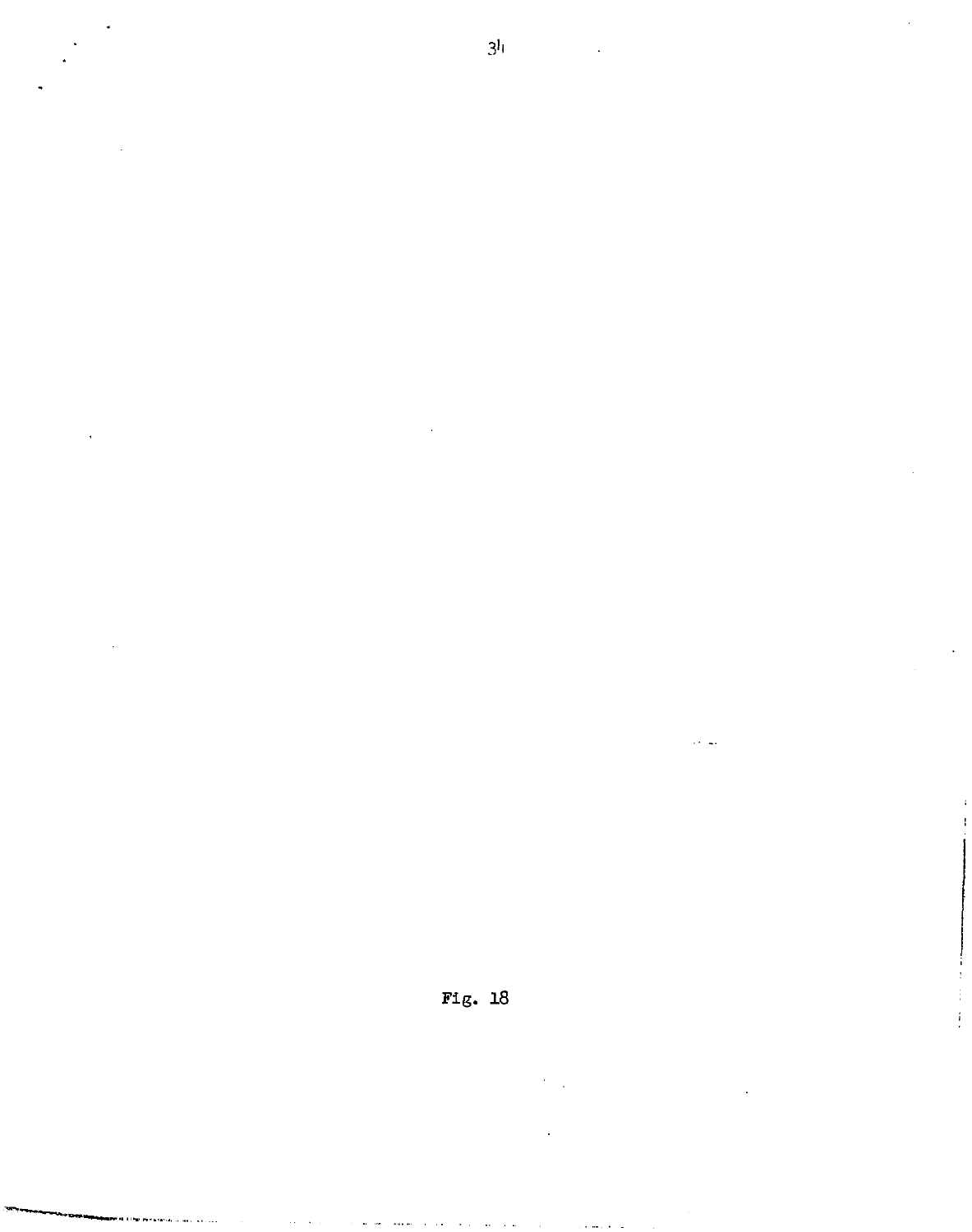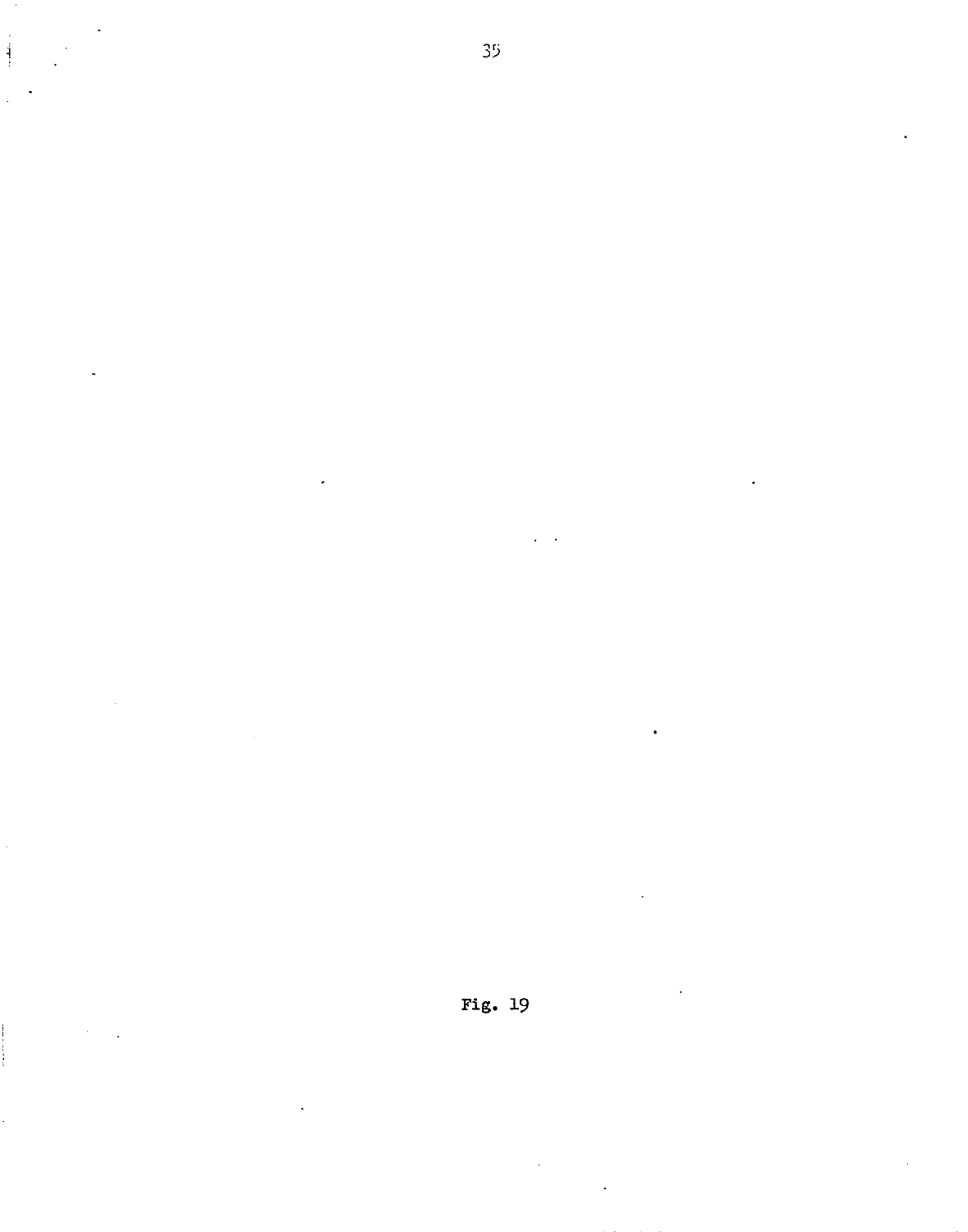Comparison of measured accelerations in vitreous silica, such as those shown in Fig. 19, with accelerations deduced from measured velocities are shown in Fig. 20. The differences in acceleration are due to different distances of propagation. The early work of Barker was for fused quartz called GE 151; more recent work has been for Dynasil 1000. Data from these two materials are distinguished in Fig. 20 by means of different symbols. Accelerations obtained from Fig. 19, both by differentiation of the velocitytime profile and directly by monitoring the rate of change in current are compared in Fig. 20. Overall, the new technique appears to provide a reasonable measurement of acceleration. Problems associated with bonding the sensors to the specimens have been overcome and quite a number of direct measurements of acceleration have now been made. Reduction of the data to eliminate the nonlinearity associated with the term involving the third-order piezoelectric constant is shown in Fig. 21. The acceleration-time profile shown in Fig. 21 is for the same experiment reported in Fig. 19. Note that in Fig. 21 one has not only the initial value for acceleration, but also the world's first measurement of jerk--the derivative of acceleration--in this time regime. In this case the value of the jerk is zero; nevertheless, the experimental result gives some indication of how well the jerk could be measured. Thus, the extensions of the quartz gauge technique allow for the study of both acceleration and jerk. I believe that similar improvements in this area are necessary if we are to learn how to characterize material properties in terms of higher-order motional parameters.

In closing I would like to try to answer some of the questions that are posed in the Introduction.

36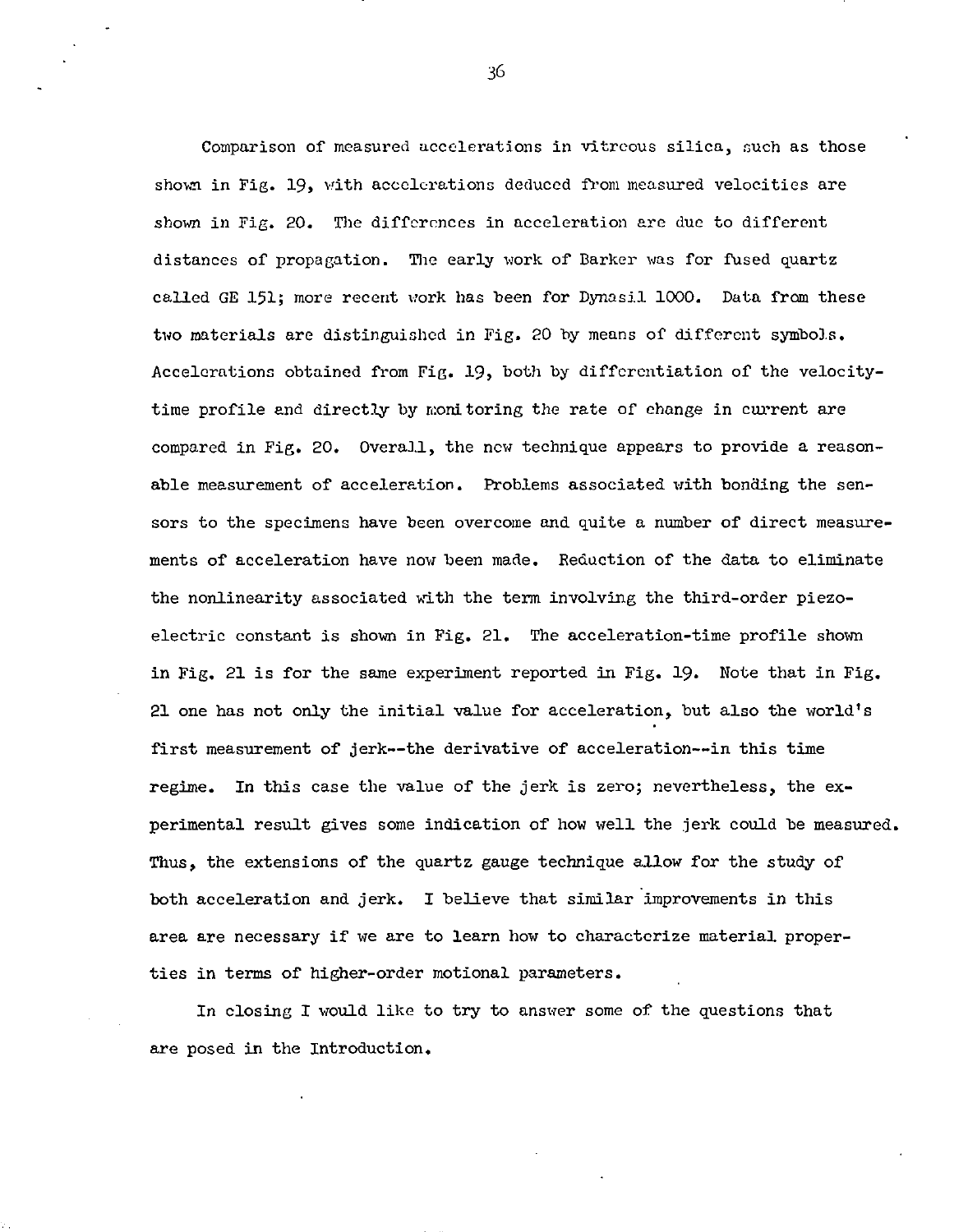

 $\begin{array}{c} \mathcal{L}_{\mathcal{A}} \rightarrow \mathcal{L}_{\mathcal{A}} \rightarrow \mathcal{L}_{\mathcal{A}} \rightarrow \mathcal{L}_{\mathcal{A}} \rightarrow \mathcal{L}_{\mathcal{A}} \rightarrow \mathcal{L}_{\mathcal{A}} \rightarrow \mathcal{L}_{\mathcal{A}} \rightarrow \mathcal{L}_{\mathcal{A}} \rightarrow \mathcal{L}_{\mathcal{A}} \rightarrow \mathcal{L}_{\mathcal{A}} \rightarrow \mathcal{L}_{\mathcal{A}} \rightarrow \mathcal{L}_{\mathcal{A}} \rightarrow \mathcal{L}_{\mathcal{A}} \rightarrow \mathcal{L}_{\mathcal{A}} \rightarrow \mathcal{L}_{\mathcal{A}} \rightarrow \mathcal$ 

 $\ddot{\phantom{a}}$ 

 $\ddot{\phantom{0}}$ 

 $\mathcal{A}(\mathcal{A})$  and  $\mathcal{A}(\mathcal{A})$  $\ddot{\phantom{a}}$  $\ddot{\phantom{0}}$ 

 $\ddot{\phantom{a}}$ 

Fig. 20  $\sim$   $\sim$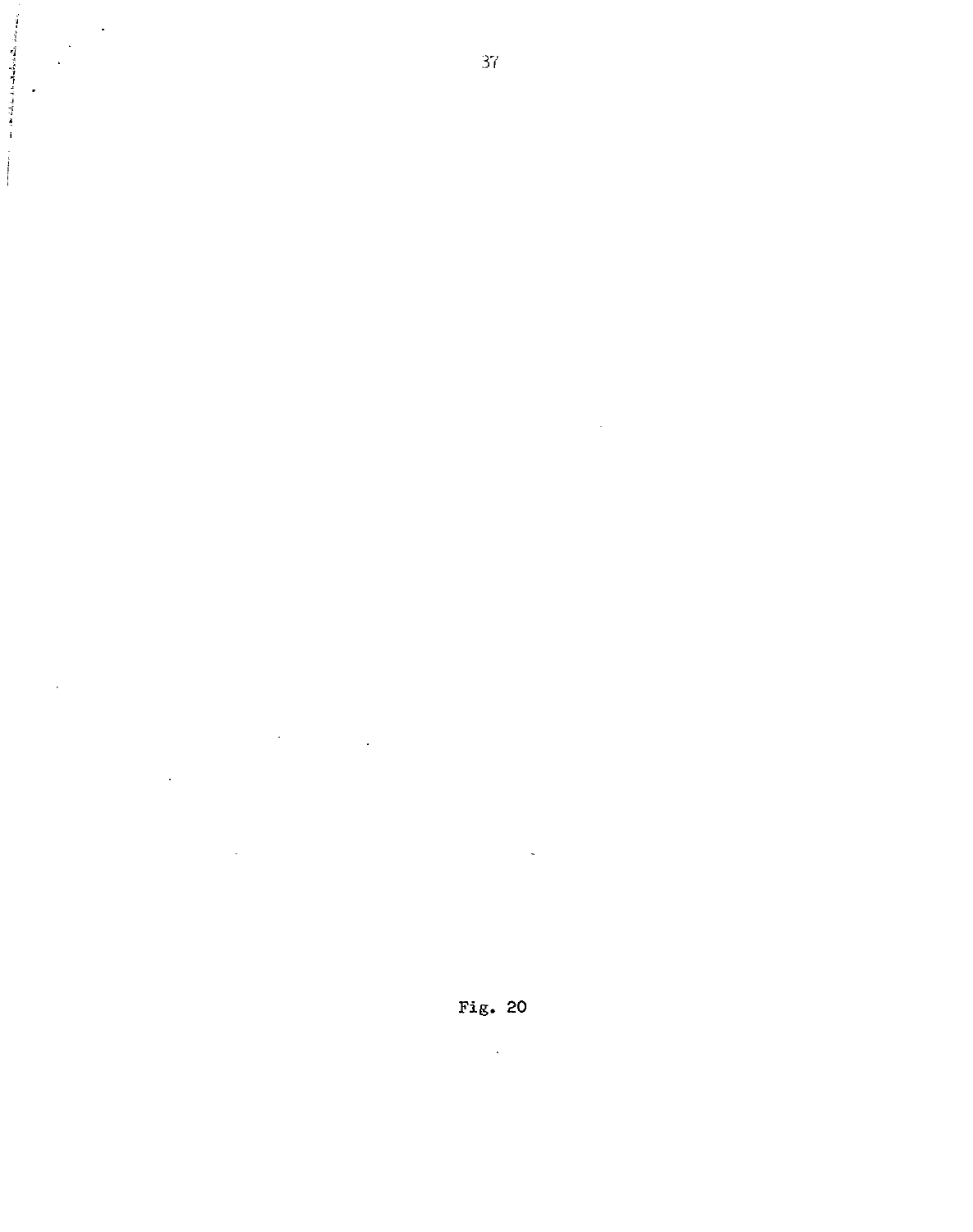

J.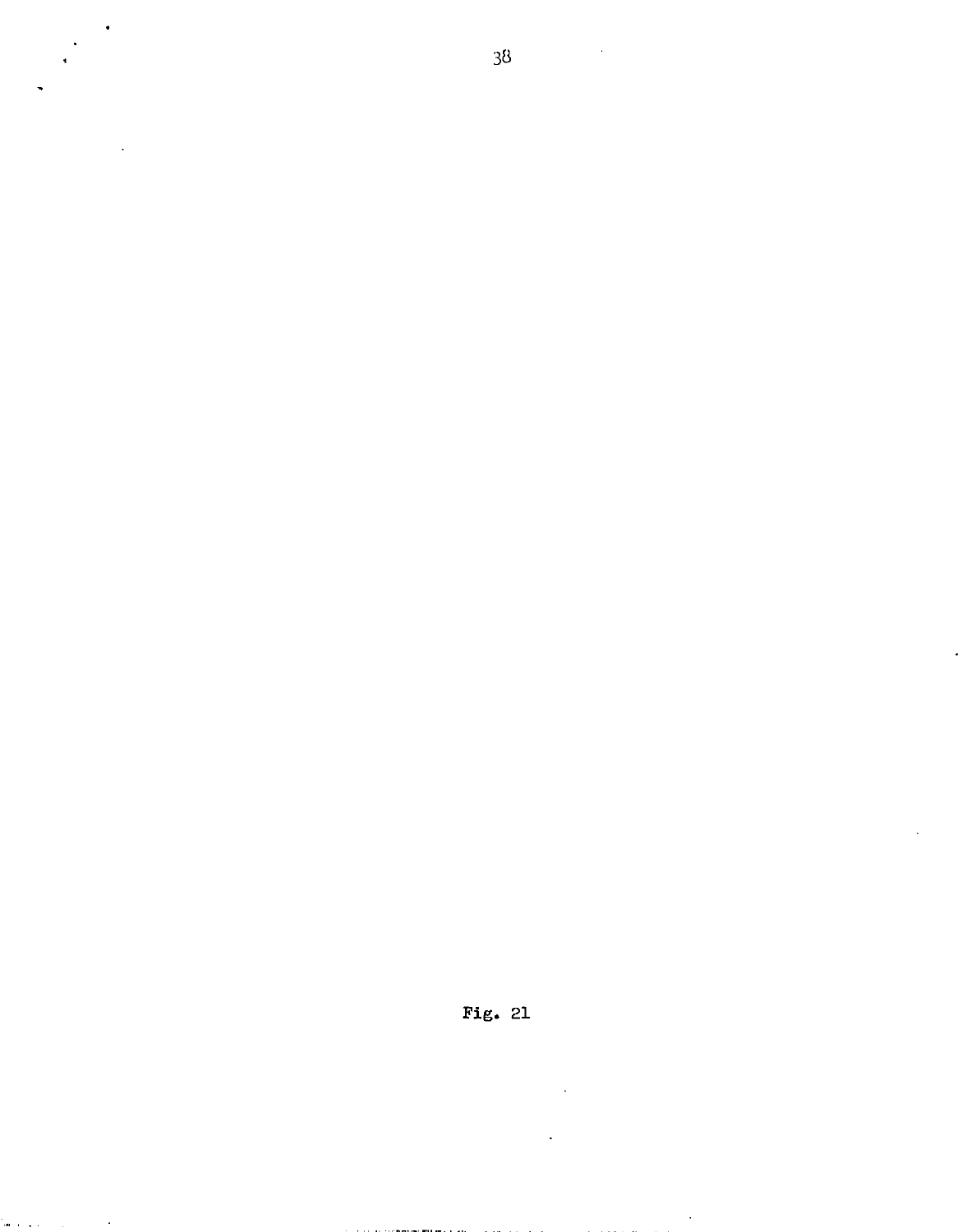Does it matter which experimental tool we use? I think I've shown that the detector characteristics vary quite widely. The time resolution of velocity or stress varies several orders of magnitude. With some exception, the detectors that provide the best time resolution have come from direct measurements of velocity or stress. Analogously, I believe that the host acceleration measurements will come from direct measurements of acceleration. I believe that the choice of detector used in studying materials is of critical importance. What we see depends on how we look! My own feeling is that many of the differences we discuss at meetings have less to do with different details of physics or mechanics than they do with different details which are available for study depending on the detectors that are used.

With regard to the deficient areas in detector development I raise the question of whether the response characteristics of currently used detectors are sufficiently well-known. Many of the detectors have been studied in considerable detail, whereas others have been examined in much less detail. Given the importance of detector response I believe that we need to spend more time on that aspect of our work. I can appreciate why more of this is **not** done. Most of us who are working with these devices feel that we are not in the business of developing detectors, but are interested in the phenomena we are trying to measure. Furthermore, it is more difficult to get financial sweport to study instrumentation than it is to take measurements. Thus, we often tend to be satisfied when our voltage signal appears on the oscilloscope, but this is really the first step. We need to be concerned about explicit characterization of the time resolution capability of the measuring system. As I was reading papers in preparation for this presentation I found that in most cases the time resolution of the measuring system is not addressed.

39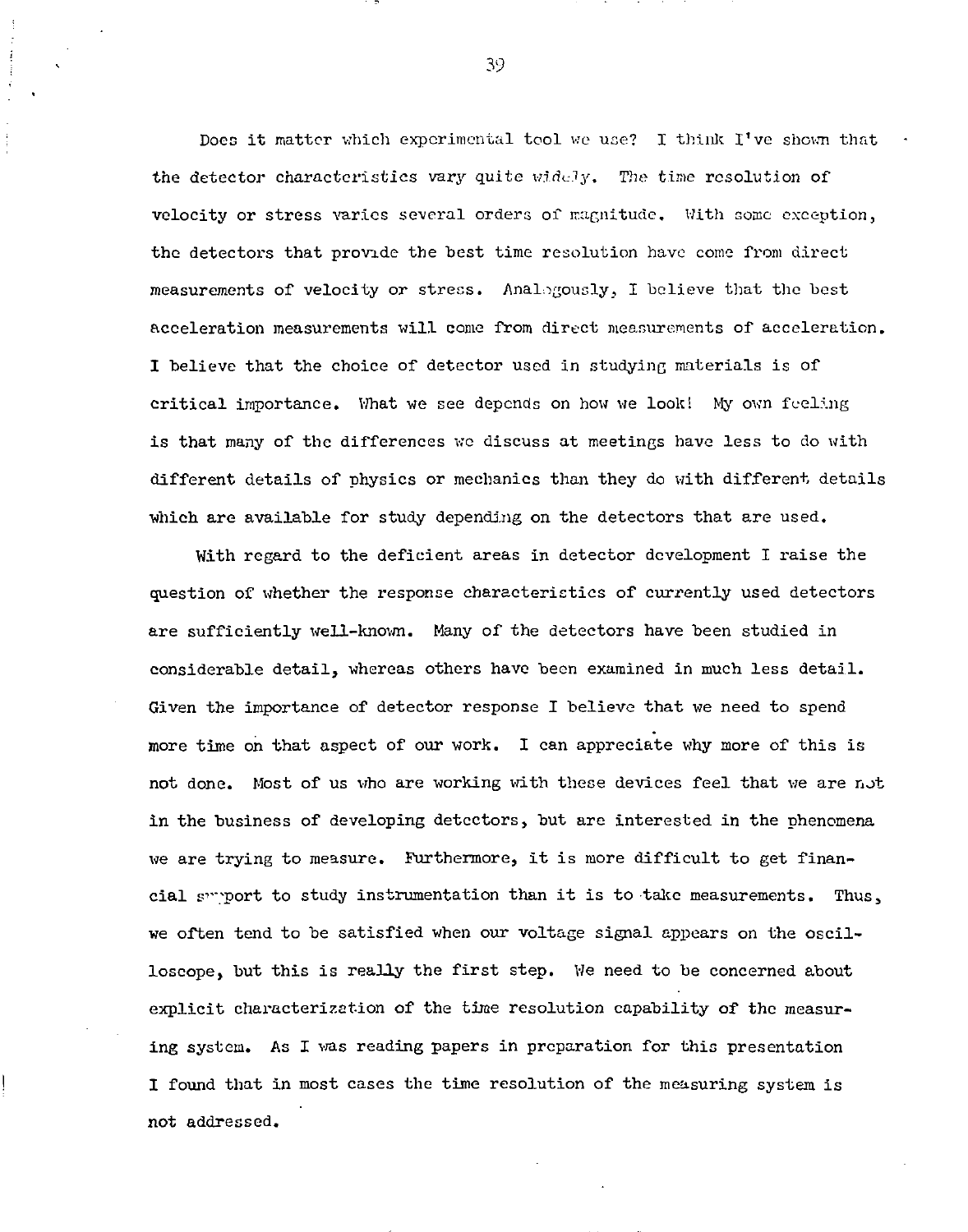There are other deficiencies in our understanding of gauge responses. If we have a device which is going to be used in different configurations and/or in different host materials, and the theory says that the output should he independent of these configurations, then let's verify that this is indeed the case; if it is not let's understand why there are differences. In my view, it is more important to understand anomalies in gauge response than normal gauge response. What are the limiting conditions which, when exceeded, result in substantial changes in the response characteristics? I believe that we must understand in detail the physical mechanisms that lead to particular gauge responses. There are many examples where fairly small effects observed under well-controlled step loading conditions lead to quite substantial effects when extrapolated to other loading conditions.

A nagging que tion that has been around for a long time deals with the evaluation of differences between in-situ and back-surface measurements. I believe that this question needs explicit attention—both discussion and specific experiments to evaluate these differences. As far as I am aware, we are not able to perform ideal measurements in the bulk. All measurements attempt to approach these ideal conditions, but we don't have the perfect in-situ gauge. What is the degree of approximation in the various measurements? I believe that the closest we have come to in-situ measurements are the measurements of particle velocity in optically transparent materials, such as fused quartz and PMNA, which have been reported by Nunziato, Walsh, Schuler and Barker. Of course, the technique employed is applicable only to optically transparent materials.

In the future I believe that one of the new directions which will be important is the acceleration measurements which I have indicated. I believe

liO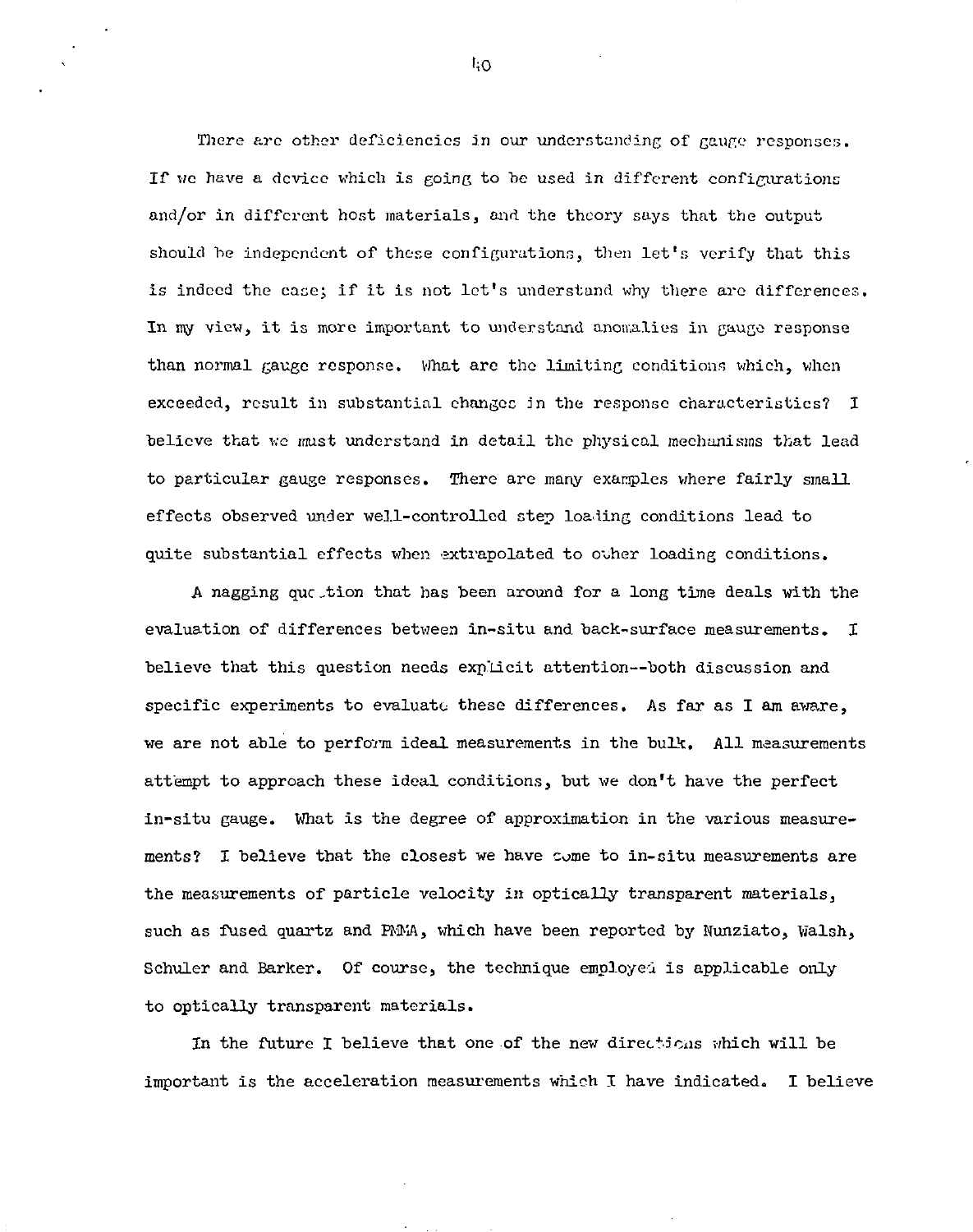that  $y_1$  an now begin to work routinely to design experiments involving acceleration pulse generators for probing material properties. This approach, being independent of the shock loading situation, should either confirm or change some of our previous notions regarding material behavior. I believe that the transverse motion measurements will be very important and I would like to see some attention in the future on determining the stress vs. particle velocity relations for solids in the stress range from 0.5 to 5-0 GPa so that we can perform more accurate experiments without using symmetric impact.

I promised to say a few words about the comparison of our experimental, theoretical, and numerical capabilities. I haven't collected any data on this matter, but can give my general impression. I'm not as concerned about the differences of these capabilities as I am about deficiencies in the area of understanding of physical mechanisms, the mechanics of what is happening in the wave and the determination of the response characteristics of the materials being studied. Every problem I have encountered has revealed a depth of understanding that I have felt to be unsatisfactory. We have not yet taken full use of our experimental theoretical and numerical capabilities to develop detailed understanding of material responses. For example, one outstanding question which we have been aware of for a long time, but which has not been resolved, is that of the shear strength of materials in a high pressure state.

I am very pleased to acknowledge the cooperation of numerous individuals who provided me with original data on the various wave profile measurements. These people include W. B. Benedick, J. W. Taylor, C. H. Karnes, L. M. Barker, D. E. Grady and F. Tuler.

**1,1** 

**CONTRACTOR**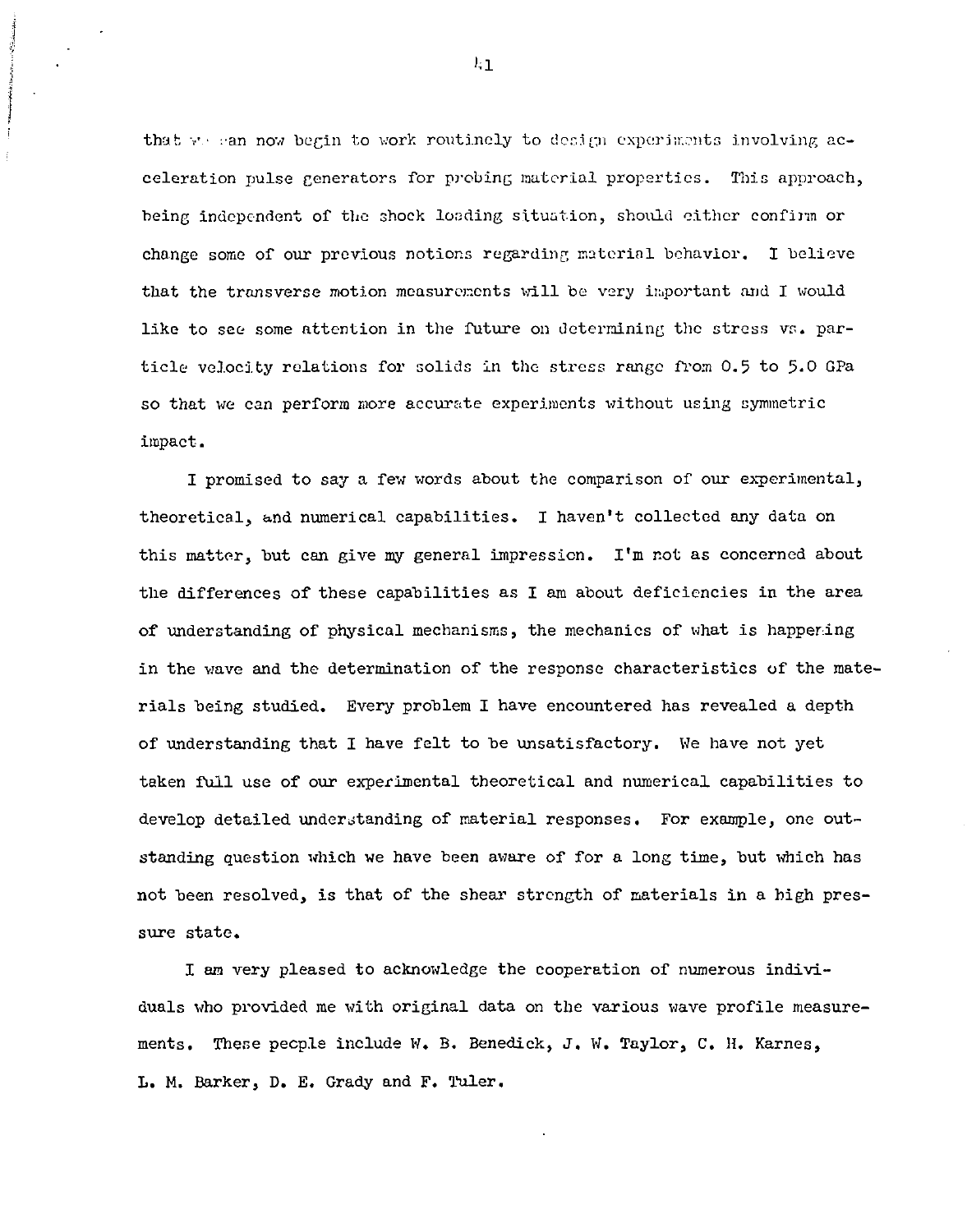Asay: Thank you, Bob. We have time for a few brief questions.

Gupta: I'd like to make two points: (i) your slide about time resolution is not wrong, but it's not correct either; (ii) the important question to ask is "what are you trying to do?". One must take the best approacn for solving a given problem—I think Bob tried to cay that. I believe that the time resolution capability of in-situ gauges is better than Bob indicated, but, I agree, not as good as that of a velocity interferometer. Jim Asay and I must have taken 75 to 100 records of precursor decay in LiF, uioh time resolution of the order of 2-5 nanoseconds; however, these measurements have provided information on material behavior only at the precursor. The later part of the recorded profiles has, so far, been unused even though this part of the profile contains a wealth of information. This situation exists because one must assume a material model and employ computer codes for comparison of material behavior with observed wave profiles. On the other hand, if we had used in situ gauges we would have lost the top 3 percent of the precursor, but we could have deduced stress-strain curves from the data directly. Thus, time resolution, in itself, 'is not necessarily the most important consideration in selecting gauges.

Dick: I would like to make two comments:

First, with regard to the determination of accelerations I think it may be preferable to use a particle velocity gauge, either piezoelectric or interferometric. Numerical processing of these records is required anyway (because of nonlinearities in the case of piezoelectric gauges) so that numerical differentiation can be carried out with little additional work. Such numerical differentiation is essentially what is being done electronically in the technique you have described.

 $h2$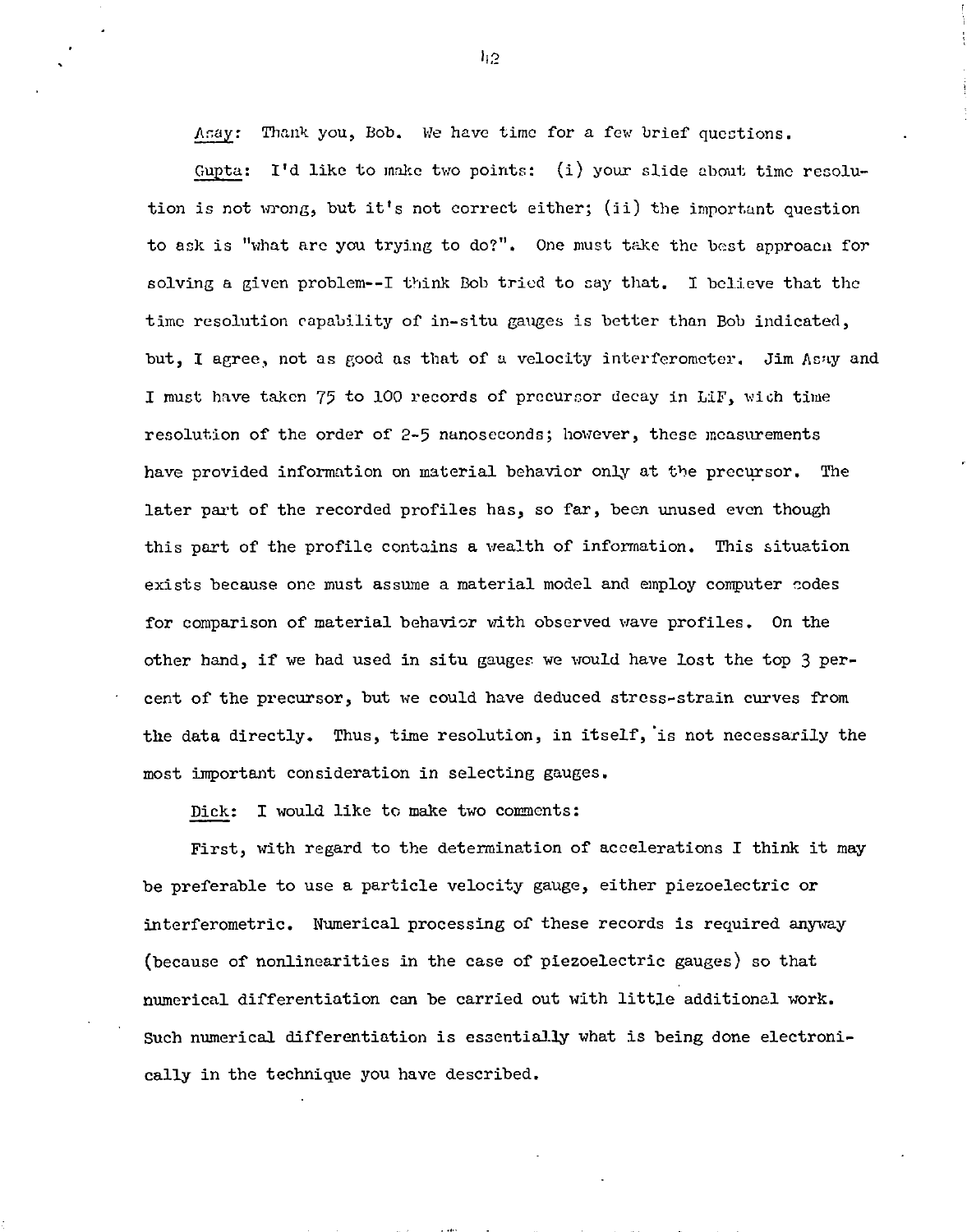The other point which I'd like to have you respond to is whether the quartz gauge measures stres or particle velocity at the interface. As Dick Fowlcs has pointed out, stress-time and velocity-time profiles do not have to be proportional to each other. How can the quartz gauge be both a stress gauge and a velocity gauge?

Graham: Which do you ink the quartz gauge is? When we first reported on the gauge we expr ssed coefficients in terms of stress; however, I believe that I can justif its interpretation as a particle-velocity gauge more satisfactorily than it interpretation as a stress gauge. The material is elastic so that stress and particle velocity are proportional within the gauge. The problem is at the interface. If stress and particle velocity are not coincident there, the coupling problem between the sample and the gauge is the problem. This probleu is not inherent to quartz gauges. I think the same question arises in connection with in-situ gauges.

I doubt that accelerations obtained from differentiating velocity-time profiles are as accurate as those obtained from the technique that I have described. I can't imagine determining the jerk from a measured velocitytime profile!

Taylor: The point is that you differentiate electronically. You can differentiate any signal electronically. Thanks to electrical engineers one can use a differential ore-amplifier to differentiate the signal from any gauge. I tried to do this 15 years ago but could not obtain a differential pre-amp that was fast enough. That is the trick.

Graham: That's true, in principle. However, the reason that the piezoelectric gauge works so well for this purpose is that the input signal is so large. I end up with 300 millivolts output after differentiation. In

 $h<sub>3</sub>$ 

Constitutional Control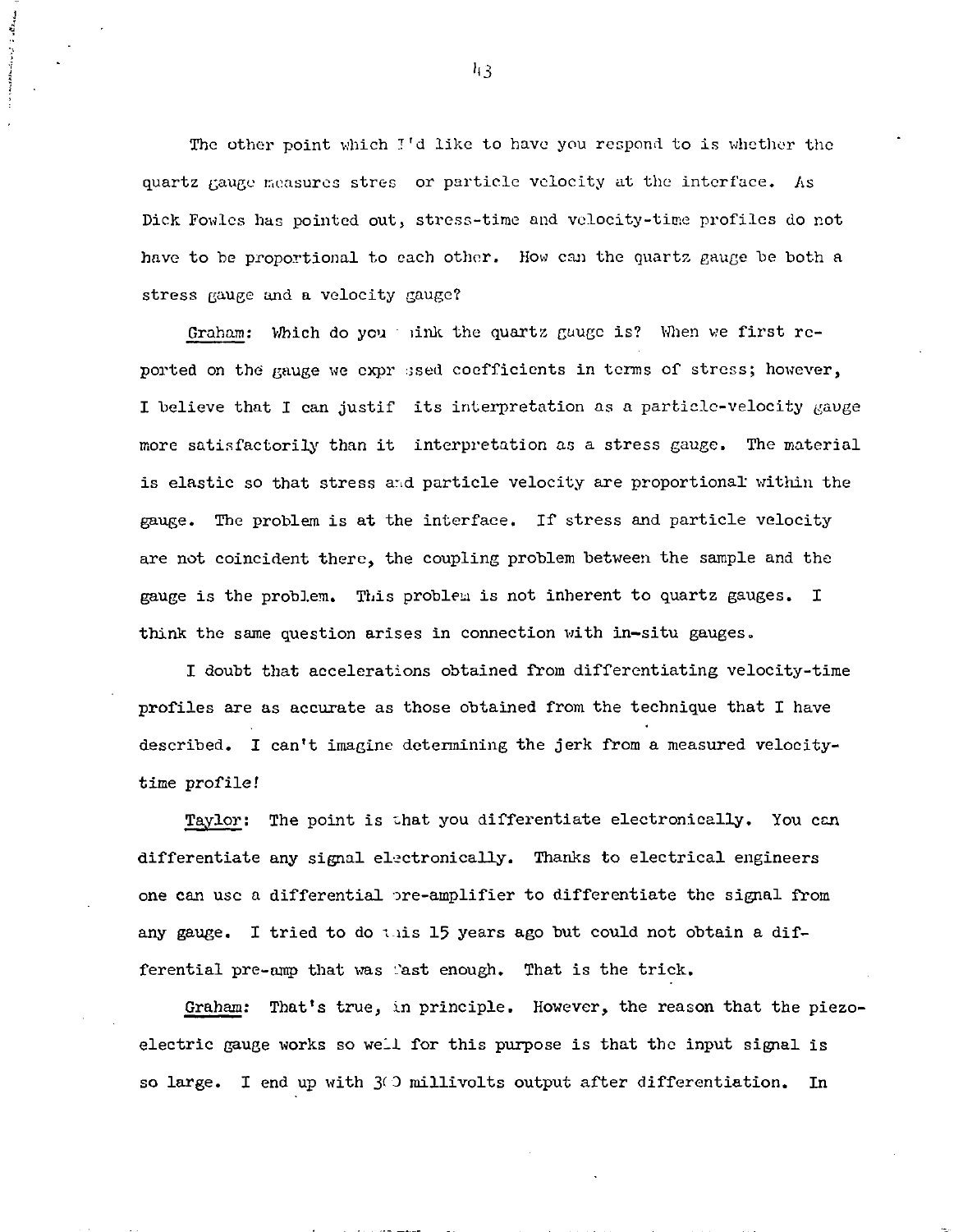fact, I have had output signals *as* Jarge as 7 volts. In principle you can apply the same finite differencing scheme to the output signal from any gauge, but from other gauges you will generally be at such low signal levels that noise will he a limiting factor.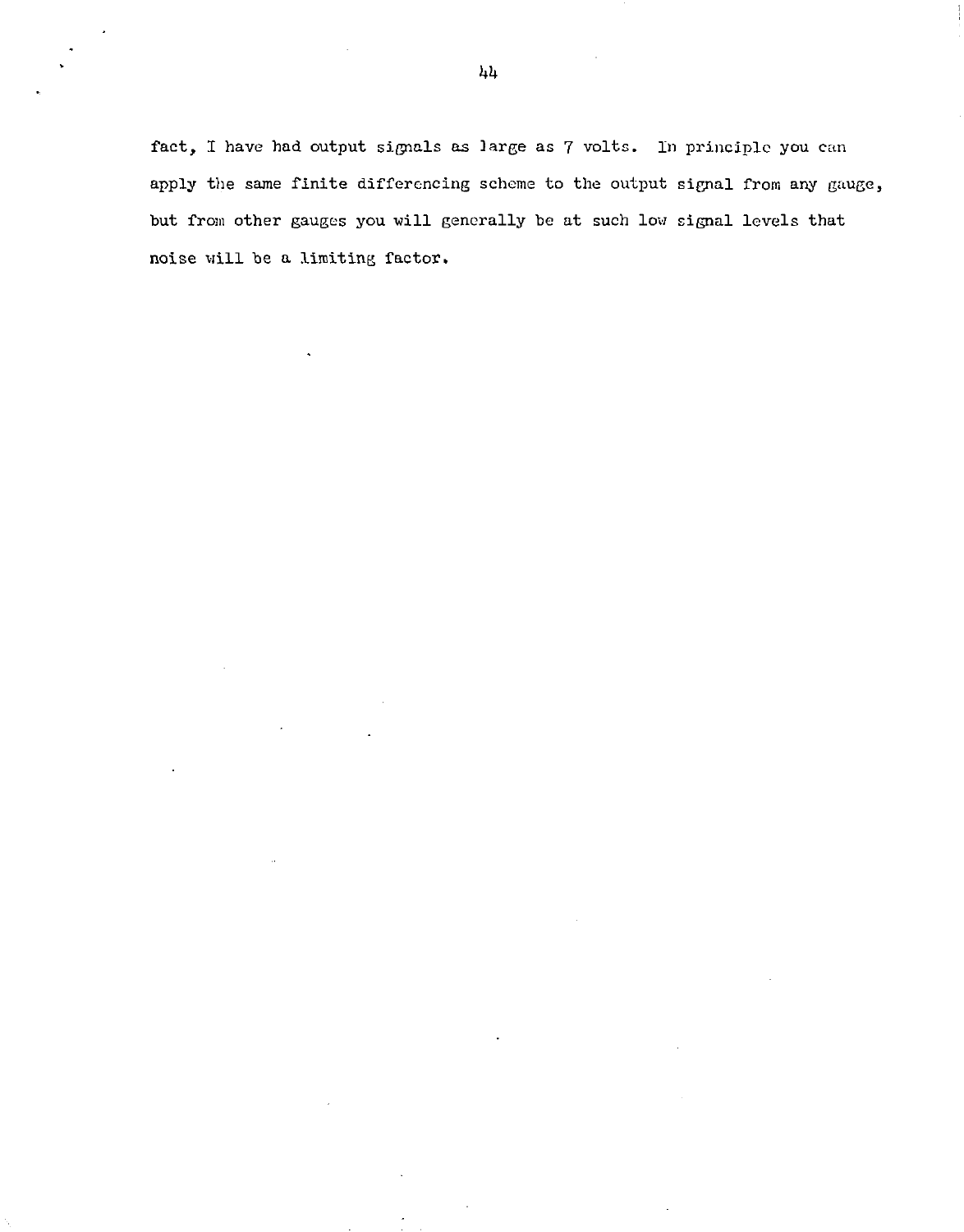## Reference List

- Deal, W. E., Jr., 1962 in Modern Very High Pressure Techniques, edited by R. H. Wentorf, Butterworths, Washington, pp. 200-227.
- Doran, D. G., I963, in High Pressure Measurement, edited by A. A. Giardini and E. C. Lloyd, Butterworths, Washington, pp. 59-86.
- Duvall, G. E. and G. E. Fowles, in High Pressure Physics and Chemistry, Vol. 2, edited by E. S. Bradley, Academic Press, New York, pp. 209-291.
- Fowles, G. R., 1972, in Dynamic Response of Materials to Intense Impulsive Loading, edited by P. C. Chou and  $n$ . K. Hopkins, Air Force Materials Lab, Wright-Patterson AFB, Ohio, pp. 405-480.
- Grady, D. E., 1977, in High Pressure Research: Applications in Geophysics, edited by M, H. Manghnani and S. Akimoto, Academic Press, New York, pp. 389-438.
- Graham, R. A. and J. R. Asay, 1977, High Temperatures-High pressures, accepted.
- Jones, A. H,, C. J. Maiden and W. M. Isbell, 1970, in Mechanical Behavior of Matcrials Under Pressure, edited by H. L. D. Pugh, Elsevier Publishing Co., Ltd., London, pp. 680-7^7.

Karnes, C. H., 1968, in Mechanical Behavior of Materials Under Dynamic Loads, edited by U. S. Lindholm, Springer-Verlag, New York, pp. 270-293.

McQueen, R. G., *iS6k,* in Metallurgy at High Pressures and High Temperatures, edited by K. A. Gschneider, Jr., M. F. Hepworth and N. A. D. Parlee, Gordon and Breach, New York, pp. 44-132.

 $\eta_5$ 

Barker, L. M. and R. E. Hollenback, 197'\*, J. Appl. Phys., Vol. *k\$,* pp. I1872-U887.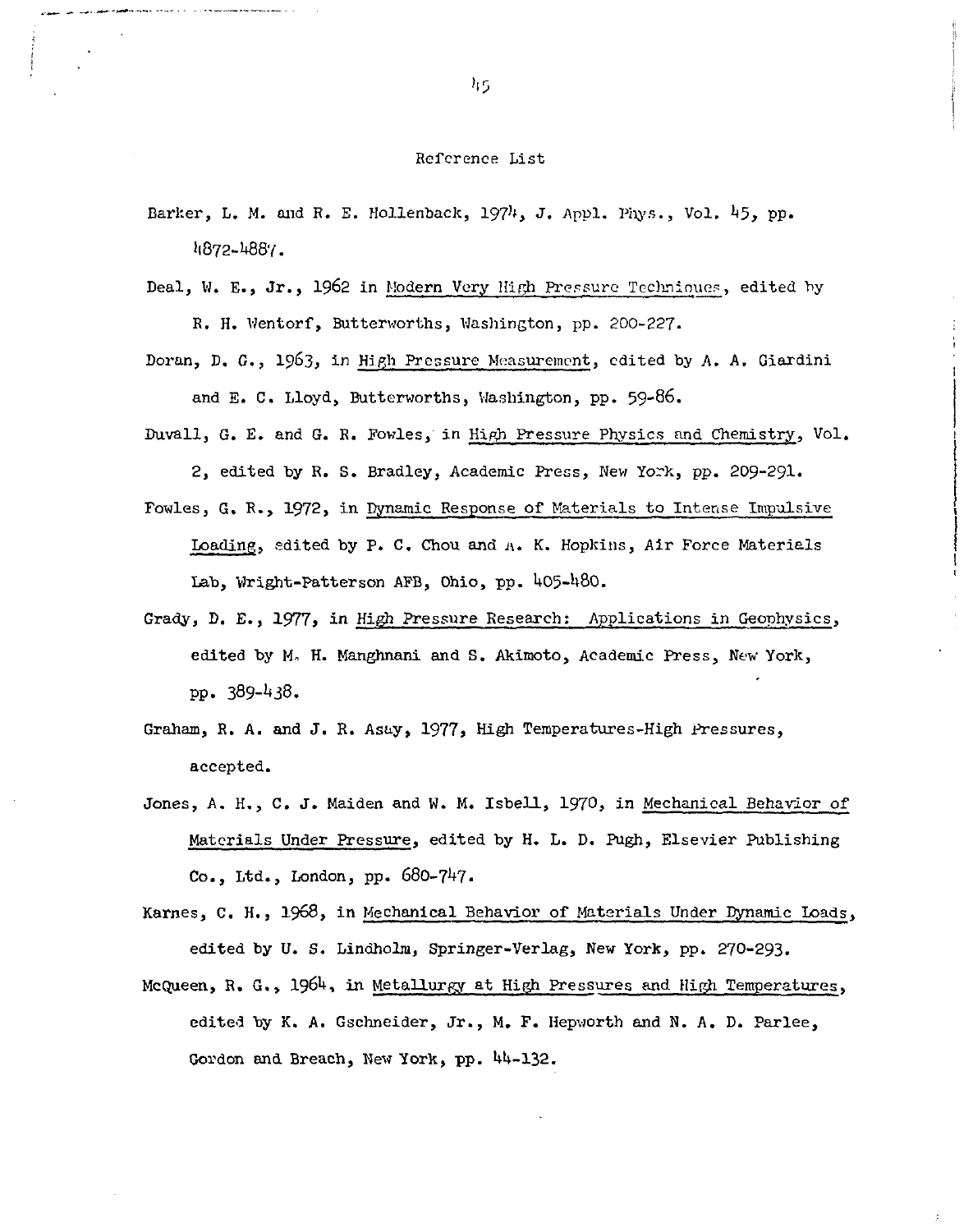Nunziato, J. W., E. K. Walsh, K. W. Schuler and L. M. Barker, in Encyclopedia of Physics, Vol VIa/4, Mechanics of Solids IV, edited by C. Trucsdell, Springer-Verlag, New York, 1974, pp. 1-108.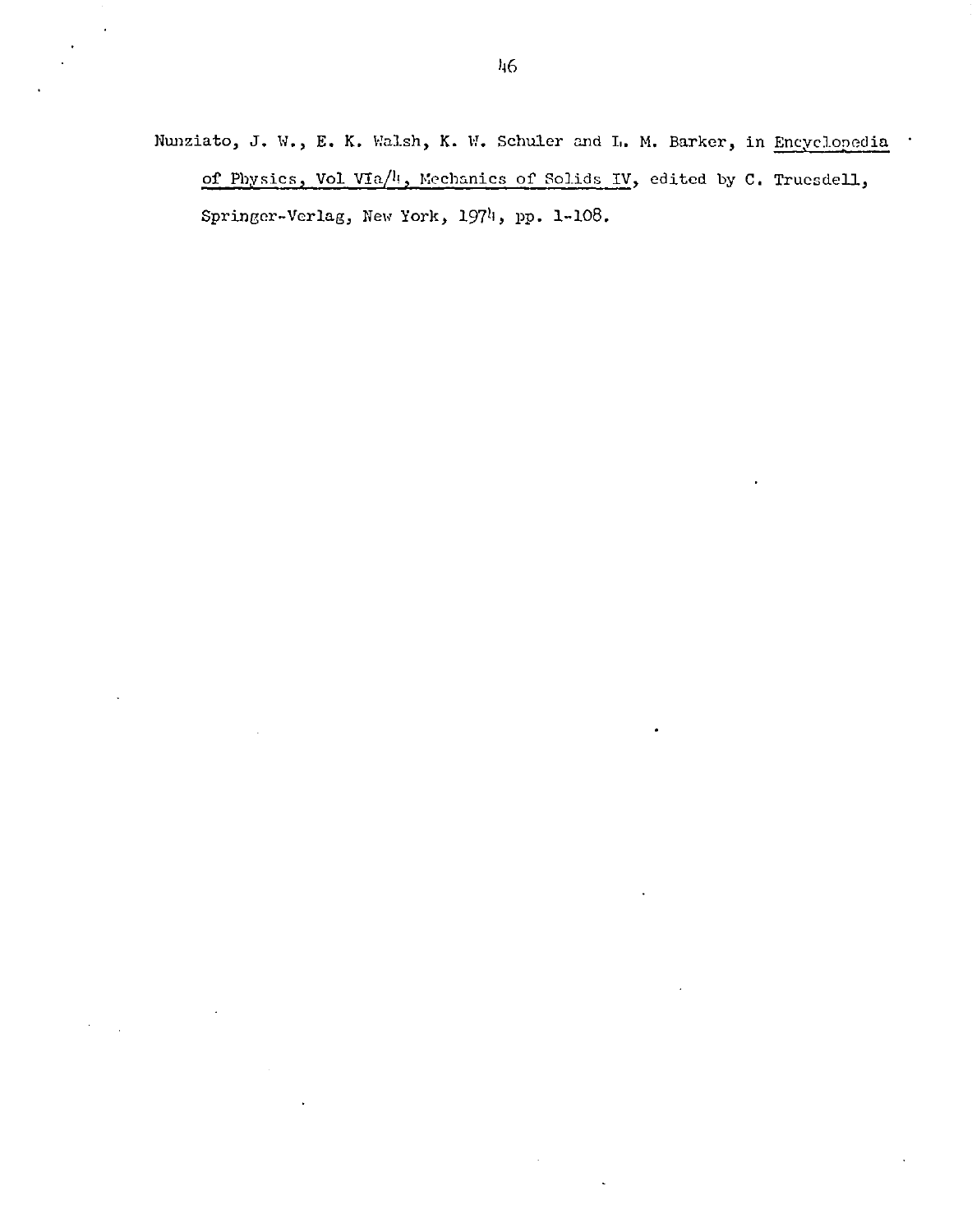## Figure Captions

- Figure 1. Displacement vs. time record obtained by F. S. Minshall with a displacement capacitor gauge on the free surface on a *o.k*  mm thick 4340 steel sample hardened to RC54 and explosively loaded with baratol. Time increases from left to right; each of the time marks shown on the lower trace are 100 ns apart. "A" is a fiducial. A velocity vs. time plot from such a record is shown in Fig. 6. (Experiment 1011C, private communication, F. S. Minshall.)
- Figure 2. Stress vs. time record obtained by W. B. Benedick with a piezoelectric gauge on a 25 mm thick  $43^{10}$  steel sample hardened to RC30 and explosively loaded with baratol. Time increases from left to right; the timing wave has a period of *kO* ns. The record shows a jump in stress corresponding to an elastic wave and later in time the arrival of a wave reflected from the oncoming plastic wave. (Experiment 532B-660, private communication, W. B. Benedick)
- Figure 3. Velocity interferometer record obtained by F. Tuler on a 25 mm thick  $4340$  steel sample hardened to RC3 $4$  and symmetrically impacted at a velocity of  $480$  m/s. Time increases from left to right; each of the timing marks are 200 ns apart. With this device a change in velocity is indicated by a change in optical intensity; i.e., a fringe. The record shows the arrival of a sharp elastic wave by a burst of fringes about 120 ns from the beginning of the trace followed by a slowly changing velocity. The second burst of fringes is the reflected

1:7

**. Little Grant Load** 

ţ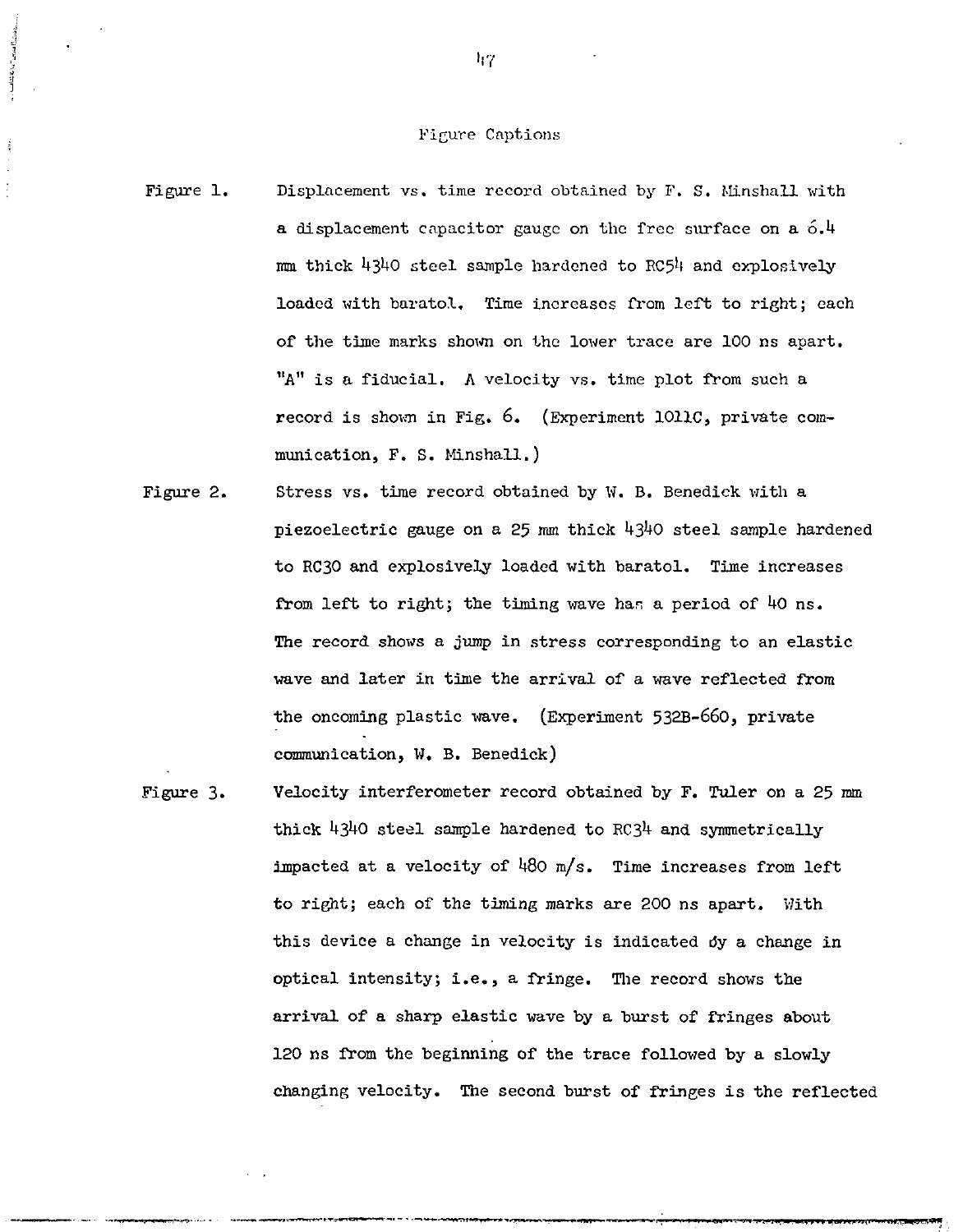elastic wave and the final burst of fringes corresponds to the plastic wave. See Fig. 7 for the reduced data. (Experiment 1351, private communication, F. Tuler.)

- Figure  $\mu$ . The record shown in Figure 3 is here shown on an expanded time scale to show detail of the elastic wave. The time marks are 200 ns apart.
- Figure 5. Stress vs. time record from a solid dielectric gauge (sapphire) on a  $3.3$  mm thick  $4340$  steel sample hardened to RB87 symmetrically impacted at 377 m/s). Time increases from right to left. The smaller timing wave below the main trace has a period of 20 ns. Following the fiducial a sharply rising elastic wave is followed by a plastic wave. (Experiment 332).
- Figure 6. Reduced velocity vs. time data from a displacement capacitor record on a 25 mm thick  $4340$  steel sample hardened to RC35 and explosively loaded with baratol. The horizontal lines in the velocity plot correspond to individual differentiation between the digitized continuous displacement record. The filled circles on the velocity plot are the constant velocity level selected by Minshall to describe the record. (Private communication, F. S. Minshall.)
- Figure 7. Velocity time record from a velocity interferometer experiment similar to that shown in Figures 3 and *k.* The constant velocity indicated by the displacement vs. time record in Fig. 6 is shown as a filled circle. Note the reflected elastic wave. (Private communication, F. Tuler.)

48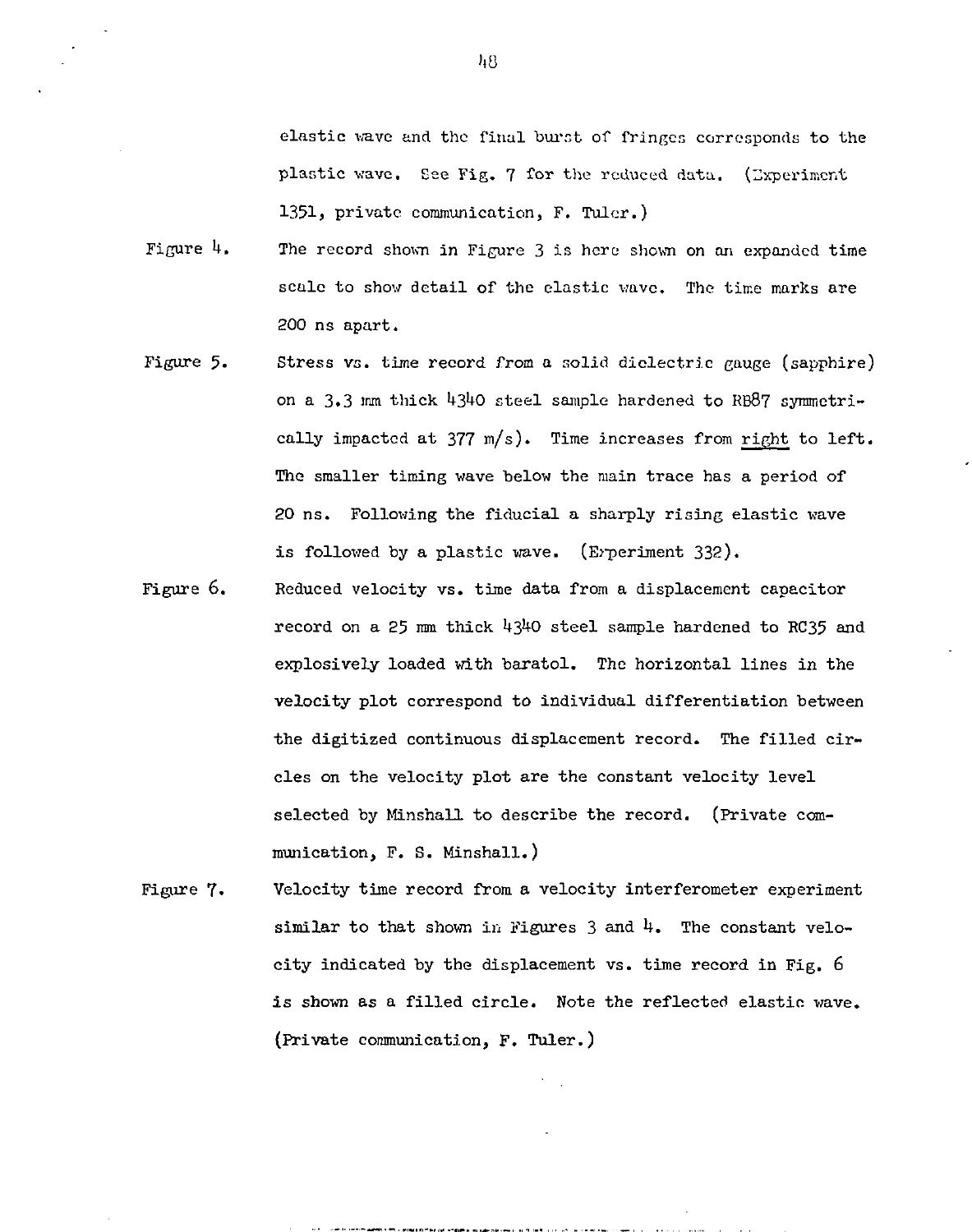- Figure 8. Free surface velocity vs. time record obtained on a 127 nm thick Armco iron sample impact loaded at 77 m/s. Time increases from left to right; the timing intervals shown below the trace are 1,000 ns apart. Late time nonlinearity of the gauge record is removed in data reduction. (Taylor and Rice, J. Appl. Phys.  $Vol. 3<sup>1</sup>$ , 1963, pp. 36<sup>1</sup>-371.)
- Figure 9. Stress vs. time record obtained on a 19 mm thick Armco iron sample explosively loaded with baratol. Time increases from right to left; the timing wave has a period of *kO* ns. The slowly rising elastic wave is followed later in time by a sharply relaxing reflected elastic wave!
- Figure 10. A VISAR (an optical velocity interferometer) record of a 6.3 mm thick Armco iron sample impact loaded at 1.9 km/s. Time increases from left to right; time marks are 200 ns apart. The record shows a slowly rising elastic wave and the plastic wave. The reduced record is shown in Figure 11. (Barker and Hollenback, J. Appl. Phys., Vol. 45, 1974, pp.  $4872-4887$ .)
- Figure 11. Free surface velocity vs. time for the VISAR record shown in Figure 10 and a similar record obtained from an Armco iron sample 19 mm thick. Note the detail on the reflected elastic wave.
- Figure 12. Wave profiles in 3-3 mm thick [100] MgO crystals impact loaded at 4.8, 8.2 and 11.2 GPa. Note the detail of the relaxation behind the elastic wave. (Grady, in High Pressure Research: Applications in Geophysics, Academic Press, New York (1977)*>*   $p.$  421.)

 $h_i \Omega$ 

 $\label{eq:reduced} \begin{split} \mathbf{P}_{\text{in}}(\mathbf{P}_{\text{in}}) = \mathbf{P}_{\text{in}}(\mathbf{P}_{\text{in}}) \mathbf{P}_{\text{in}}(\mathbf{P}_{\text{in}}) \mathbf{P}_{\text{in}}(\mathbf{P}_{\text{in}}) \mathbf{P}_{\text{in}}(\mathbf{P}_{\text{in}}) \mathbf{P}_{\text{in}}(\mathbf{P}_{\text{in}}) \mathbf{P}_{\text{in}}(\mathbf{P}_{\text{in}}) \mathbf{P}_{\text{in}}(\mathbf{P}_{\text{in}}) \mathbf{P}_{\text{in}}(\mathbf{P}_{\text{in}}$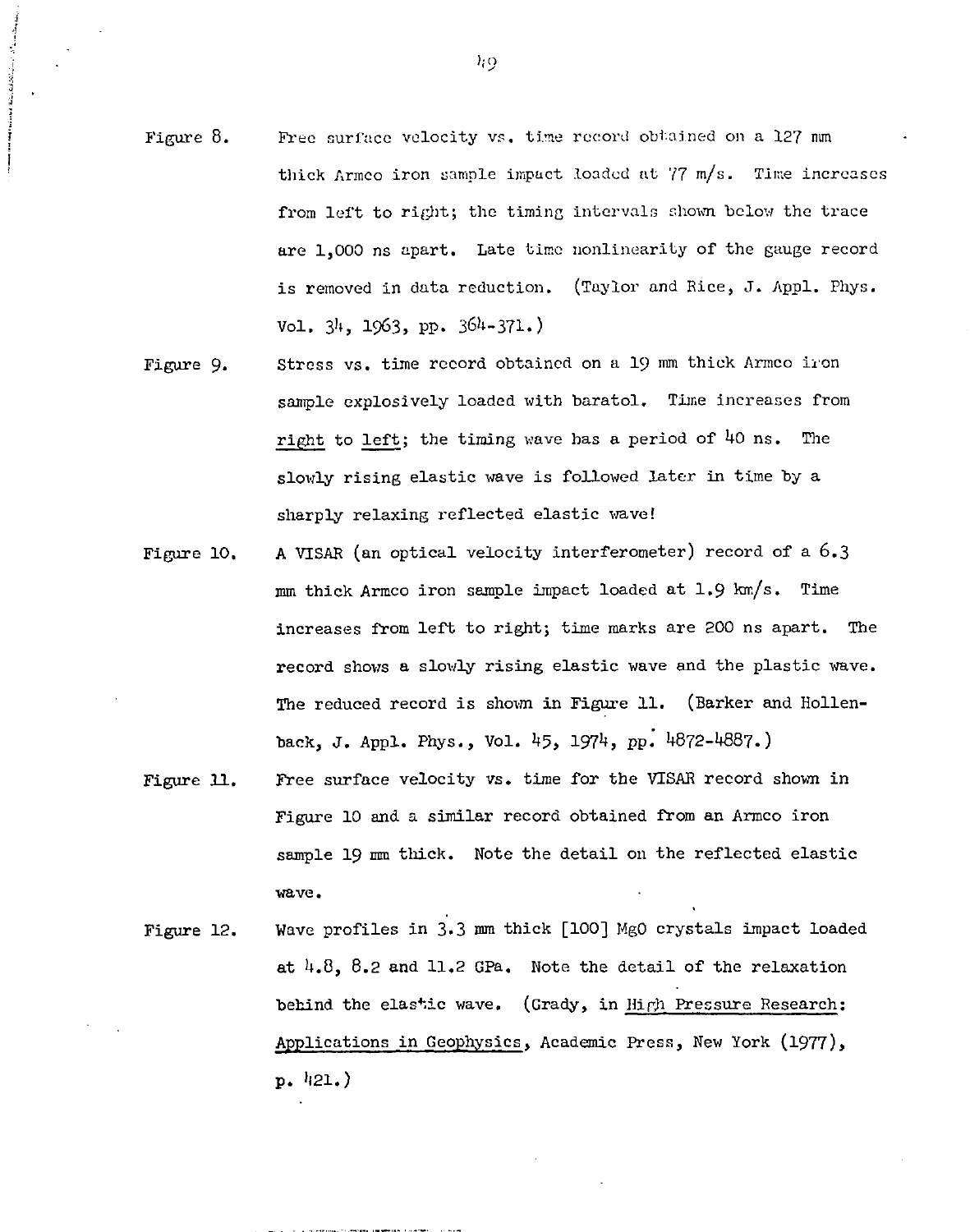- Figure 13. Elastic-plastic waves in impact-loaded [100] KgO crystals as detected with an in-situ Manganin gauge, top and a quartz gauge, bottom. Timing marks are 200 ns apart. (Grady, loc. cit.)
- Figure  $14.$  Stress vs. time record--obtained by C. II. Karnes with a quartz gauge on a 6.3 ram thick tungsten carbide sample impacted symmetrically at  $700 \text{ m/s}$ . Time increases from left to right; timing marks are 200 ns apart. (Experiment WC-3, C. H. Karnes, private communication.)
- Figure 15. Comparison of tungsten carbide wave profile of Figure  $14$  with a similar measurement with a displacement interferometer by C. H. Karnes. (Experiment WC-9, private communication, C. H. Karnes.)
- Figure 16. Measurements by C. H. Karnes as in Figures *ik* and 15 with the inclined resistance wire and a velocity interferometer. (Experiments WC-4 and WC-7, private communication, C. H. Karnes.)
- Figure 17. Response functions of a detector subjected to a step loading followed by experimental decays at various rates.
- Figure 18. Experimental configuration for the delay cable technique for obtaining simultaneous velocity and acceleration measurements with a piezoelectric current-mode gauge such as quartz or lithium niobate.
- Figure 19. Experimental record of velocity (left) and acceleration (right) and a wave propagating through 12 mm thick fused quartz (Dynasil 1000) sample. Time increases from left to right. Timing marks are 20 ns apart.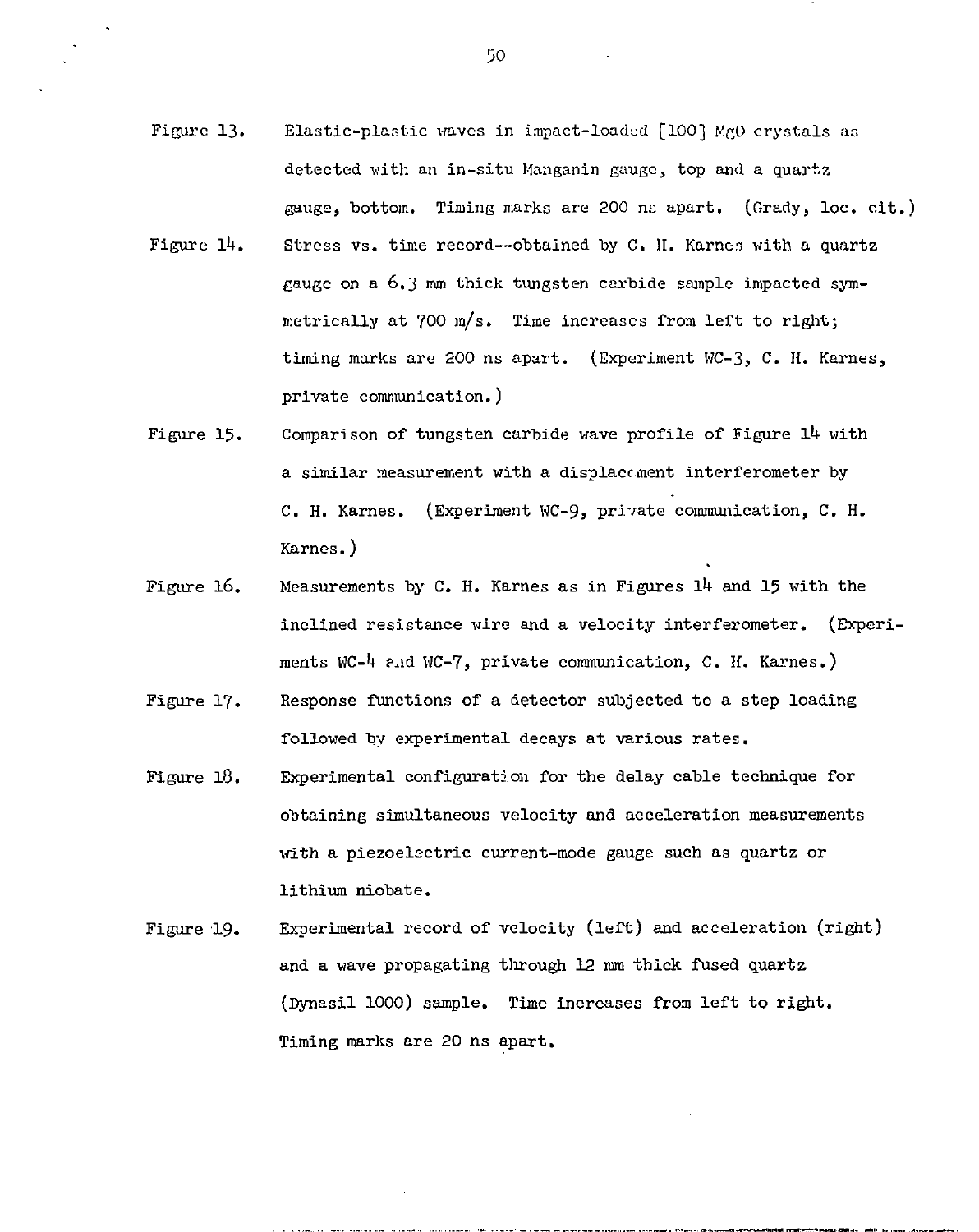- Figure 20. A summary of acceleration measurements on fused quartz (either GE151 or Dynasil 1000.) Accelerations are produced because the third-order elastic constant of fused quartz is of opposite sign to that in most materials. The Barker experiments are previously reported (Barker and Hollenbach, J. Appl. Phys., Vol. 41, 1970, pp. 4208-4226.) The other experiments are not previously reported.
- Figure 21. The entire acceleration pulse from the record of Figure 19 is obtained by using data reduction which incorporates nonlinear effects in the quartz gauge due to the third-order piezoelectric constant. The ability to determine jerk is shown. In this case the jerk is zero.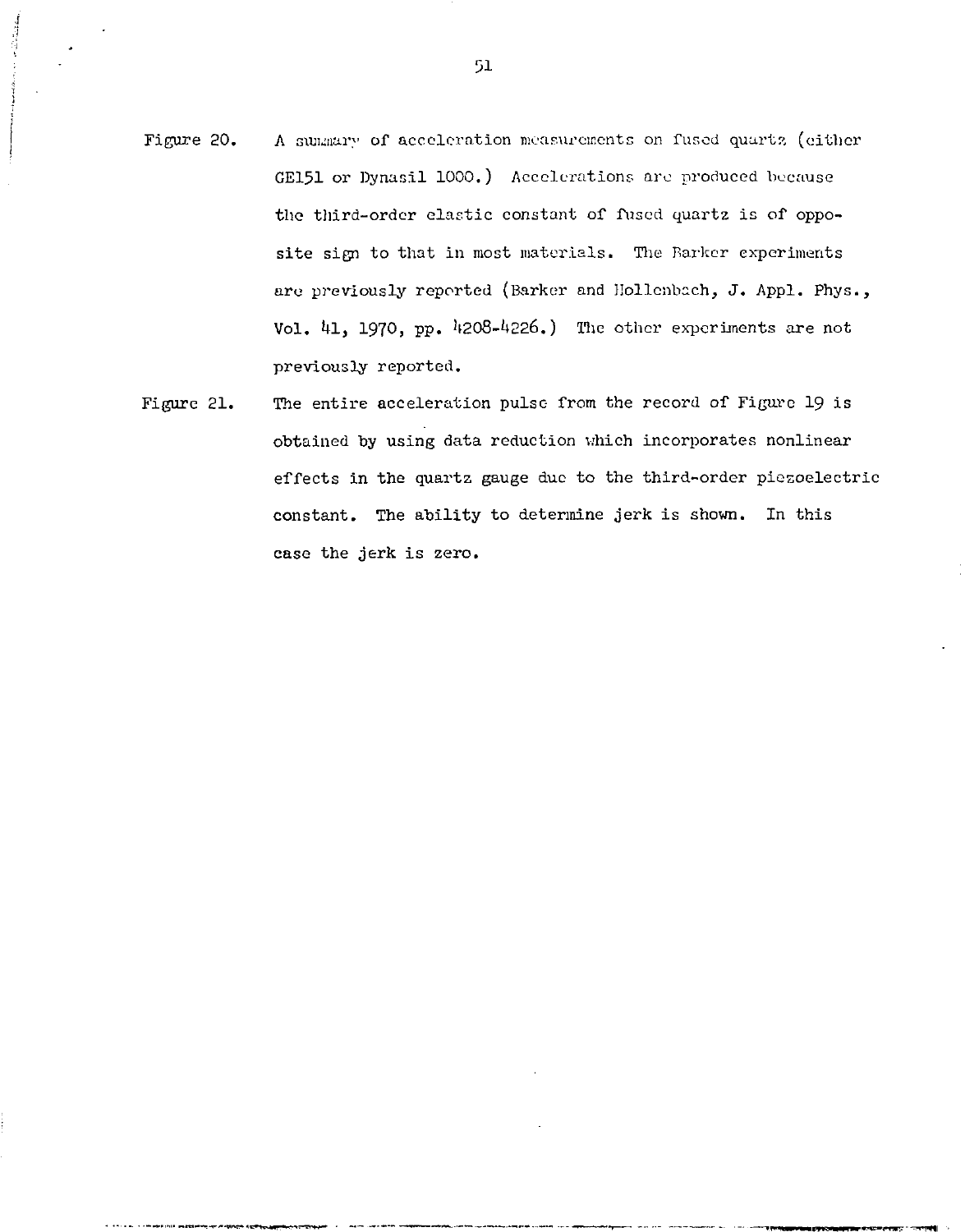

Figure 1<br>Graham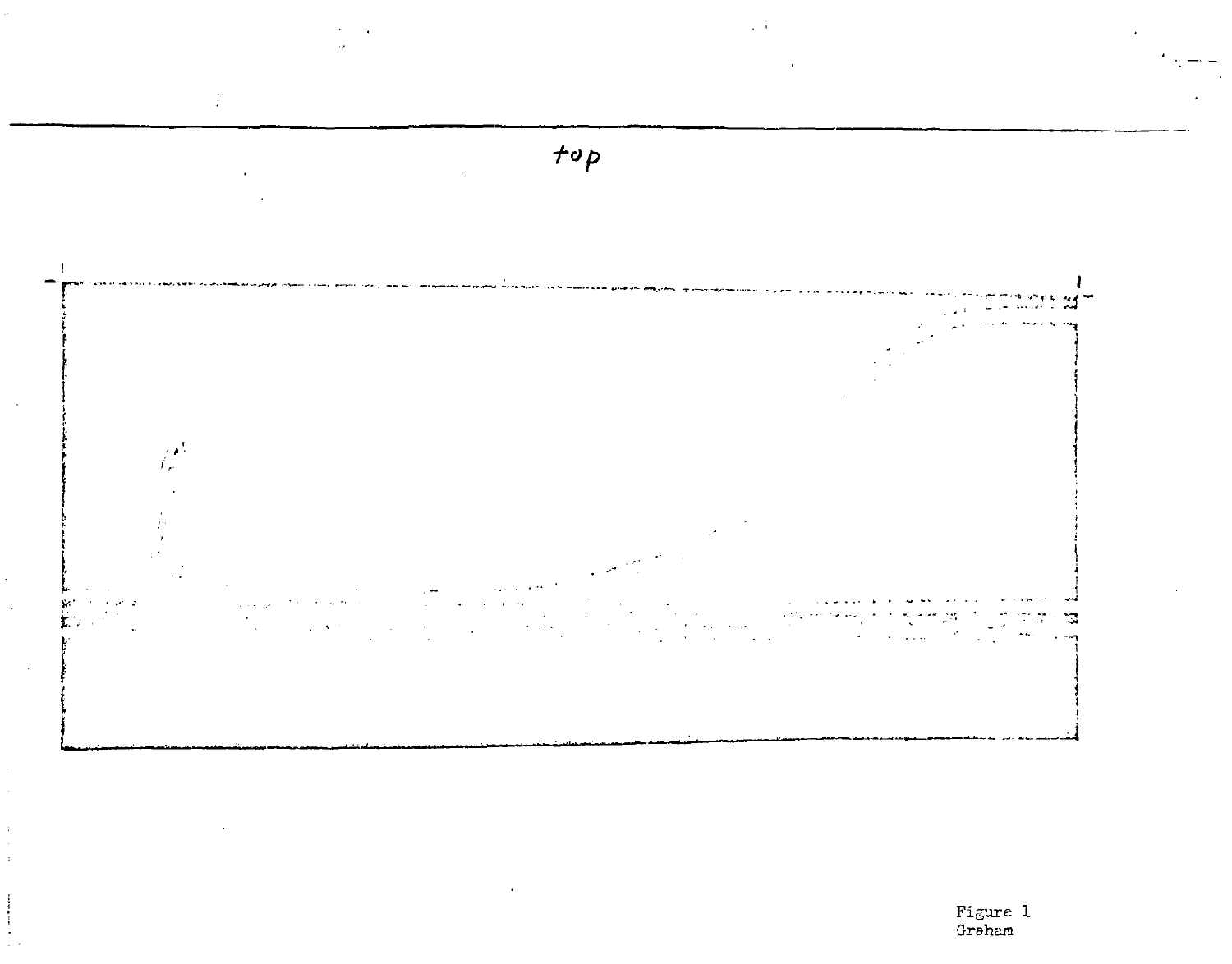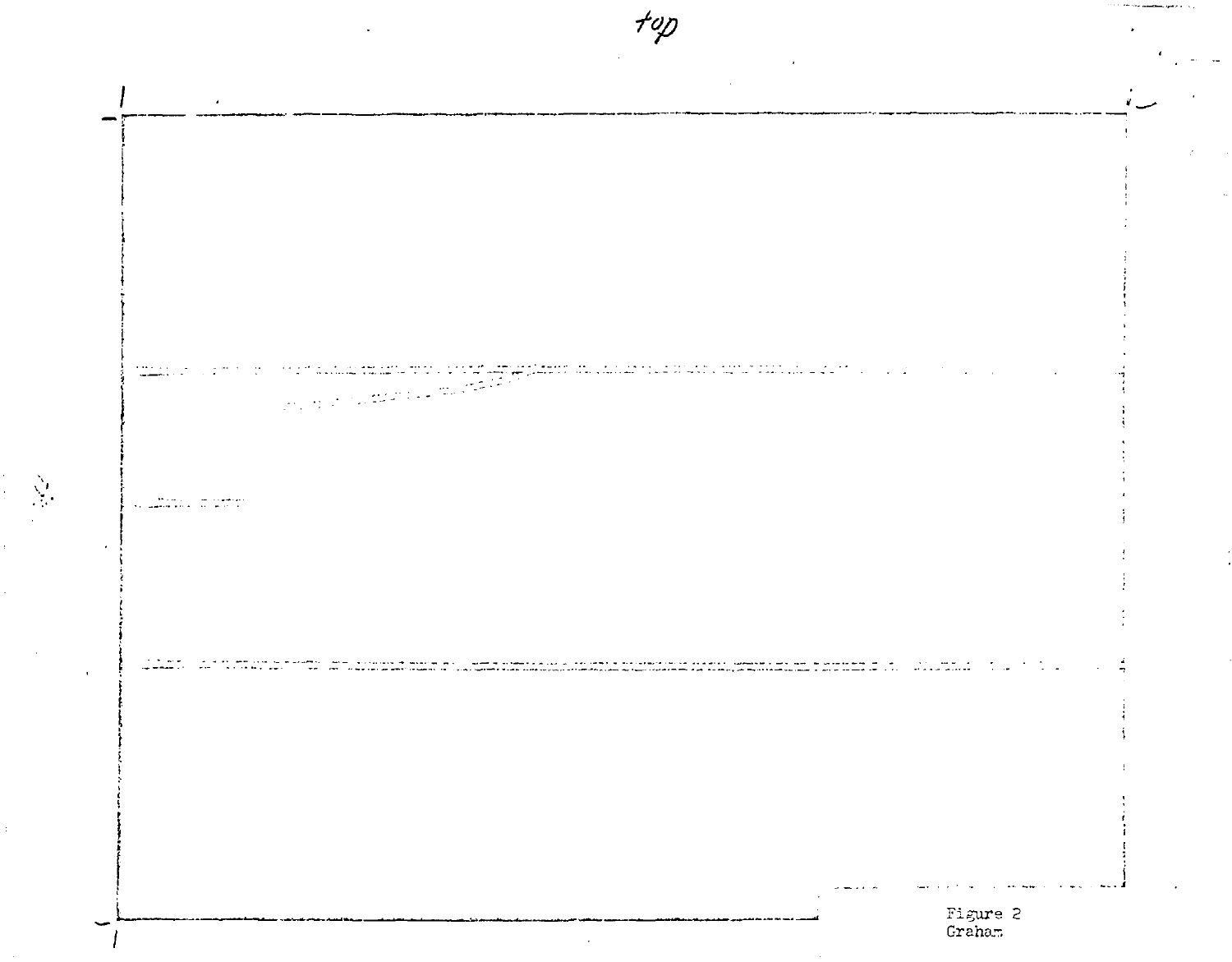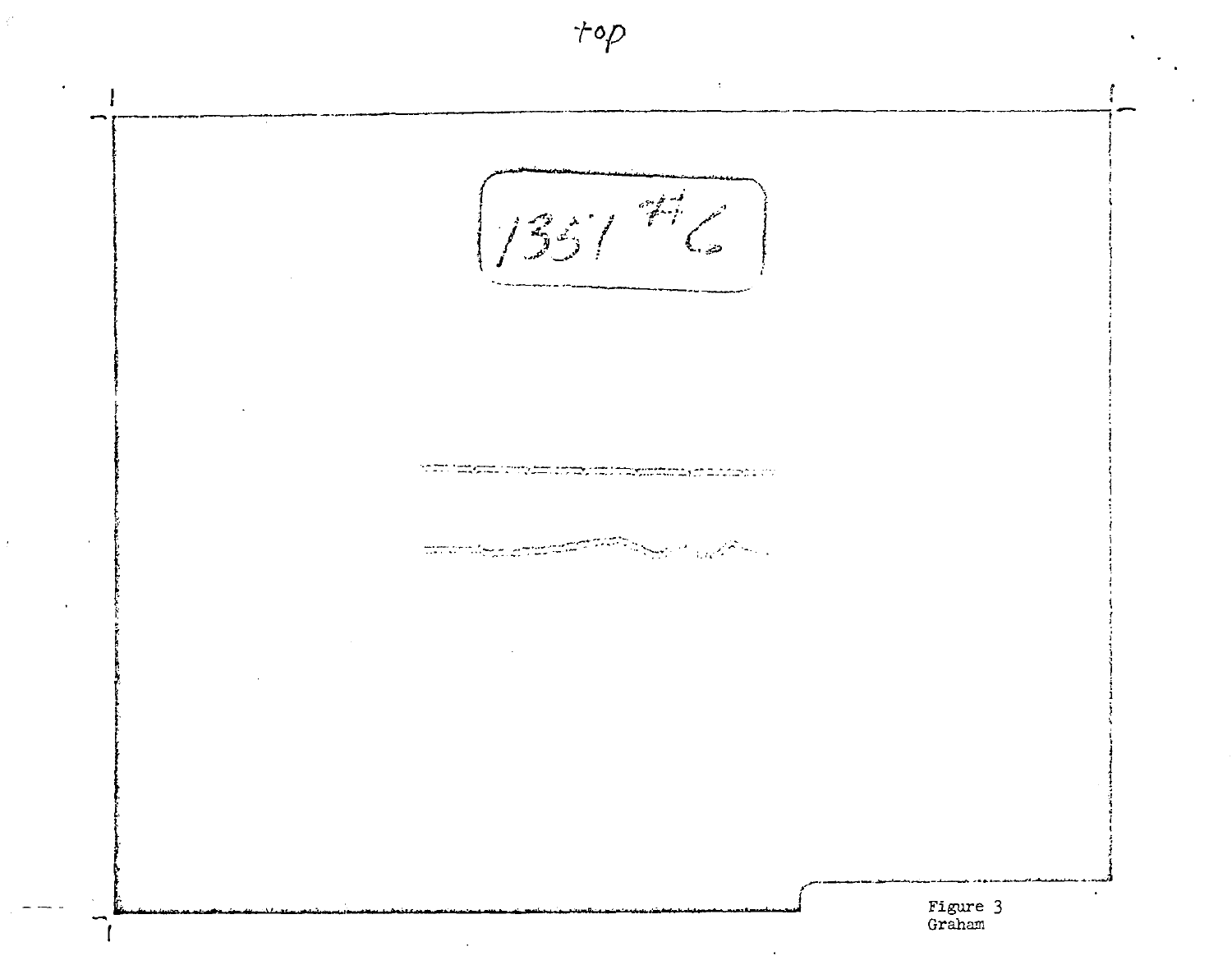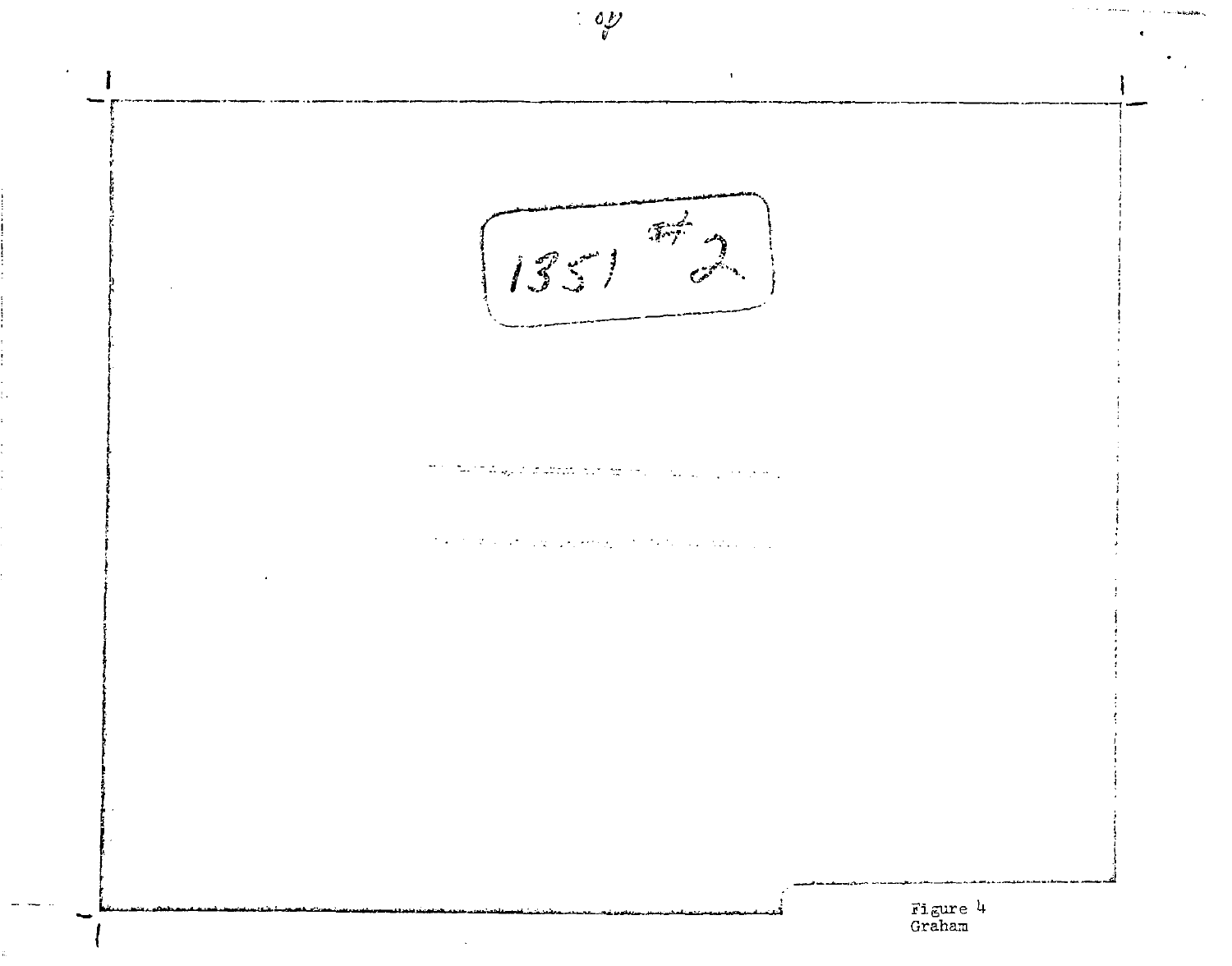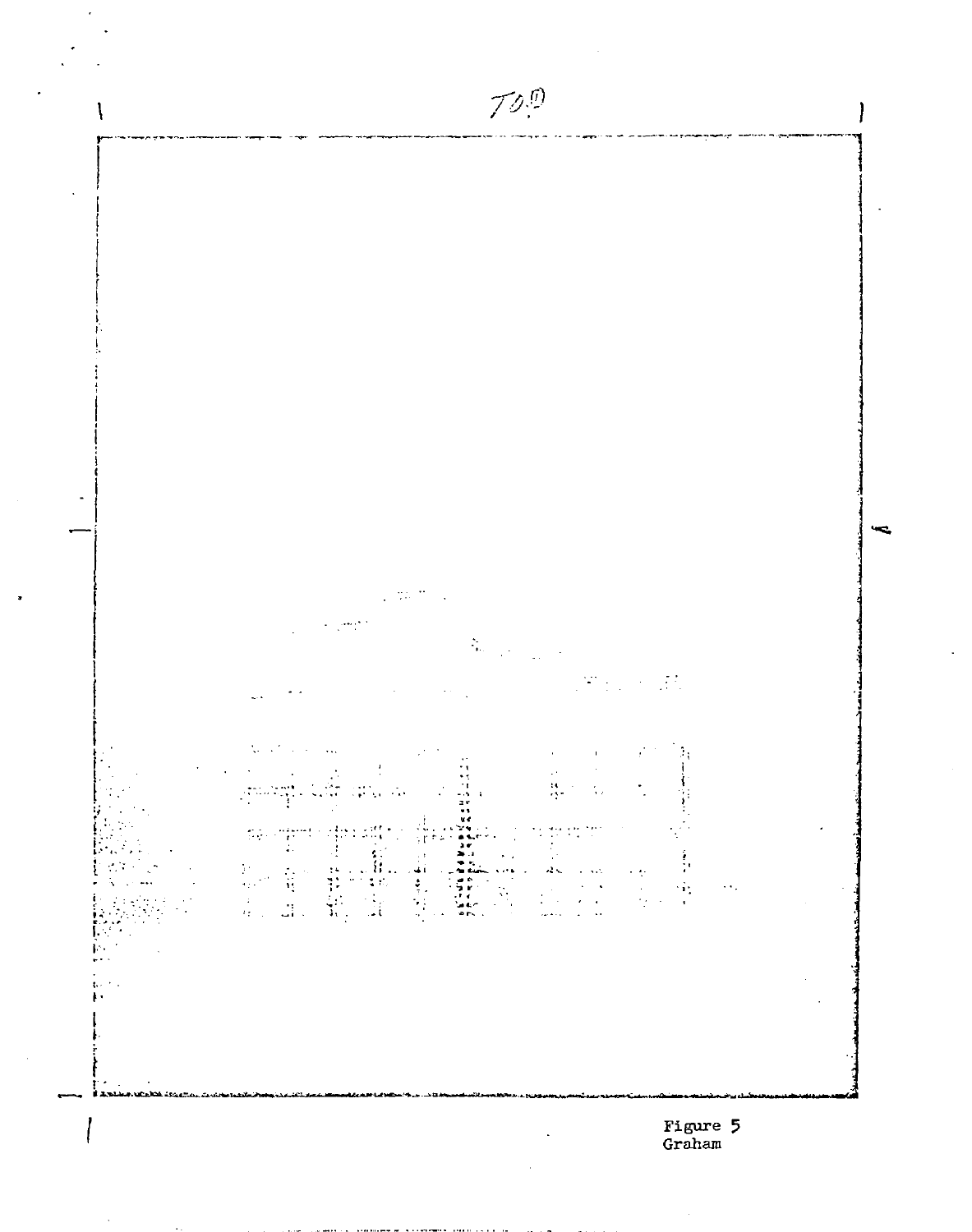

Figure 6<br>Graham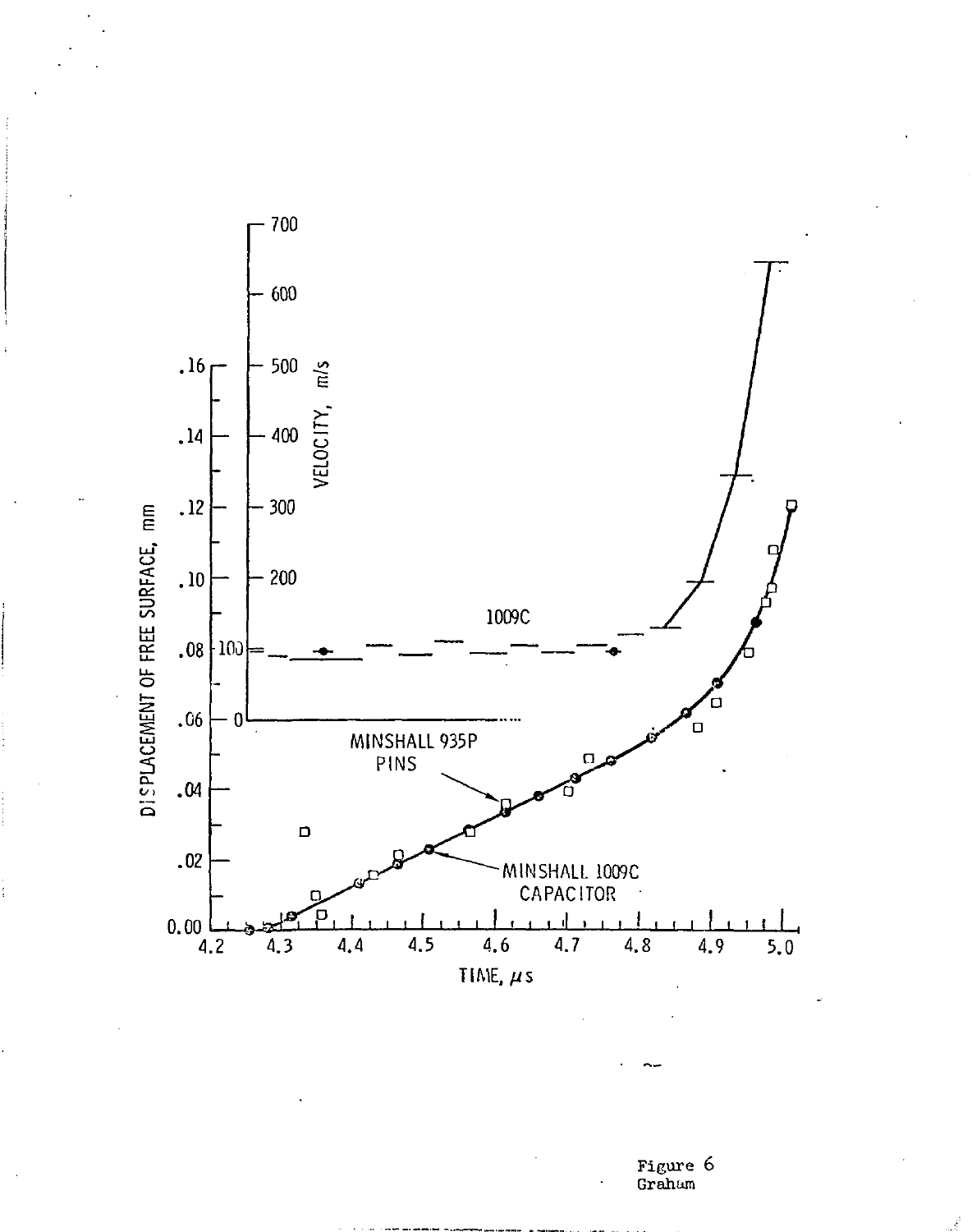

 $\mathbf{r}$ 

Figure 7 Graham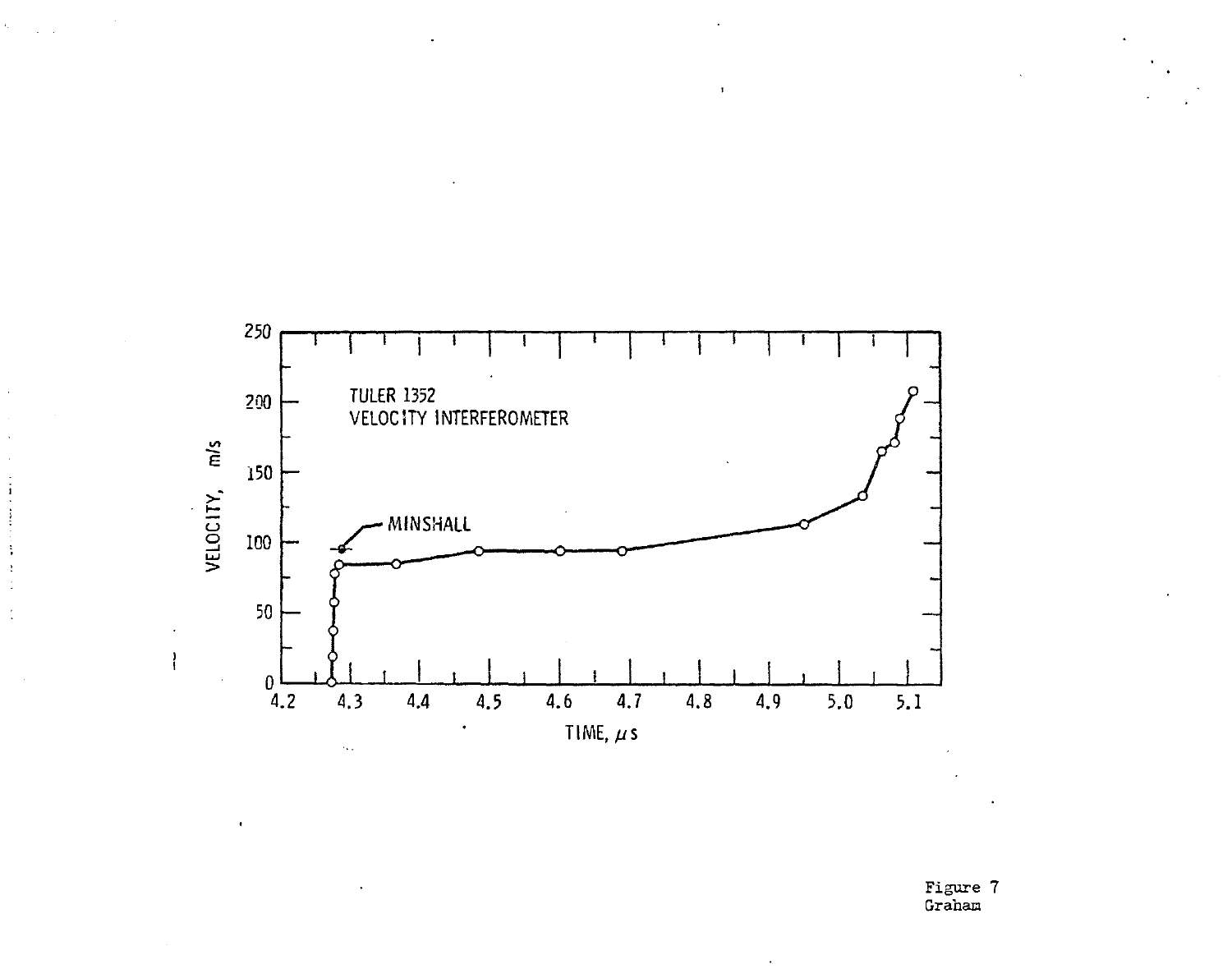

Figure 8<br>Graham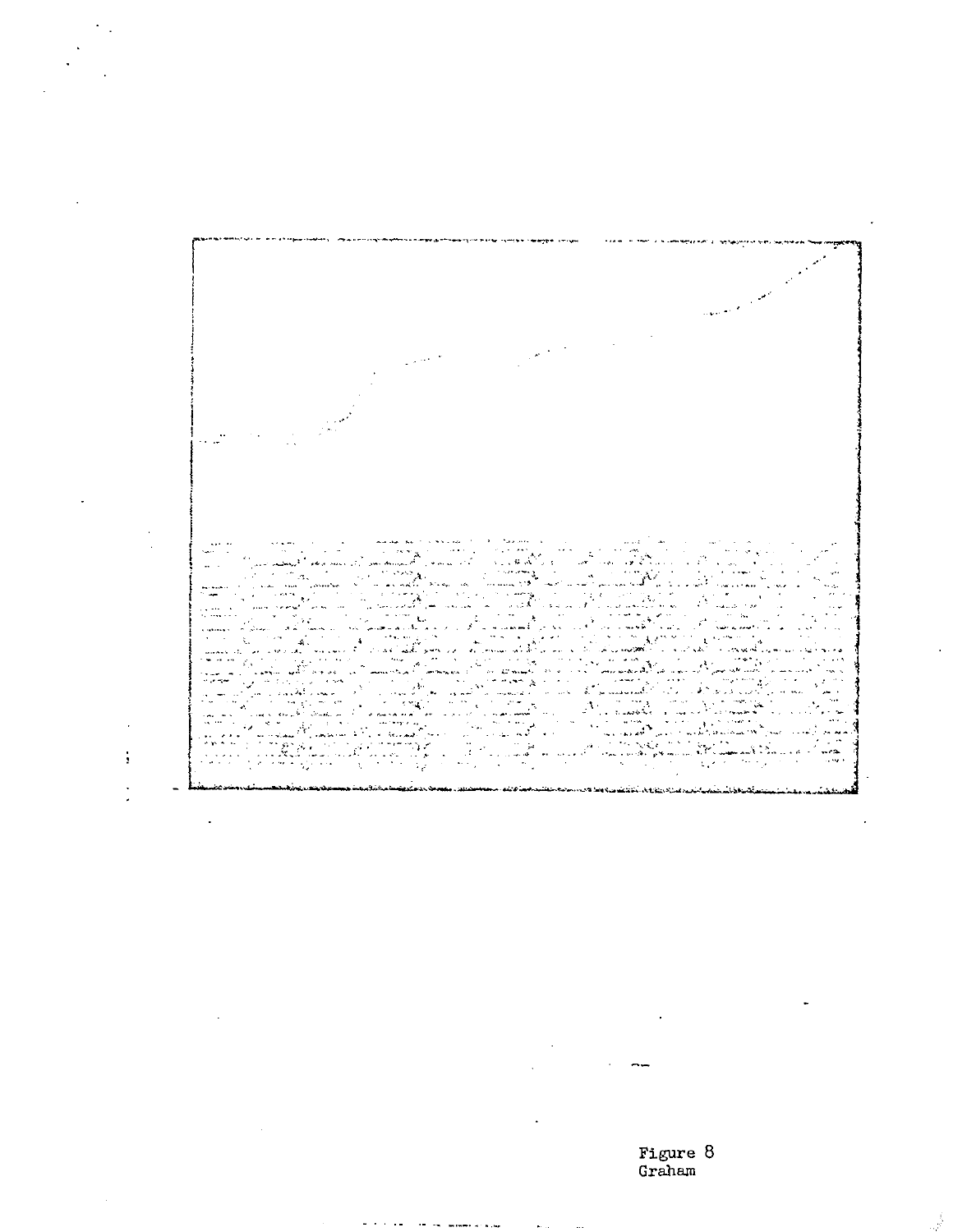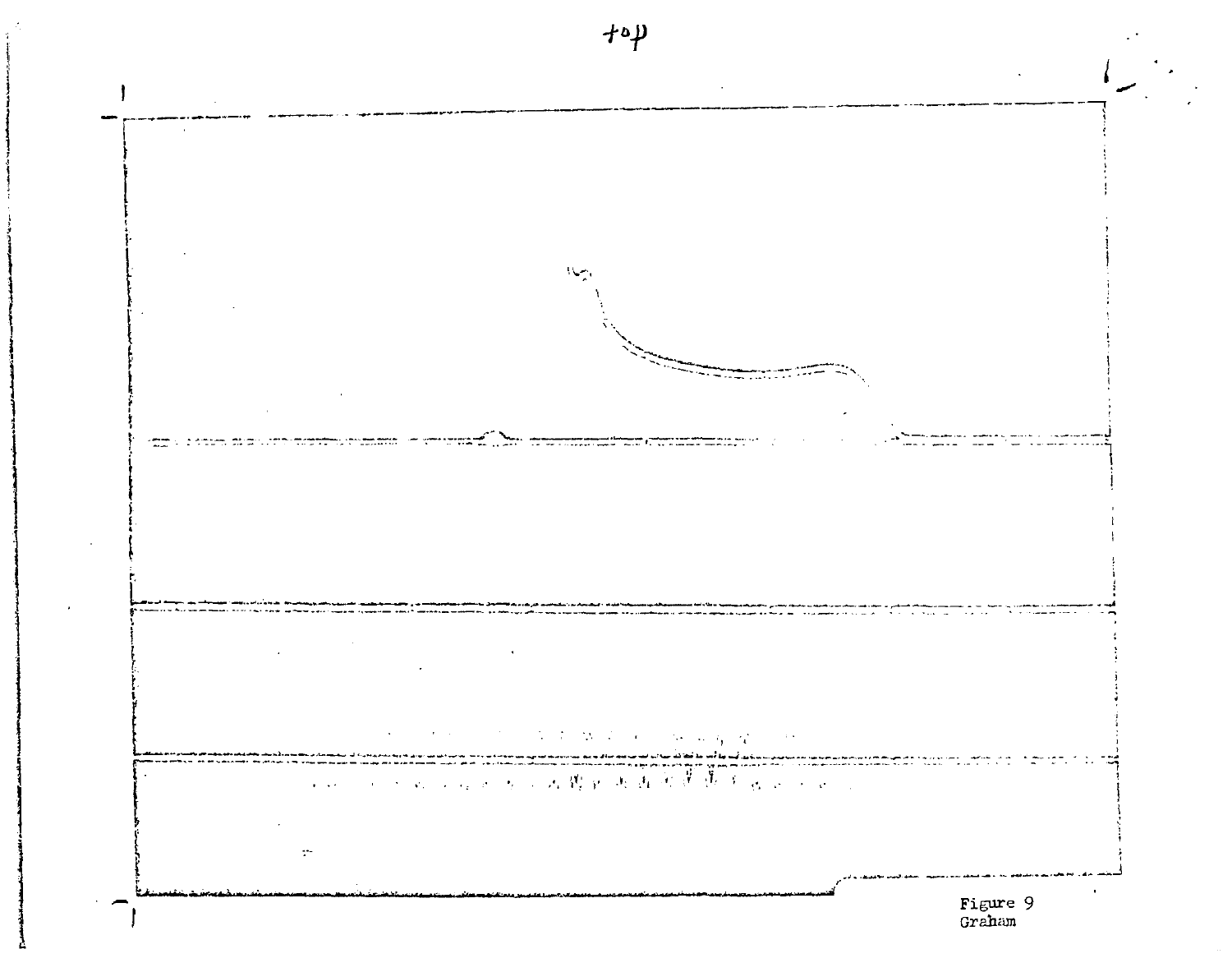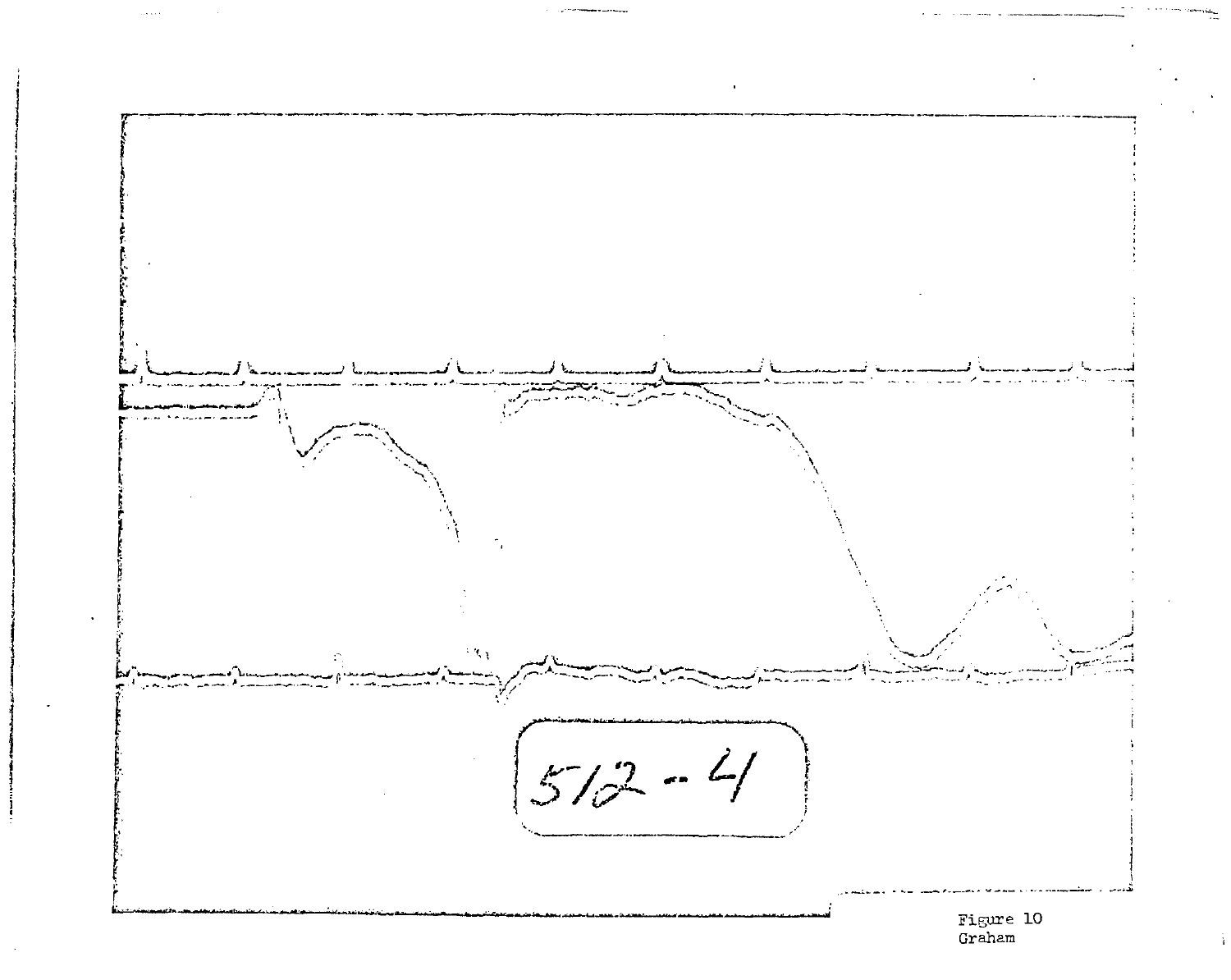

Figure 11<br>Graham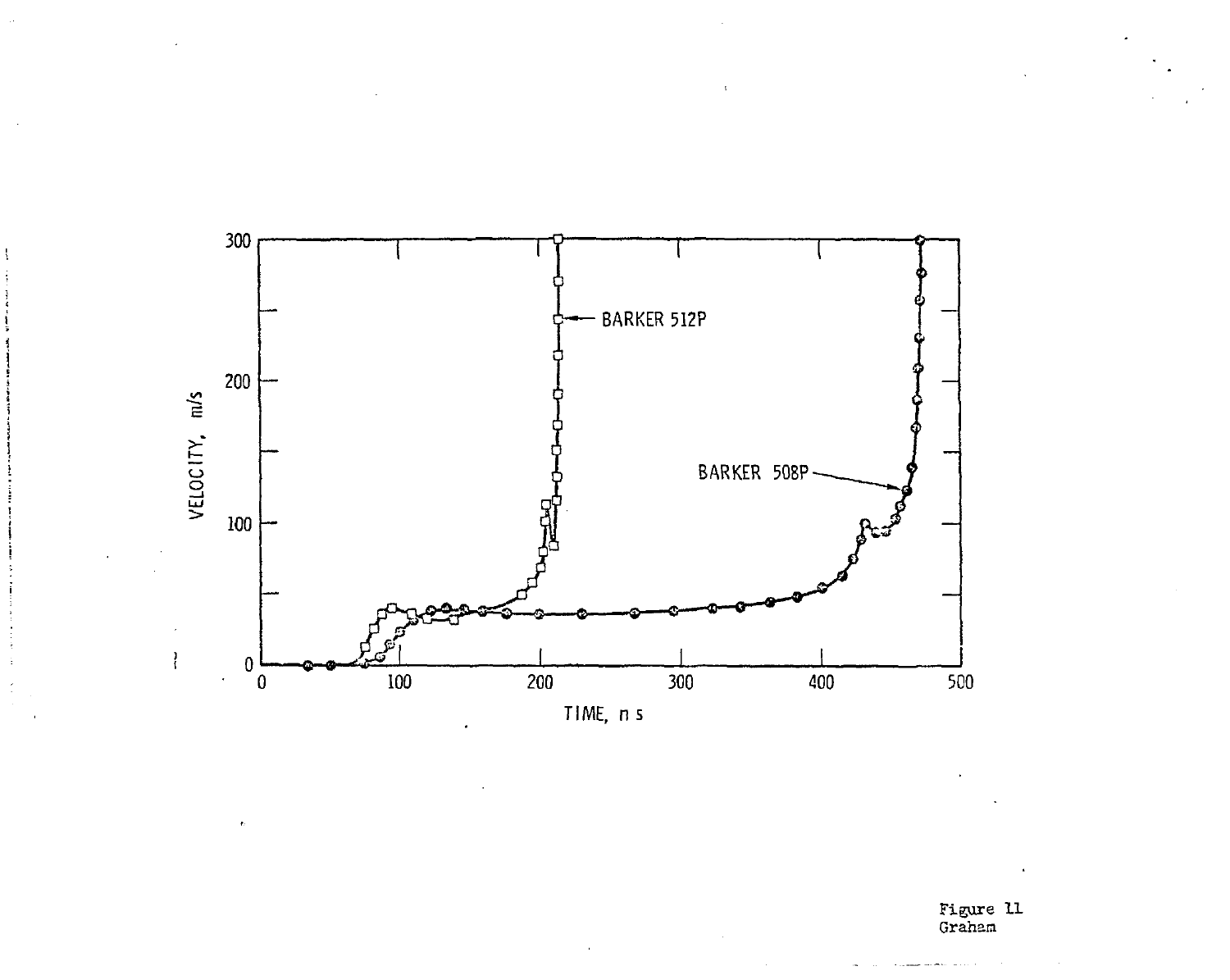

Figure 12 Graham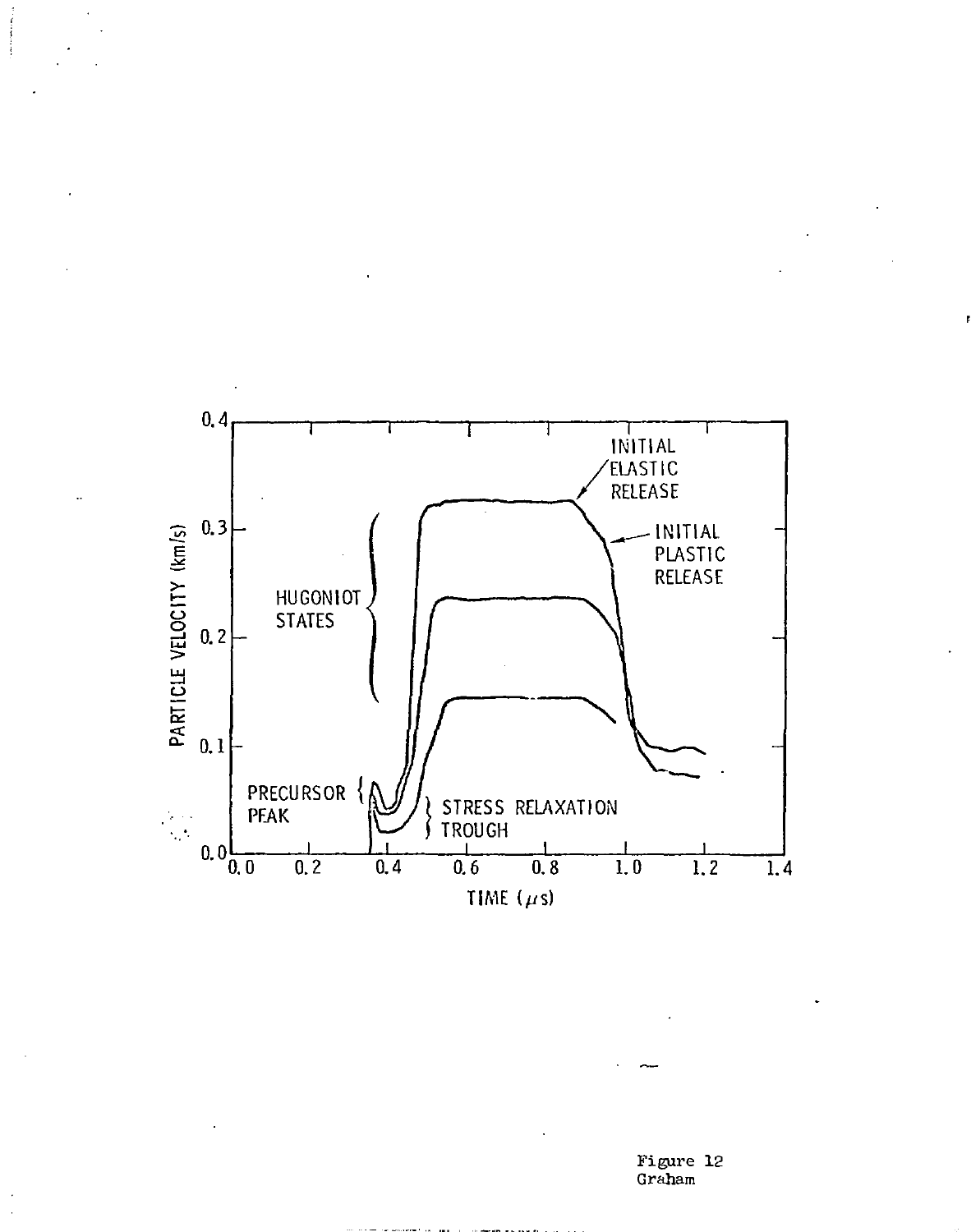

Figure 13<br>Graham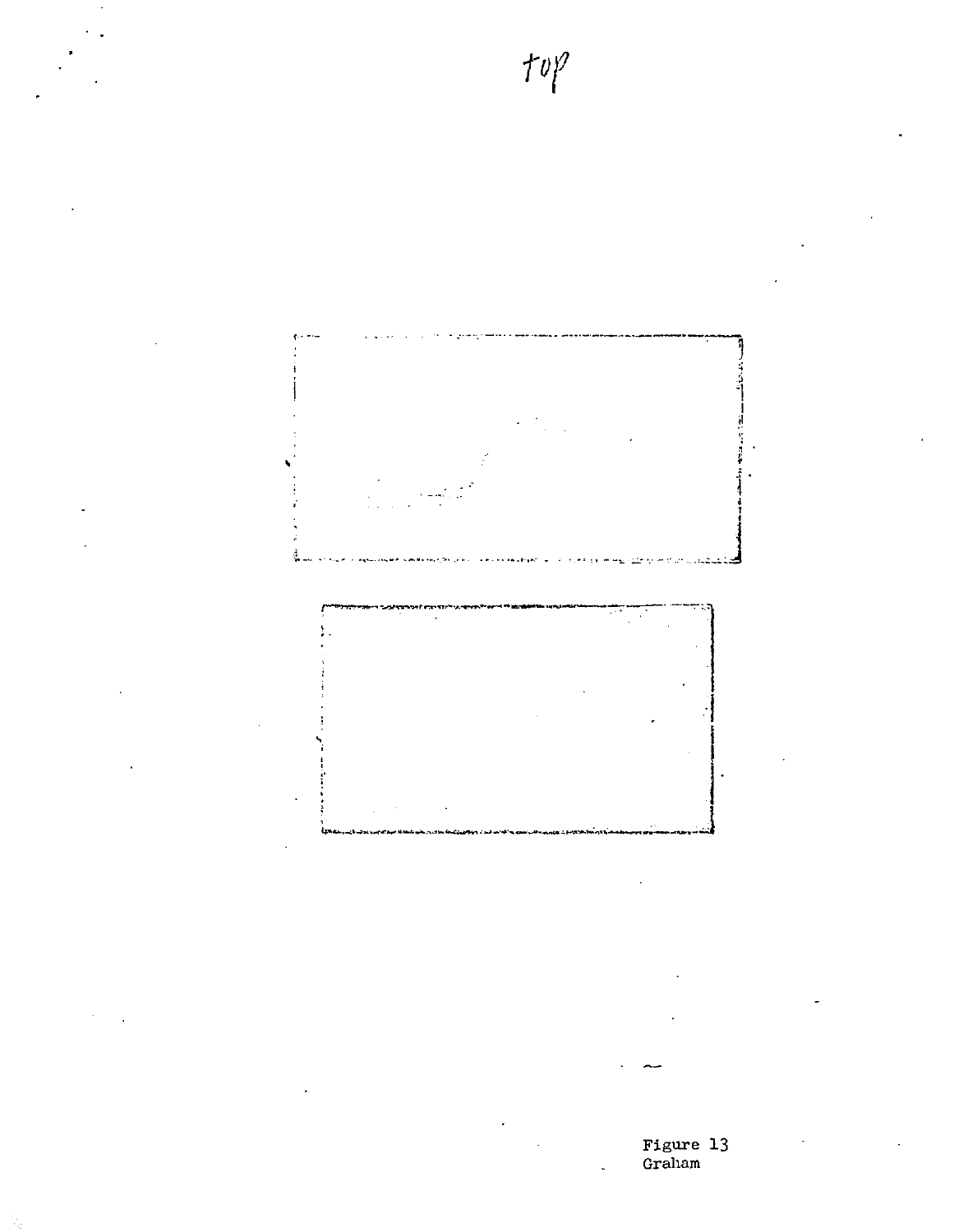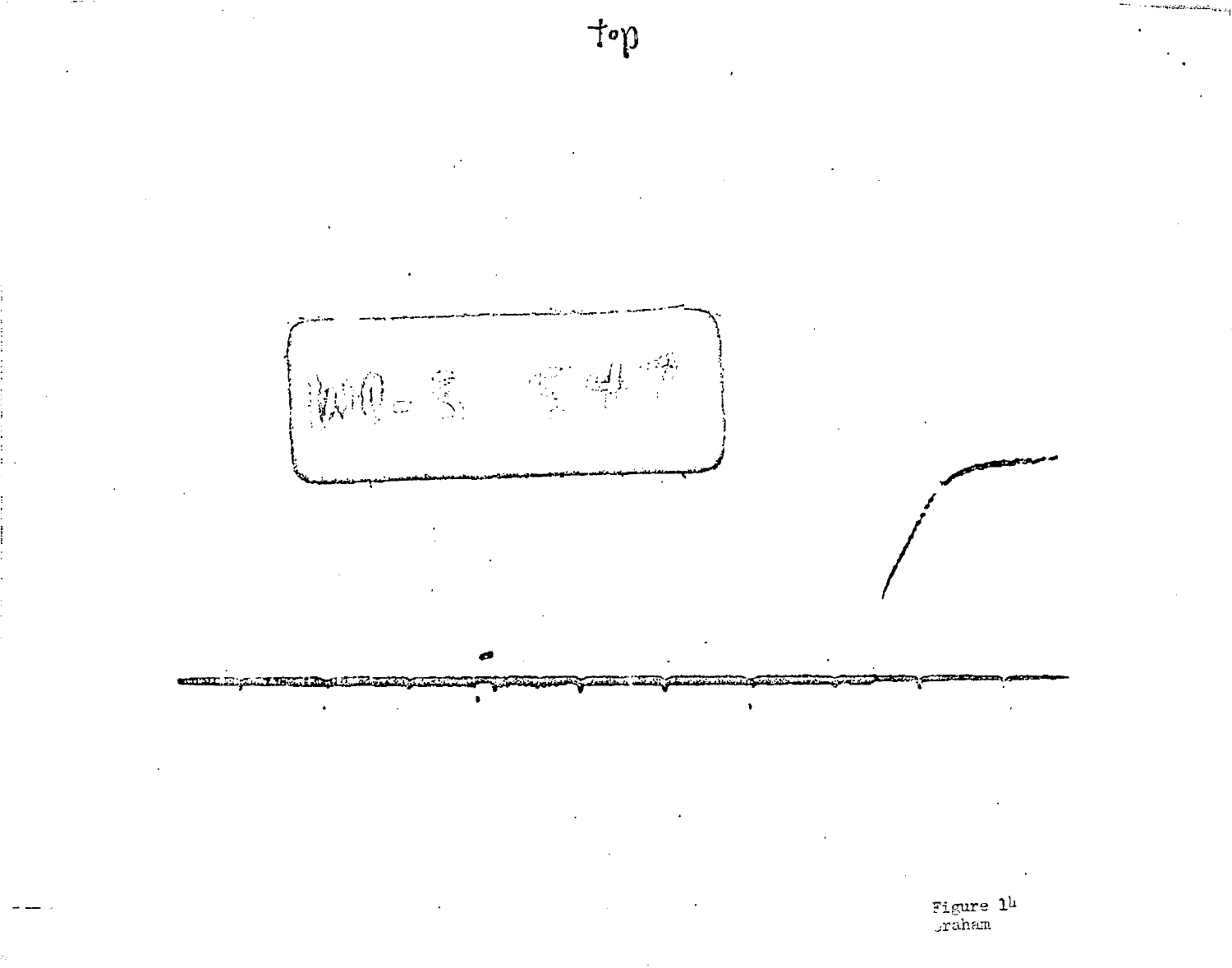

TIME, n s

Figure 15<br>Graham

 $\mathbf{I}$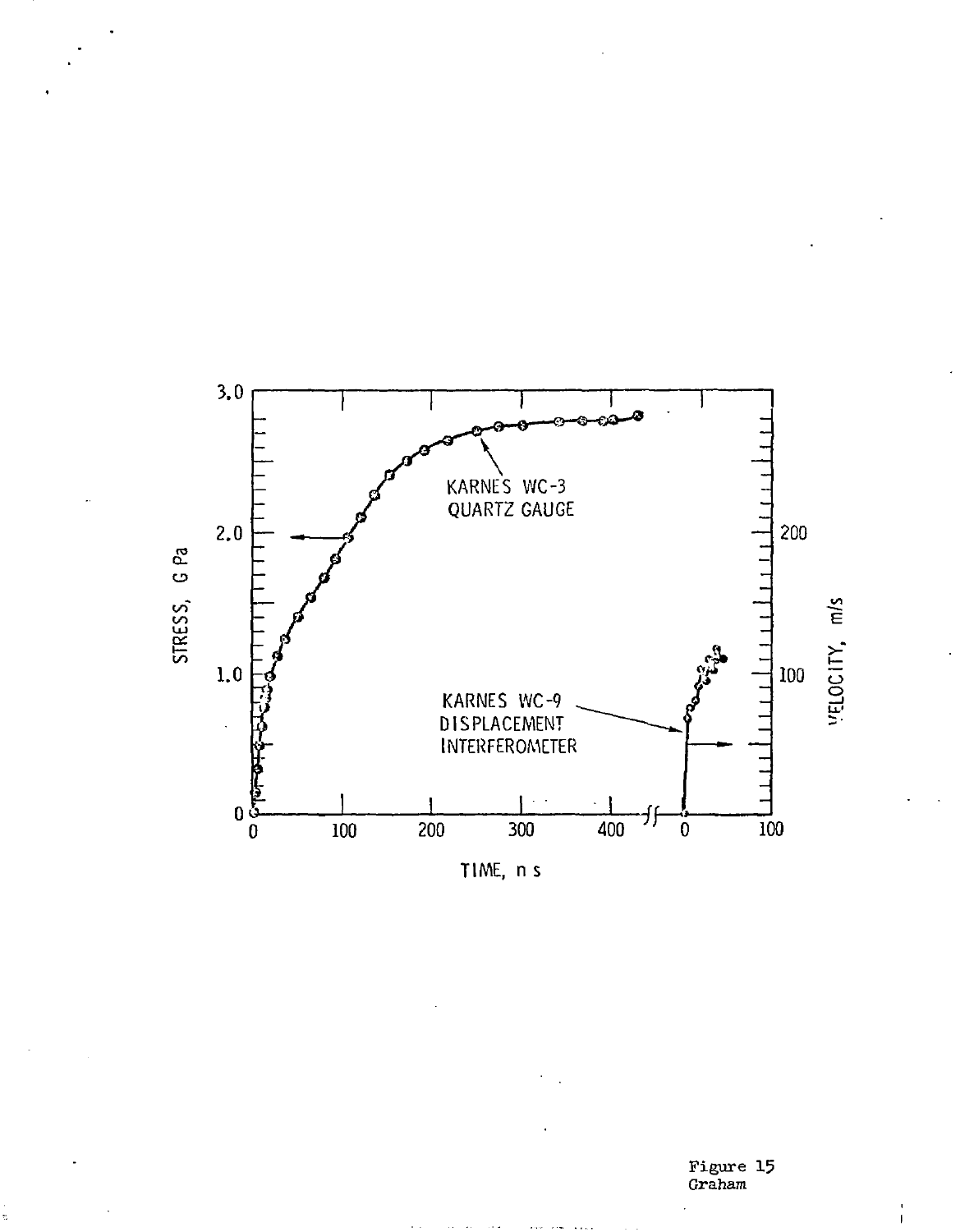

Figure 16 Graham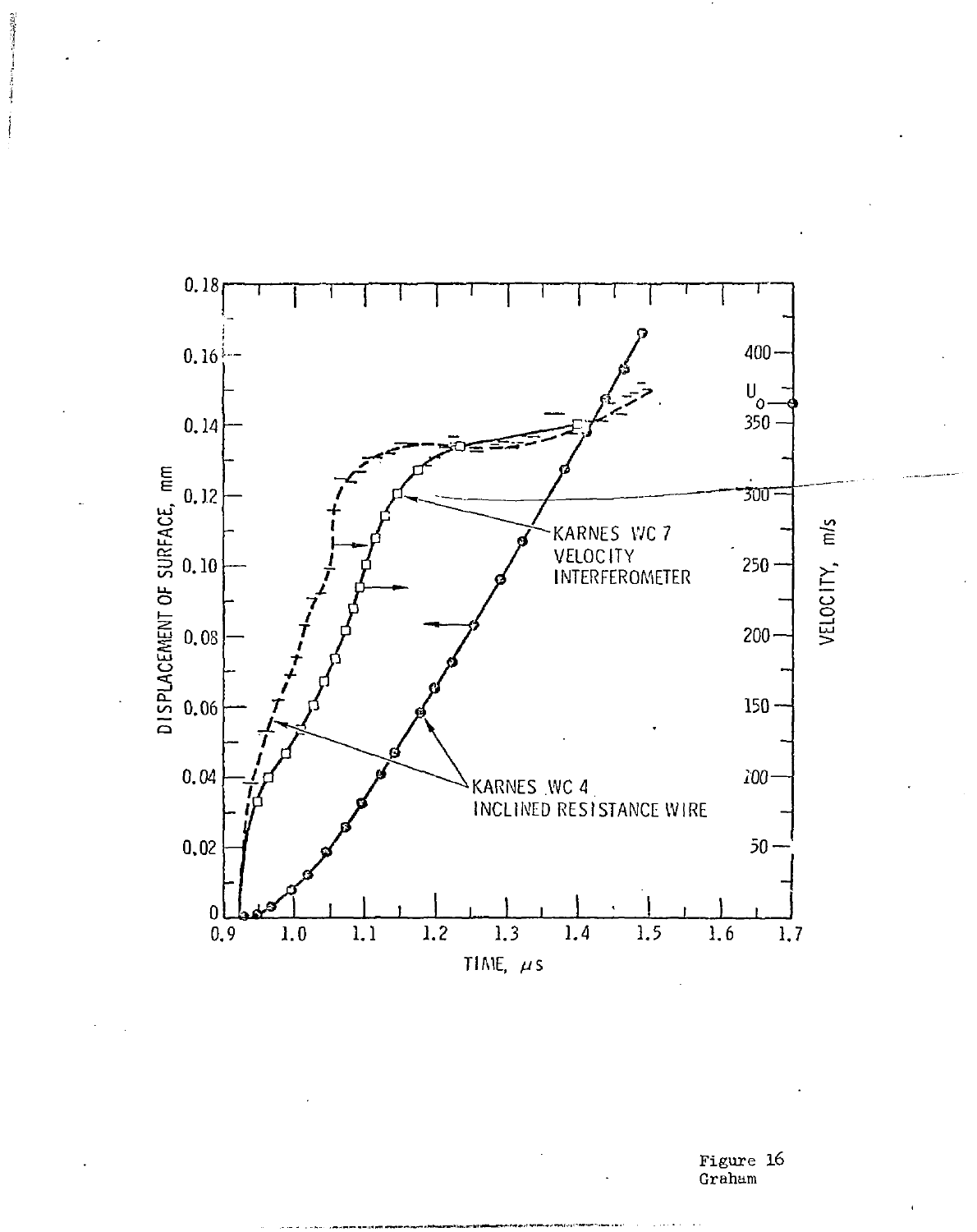

Figure 17 Graham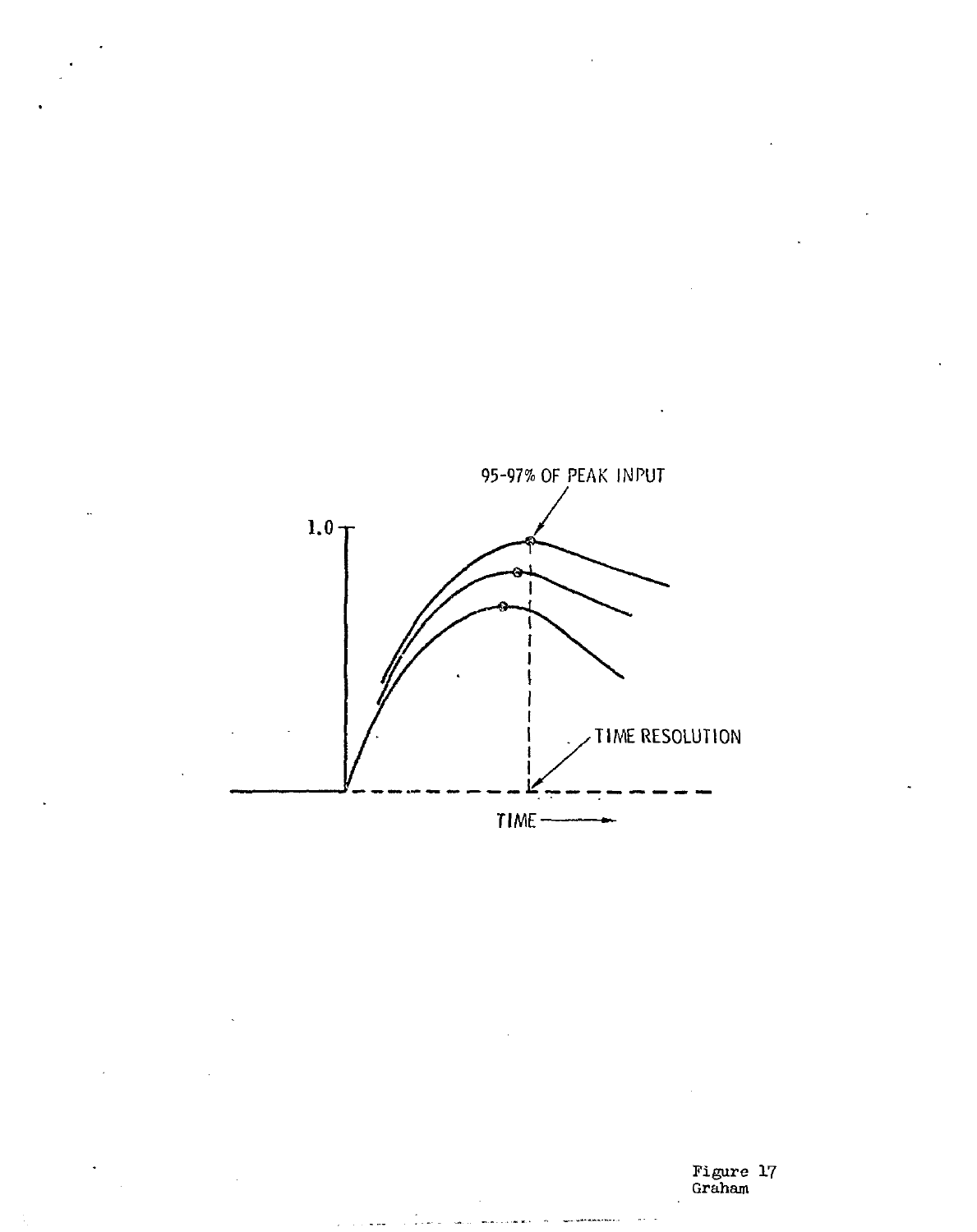

 $\mathcal{L}$ 

 $\bar{1}$ 

 $\bullet$ 

 $\sim$ 

 $\,$  .

à,

Figure 18<br>Graham

 $\lambda$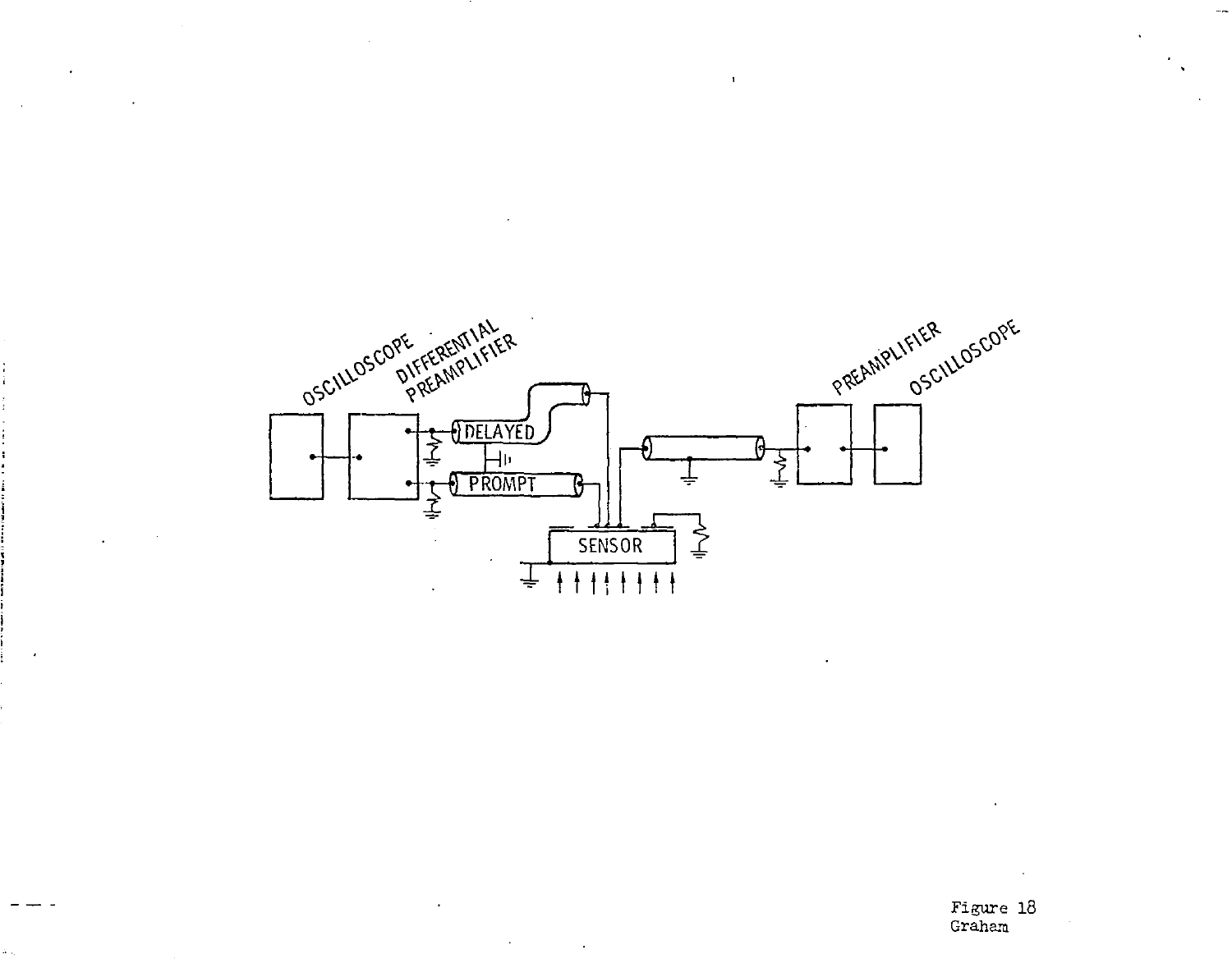

Figure 19<br>Graham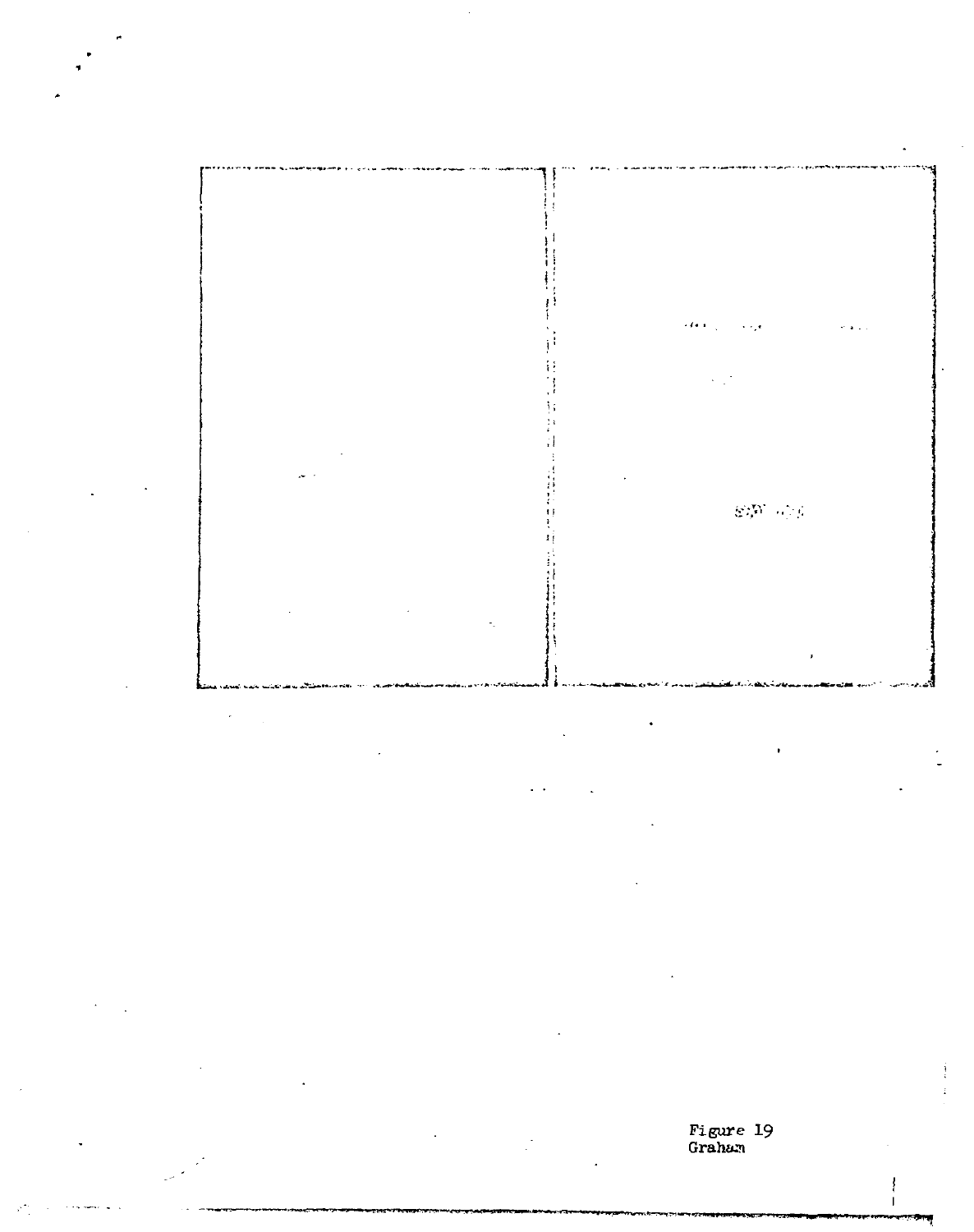

Figure 20<br>Graham

 $\epsilon^*$  .  $\omega^*_{\rm s}$